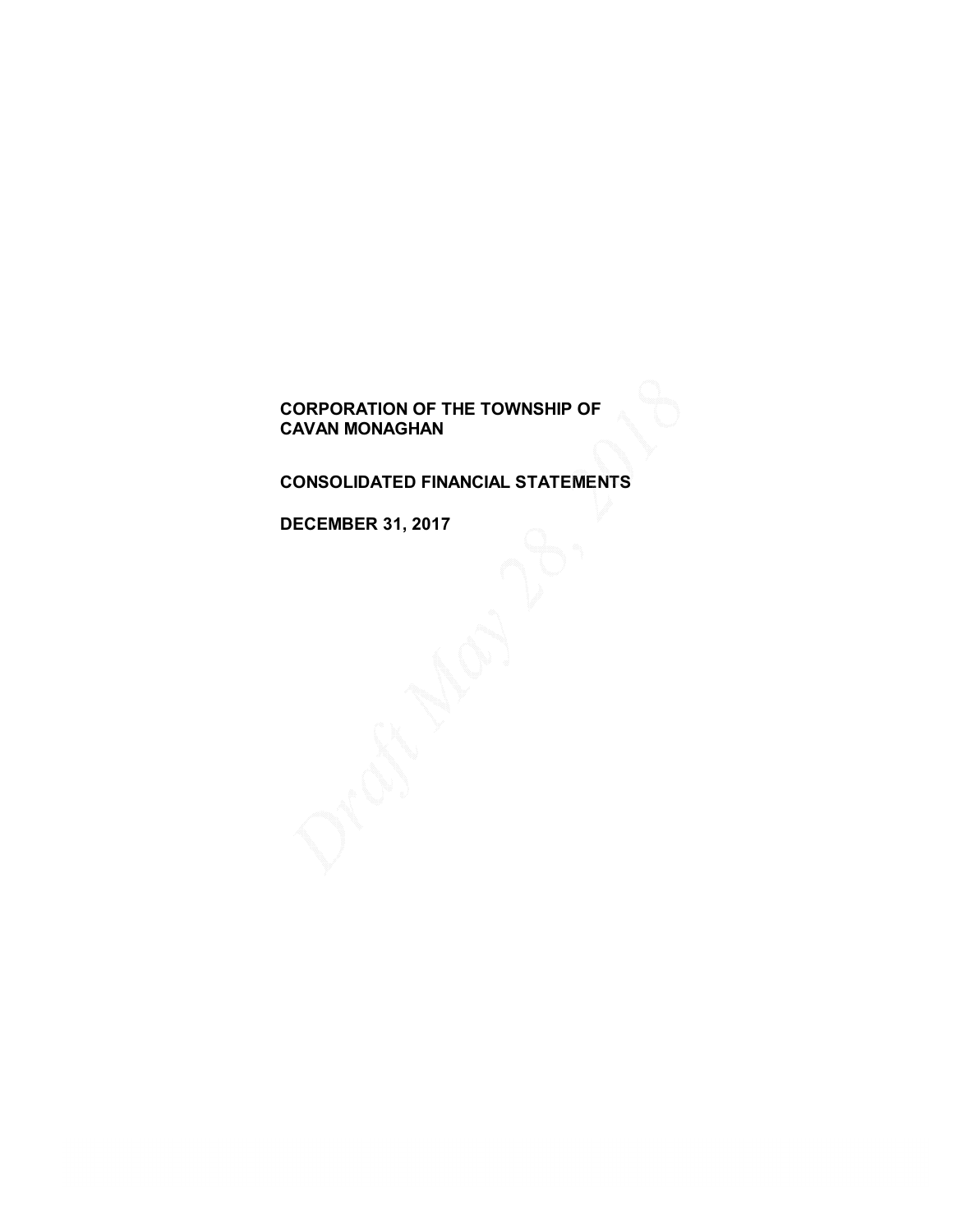## **CONSOLIDATED FINANCIAL STATEMENTS**

**DECEMBER 31, 2017**

# **TABLE OF CONTENTS**

Page Number

| <b>MANAGEMENT REPORT</b>                        |           |
|-------------------------------------------------|-----------|
| <b>INDEPENDENT AUDITOR'S REPORT</b>             |           |
| <b>CONSOLIDATED FINANCIAL STATEMENTS</b>        |           |
| <b>Statement of Financial Position</b>          |           |
| Statement of Operations and Accumulated Surplus | 2         |
| Statement of Change in Net Financial Assets     | 3         |
| Statement of Cash Flows                         | 4         |
| Notes to the Financial Statements               | $5 - 17$  |
| Schedule of Tangible Capital Assets             | 18        |
| <b>Schedules of Segment Disclosure</b>          | 19 - 20   |
| <b>TRUST FUNDS</b>                              |           |
| Independent Auditor's Report                    | 21        |
| <b>Statement of Financial Position</b>          | 22        |
| <b>Statement of Continuity</b>                  | 23        |
| Notes to the Financial Statements               | 24        |
| <b>LOCAL BOARDS</b>                             |           |
| Township of Cavan Monaghan Public Libraries     | $25 - 34$ |
| Millbrook Business Improvement Area Board       | $35 - 42$ |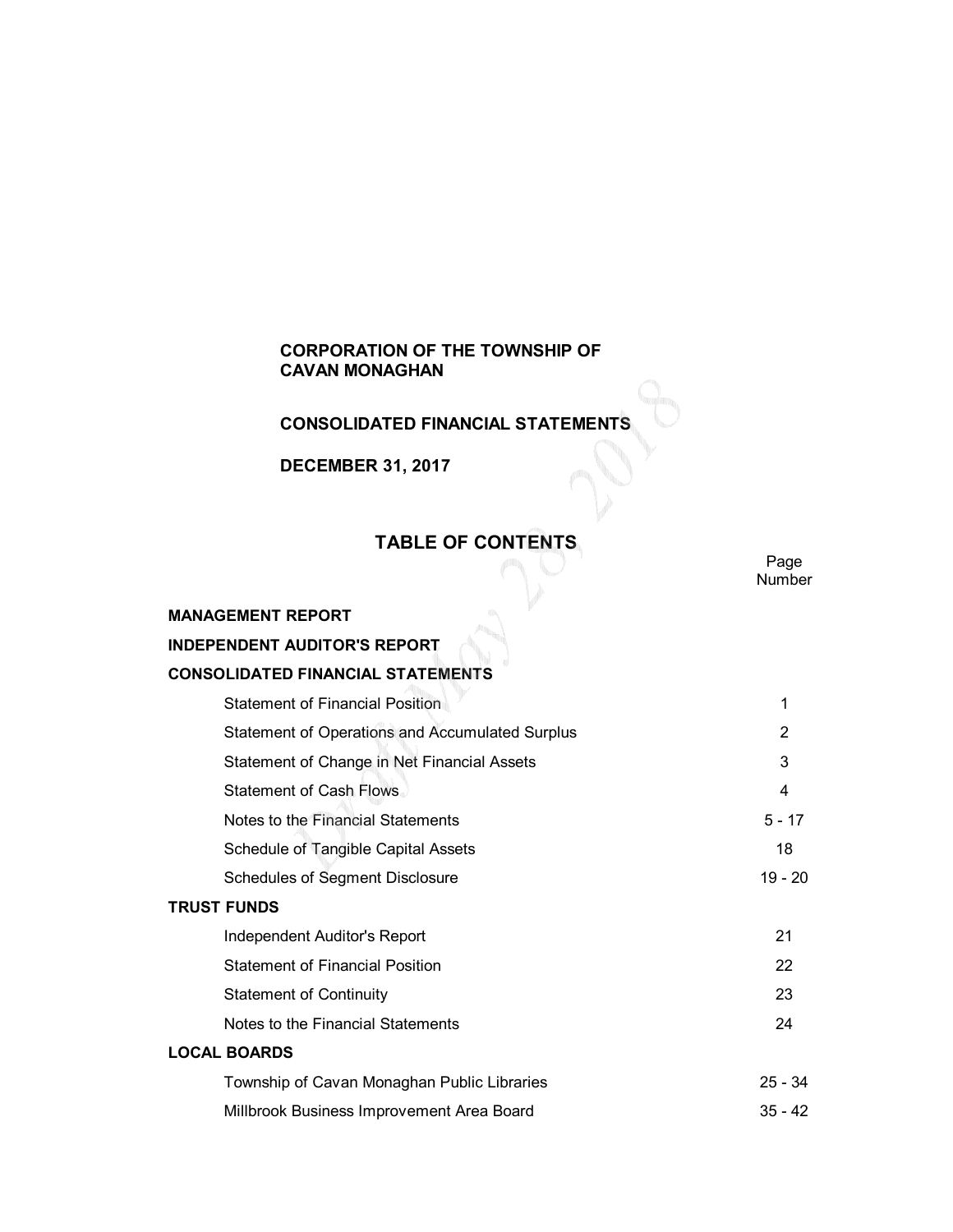### **For The Year Ended December 31, 2017**

### **MANAGEMENT REPORT**

The accompanying consolidated financial statements of the Corporation of the Township of Cavan Monaghan are the responsibility of management and have been approved by Council.

The consolidated financial statements have been prepared by management in accordance with Canadian Public Sector Accounting Standards. Financial statements are not precise since they include certain amounts based on estimates and judgements. When alternative accounting methods exist, management has chosen those it deems most appropriate in the circumstances, in order to ensure that the financial statements are presented fairly, in all material respects.

The Township maintains systems of internal accounting and administrative controls of high quality, consistent with reasonable cost. Such systems are designed to provide reasonable assurance that the financial information is relevant, reliable and accurate and the Township's assets are appropriately accounted for and adequately safeguarded.

The Township's Council is responsible for ensuring that management fulfills its responsibilities for financial reporting and is ultimately responsible for reviewing and approving financial statements.

Council reviews and approves the Township's financial statements for issuance to the members of Council, inhabitants and ratepayers of the Corporation of the Township of Cavan Monaghan. Council meets periodically with management, as well as the external auditor, to discuss internal controls over the financial reporting process, auditing matters and financial reporting issues, to satisfy themselves that each party is properly discharging their responsibilities and to review the financial statements and the independent auditor's report.

The consolidated financial statements have been audited by Collins Barrow Kawarthas LLP in accordance with Canadian generally accepted auditing standards on behalf of the Township. Collins Barrow Kawarthas LLP has full and free access to Council.

Mayor Date

Director of Finance/Treasurer Date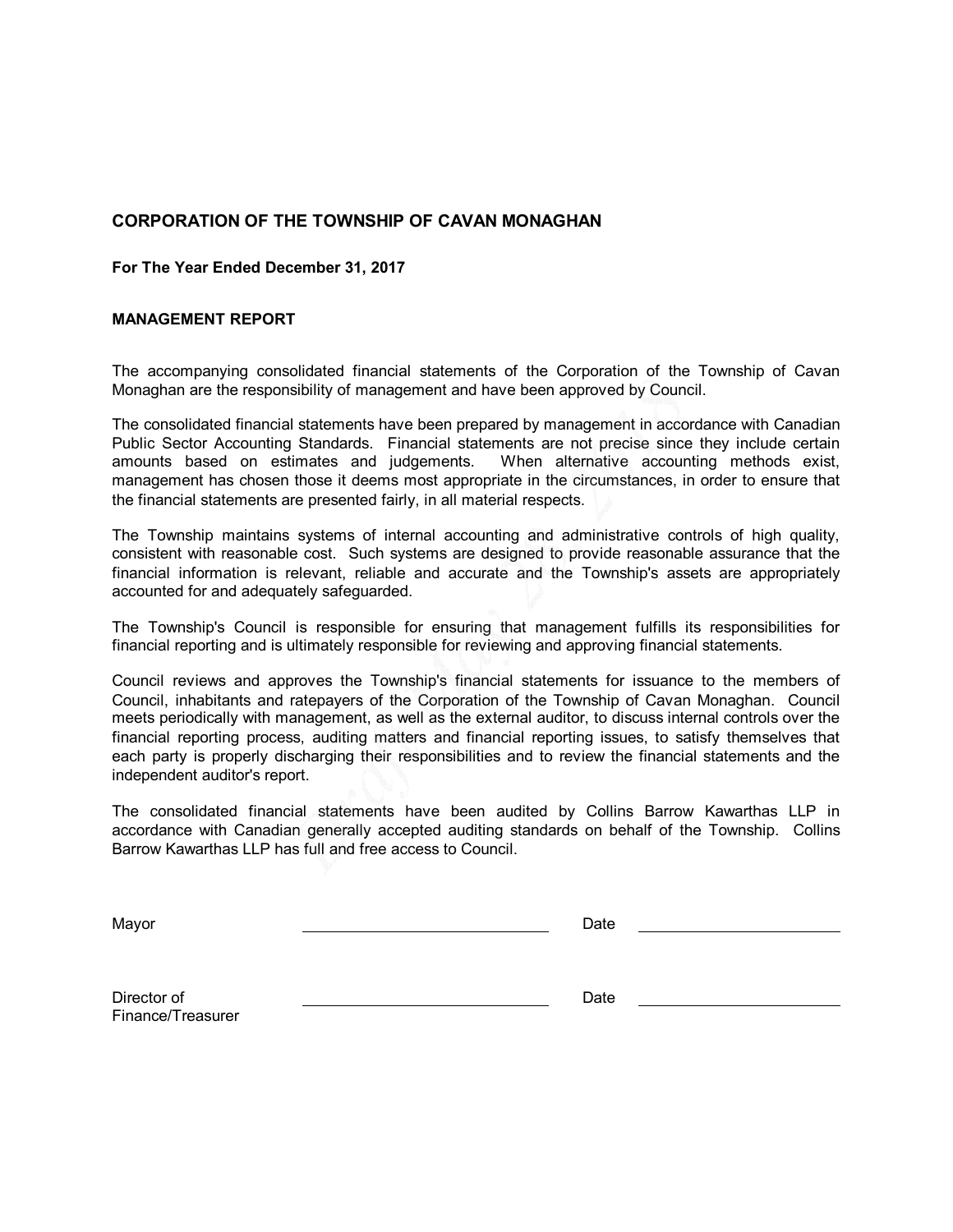### **INDEPENDENT AUDITOR'S REPORT**

### **To the Members of Council, Inhabitants and Ratepayers of the Township of Cavan Monaghan**

#### *Report on the Financial Statements*

We have audited the accompanying consolidated financial statements of the Corporation of the Township of Cavan Monaghan and its local boards, which comprise the consolidated statement of financial position as at December 31, 2017, the consolidated statements of operations and accumulated surplus, change in net financial assets and cash flows for the year then ended, and a summary of significant accounting policies and other explanatory information.

### *Management's Responsibility for the Financial Statements*

Management is responsible for the preparation and fair presentation of these consolidated financial statements in accordance with Canadian Public Sector Accounting Standards, and for such internal controls as management determines are necessary to enable the preparation of financial statements that are free from material misstatement, whether due to fraud or error.

### *Auditor's Responsibility*

Our responsibility is to express an opinion on these consolidated financial statements based on our audit. We conducted our audit in accordance with Canadian generally accepted auditing standards. Those standards require that we comply with ethical requirements and plan and perform the audit to obtain reasonable assurance about whether the financial statements are free from material misstatement.

An audit involves performing procedures to obtain audit evidence about the amounts and disclosures in the financial statements. The procedures selected depend on the auditor's judgment, including the assessment of the risks of material misstatement of the financial statements, whether due to fraud or error. In making those risk assessments, the auditor considers internal controls relevant to the entity's preparation and fair presentation of the financial statements in order to design audit procedures that are appropriate in the circumstances, but not for the purpose of expressing an opinion on the effectiveness of the entity's internal controls. An audit also includes evaluating the appropriateness of accounting policies used and the reasonableness of accounting estimates made by management, as well as evaluating the overall presentation of the financial statements.

We believe that the audit evidence we have obtained is sufficient and appropriate to provide a basis for our audit opinion.

#### *Opinion*

In our opinion, these consolidated financial statements present fairly, in all material respects, the financial position of the Corporation of the Township of Cavan Monaghan and its local boards as at December 31, 2017 and the results of its operations and cash flows for the year then ended in accordance with Canadian Public Sector Accounting Standards.

Chartered Professional Accountants Licensed Public Accountants

Peterborough, Ontario June 4, 2018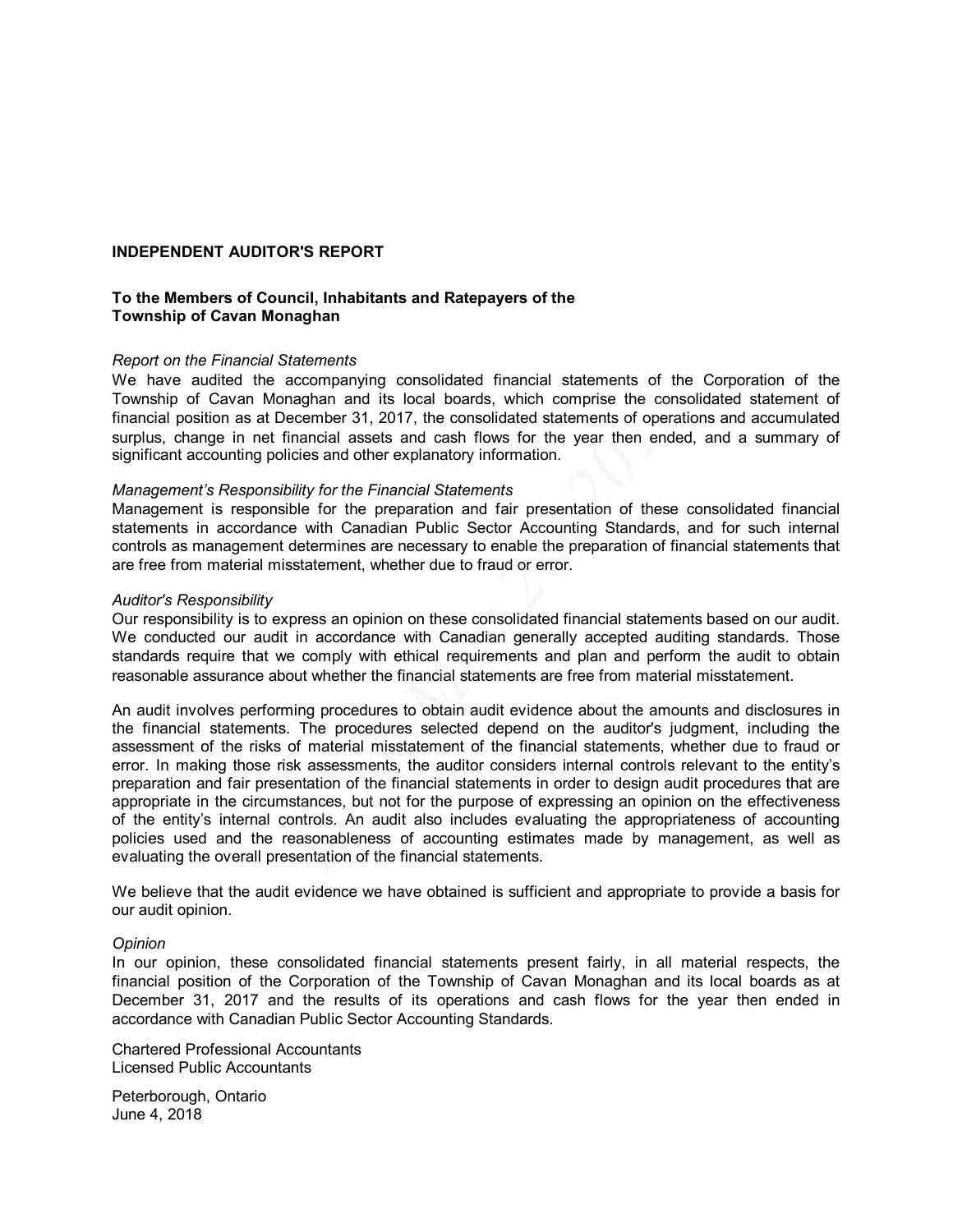## **CONSOLIDATED STATEMENT OF FINANCIAL POSITION**

**At December 31, 2017**

|                                                                  | 2017       | 2016       |
|------------------------------------------------------------------|------------|------------|
|                                                                  |            |            |
|                                                                  |            |            |
| <b>FINANCIAL ASSETS</b><br>Cash                                  | 21,420,267 | 18,236,895 |
| Investments (note 4)                                             | 1,202,863  | 1,107,077  |
| Accounts receivable (note 5)                                     | 1,617,816  | 1,839,124  |
| Taxes receivable                                                 | 1,182,337  | 1,065,270  |
| Inventories for resale                                           |            | 2,367      |
| TOTAL FINANCIAL ASSETS                                           | 25,423,283 | 22,250,733 |
|                                                                  |            |            |
| <b>LIABILITIES</b>                                               |            |            |
| OILC advance (note 7)                                            |            | 8,242,769  |
| Accounts payable and accrued liabilities (note 6)                | 2,392,175  | 1,917,348  |
| Deferred revenue - obligatory reserve funds (note 8)             | 1,549,939  | 1,064,173  |
| Deferred revenue - other                                         | 8,703      | 8,088      |
| Employee future benefits (note 9)                                | 591,775    | 567,030    |
| Long term debt (note 7)                                          | 8,242,769  |            |
| Landfill post-closure liability (note 10)                        | 89,550     | 77,300     |
| <b>TOTAL LIABILITIES</b>                                         | 12,874,911 | 11,876,708 |
|                                                                  |            |            |
| <b>NET FINANCIAL ASSETS</b>                                      | 12,548,372 | 10,374,025 |
|                                                                  |            |            |
| <b>NON-FINANCIAL ASSETS</b><br>Tangible capital assets (note 13) | 53,021,178 | 51,527,587 |
| Prepaid expenses                                                 | 2,767      | 3,701      |
| Inventories                                                      | 79,423     | 192,504    |
|                                                                  |            |            |
| TOTAL NON-FINANCIAL ASSETS                                       | 53,103,368 | 51,723,792 |
|                                                                  |            |            |
| <b>ACCUMULATED SURPLUS (note 14</b>                              | 65,651,740 | 62,097,817 |
|                                                                  |            |            |

 *The accompanying notes are an integral part of these financial statements*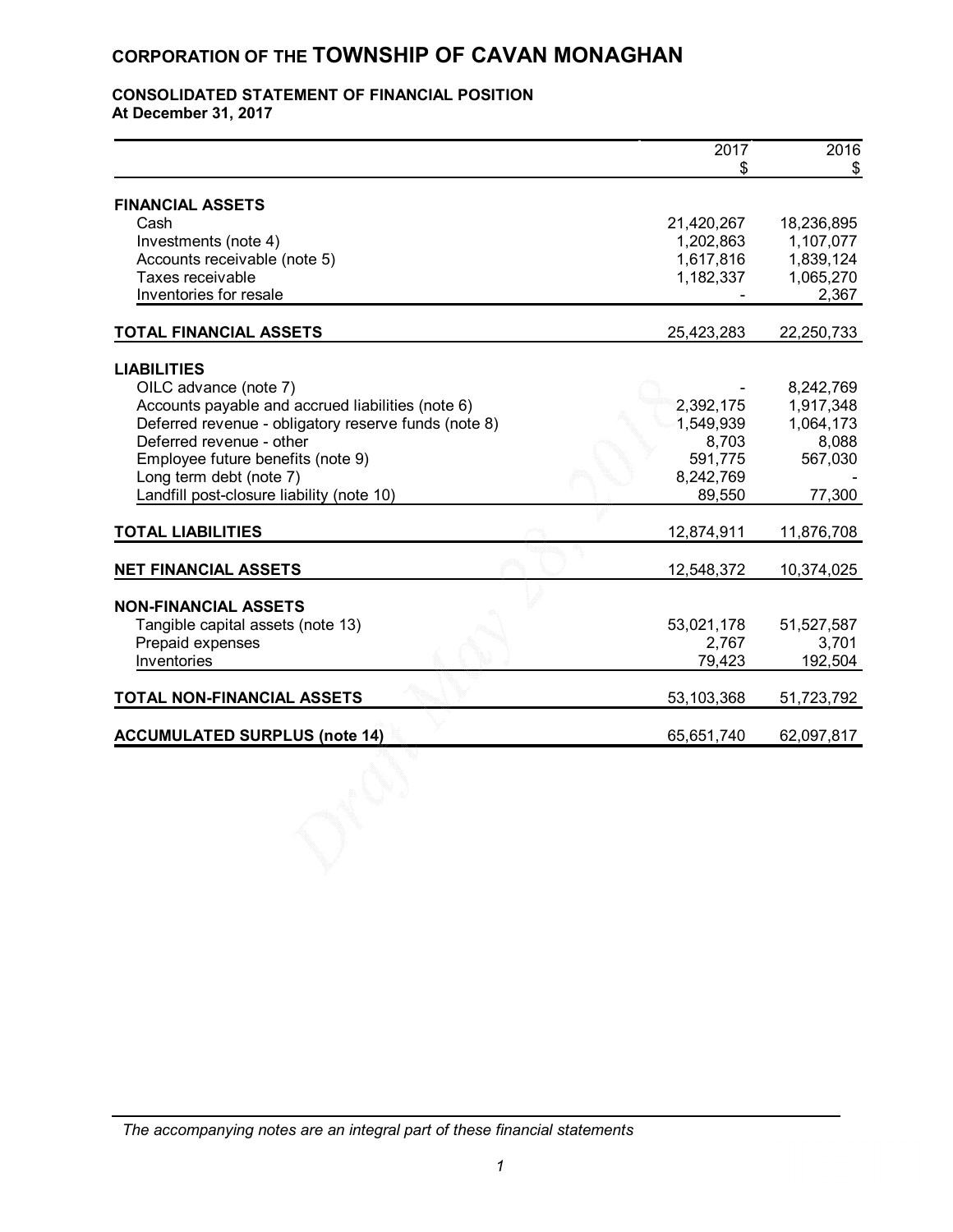### **CONSOLIDATED STATEMENT OF OPERATIONS AND ACCUMULATED SURPLUS For the Year Ended December 31, 2017**

|                                                | <b>Budget</b>        | Actual     | Actual               |
|------------------------------------------------|----------------------|------------|----------------------|
|                                                | 2017                 | 2017       | 2016                 |
|                                                | (Unaudited)          | \$         | \$                   |
|                                                |                      |            |                      |
| <b>REVENUES</b>                                |                      |            |                      |
| Property taxation                              | 6,922,192            | 7,179,853  | 6,590,566            |
| User charges (note 18)                         | 1,827,722            | 2,007,676  | 1,909,957            |
| Government of Canada                           | 8,178                | 125,004    | 695,480              |
| Province of Ontario                            | 535,742              | 577,142    | 1,271,015            |
| Other municipalities                           |                      | 4,874      |                      |
| Penalties and interest on taxes                | 140,000              | 147,511    | 138,519              |
| Investment income                              | 95,500               | 253,525    | 88,558               |
| <b>Donations</b>                               |                      | 17,632     |                      |
| Other                                          | 80,756               | 131,847    | 160,307              |
| Development contributions earned               |                      | 379,934    | 118,844              |
| Federal gas tax earned                         | 297,943<br>3,000,000 | 297,943    | 340,000<br>3,220,329 |
| Ontario Lottery and Gaming Corporation         |                      | 3,111,089  |                      |
| <b>TOTAL REVENUES</b>                          | 12,908,033           |            |                      |
|                                                |                      | 14,234,030 | 14,533,575           |
| <b>EXPENSES</b>                                |                      |            |                      |
| General government                             | 1,680,003            | 1,709,586  | 1,577,354            |
| <b>Protection services</b>                     | 2,617,983            | 2,514,010  | 2,492,458            |
| <b>Transportation services</b>                 | 3,091,211            | 2,894,410  | 2,620,310            |
| <b>Environmental services</b>                  | 1,867,215            | 2,194,754  | 1,575,779            |
| Recreation and cultural services               | 945,780              | 957,680    | 1,050,406            |
| Planning and development                       | 481,900              | 409,667    | 290,278              |
|                                                |                      |            |                      |
| <b>TOTAL EXPENSES</b>                          | 10,684,092           | 10,680,107 | 9,606,585            |
| <b>ANNUAL SURPLUS</b>                          | 2,223,941            | 3,553,923  | 4,926,990            |
| <b>ACCUMULATED SURPLUS</b> - beginning of year |                      | 62,097,817 | 57,170,827           |
| <b>ACCUMULATED SURPLUS - end of year</b>       |                      | 65,651,740 | 62,097,817           |

*The accompanying notes are an integral part of these financial statements*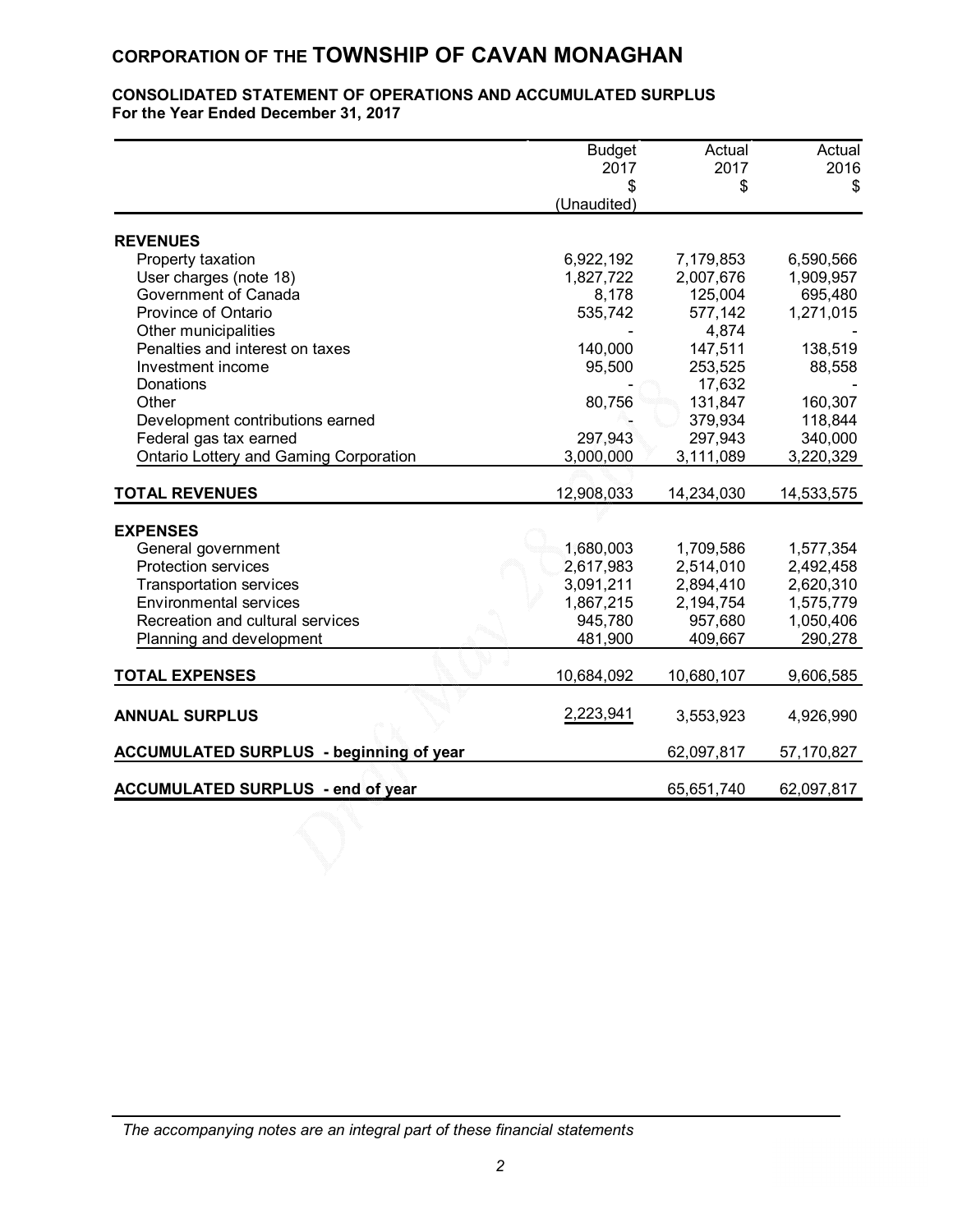### **CONSOLIDATED STATEMENT OF CHANGE IN NET FINANCIAL ASSETS For the Year Ended December 31, 2017**

|                                                                                                                                                                                                                                     | <b>Budget</b><br>2017      | Actual<br>2017                                              | Actual<br>2016                                                        |
|-------------------------------------------------------------------------------------------------------------------------------------------------------------------------------------------------------------------------------------|----------------------------|-------------------------------------------------------------|-----------------------------------------------------------------------|
|                                                                                                                                                                                                                                     | (Unaudited)                | \$                                                          | \$                                                                    |
| <b>ANNUAL SURPLUS</b>                                                                                                                                                                                                               | 2,223,941                  | 3,553,923                                                   | 4,926,990                                                             |
| Amortization of tangible capital assets<br>Purchase of tangible capital assets<br>Loss on disposal of tangible capital assets<br>Proceeds on sale of tangible capital assets<br>Change in prepaid expenses<br>Change in inventories | 1,877,870<br>(5, 111, 942) | 2,104,500<br>(3,681,331)<br>82,940<br>300<br>934<br>113,081 | 1,877,870<br>(6, 182, 140)<br>195,960<br>100,231<br>(852)<br>(3, 528) |
| INCREASE/(DECREASE) IN NET FINANCIAL ASSETS                                                                                                                                                                                         | (1,010,131)                | 2,174,347                                                   | 914,531                                                               |
| NET FINANCIAL ASSETS - beginning of year                                                                                                                                                                                            | 10,374,025                 | 10,374,025                                                  | 9,459,494                                                             |
| NET FINANCIAL ASSETS - end of year                                                                                                                                                                                                  | 9,363,894                  | 12,548,372                                                  | 10,374,025                                                            |
|                                                                                                                                                                                                                                     |                            |                                                             |                                                                       |

CONSTRUCTION

 *The accompanying notes are an integral part of these financial statements*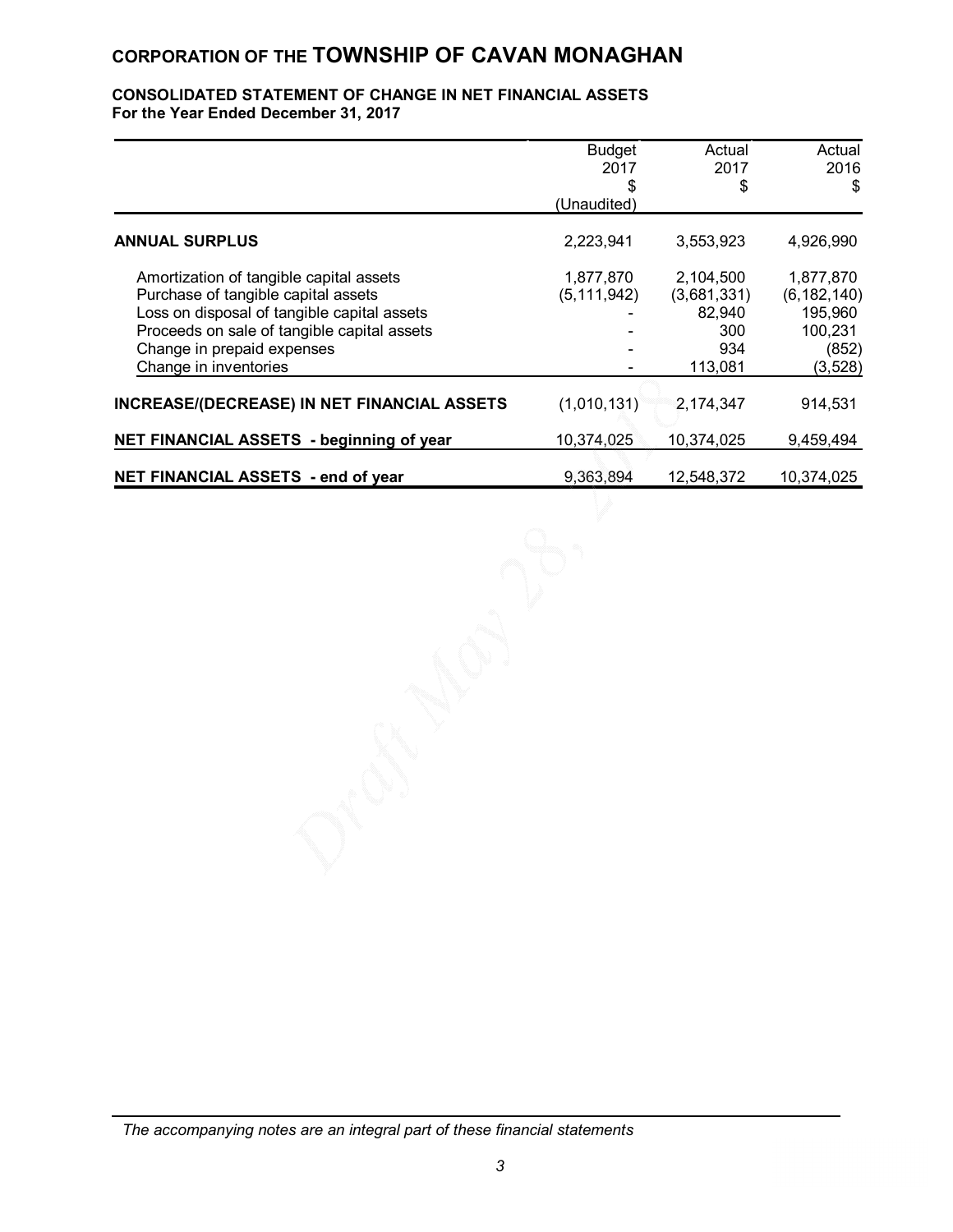### **CONSOLIDATED STATEMENT OF CASH FLOWS**

**For the Year Ended December 31, 2017**

|                                                        | 2017<br>\$    | 2016<br>\$    |
|--------------------------------------------------------|---------------|---------------|
| <b>CASH PROVIDED BY (USED IN)</b>                      |               |               |
| <b>OPERATING ACTIVITIES</b>                            |               |               |
| Annual surplus                                         | 3,553,923     | 4,926,990     |
| Items not involving cash                               |               |               |
| Amortization of tangible capital assets                | 2,104,500     | 1,877,870     |
| Loss on disposal of tangible capital assets            | 82,940        | 195,960       |
| Change in employee future benefits                     | 24,745        | 35,568        |
| Change in landfill post-closure liability              | 12,250        | (15,700)      |
| Change in non-cash assets and liabilities              |               |               |
| Accounts receivable                                    | 221,308       | 8,016,978     |
| Taxes receivable                                       | (117,067)     | 27,163        |
| Inventories for resale                                 | 2,367         |               |
| Prepaid expenses                                       | 934           | (852)         |
| Inventories                                            | 113,081       | (3,528)       |
| Accounts payable and accrued liabilities               | 474,827       | (2,739,431)   |
| Deferred revenue - obligatory reserve funds            | 485,766       | 381,131       |
| Deferred revenue - other                               | 615           | (1,887)       |
|                                                        |               |               |
| Net change in cash from operating activities           | 6,960,189     | 12,700,262    |
|                                                        |               |               |
| <b>CAPITAL ACTIVITIES</b>                              |               |               |
| Purchase of tangible capital assets                    | (3,681,331)   | (6, 182, 140) |
| Proceeds on sale of tangible capital assets            | 300           | 100,231       |
| Net change in cash from capital activities             | (3,681,031)   | (6,081,909)   |
| <b>INVESTING ACTIVITIES</b><br>Purchase of investments | (95, 786)     | (7, 540)      |
| Redemption of investments                              |               | 20,000        |
| Net change in cash from investing activities           | (95, 786)     | 12,460        |
|                                                        |               |               |
| <b>FINANCING ACTIVITIES</b>                            |               |               |
| Long term debt issued                                  | 8,242,769     |               |
| OILC advance                                           | (8, 242, 769) | 3,349,428     |
|                                                        |               |               |
| Net change in cash from financing activities           |               | 3,349,428     |
|                                                        |               |               |
| <b>NET CHANGE IN CASH</b>                              | 3,183,372     | 9,980,241     |
|                                                        |               |               |
| CASH - beginning of year                               | 18,236,895    | 8,256,654     |
|                                                        |               |               |
| CASH - end of year                                     | 21,420,267    | 18,236,895    |

 *The accompanying notes are an integral part of these financial statements*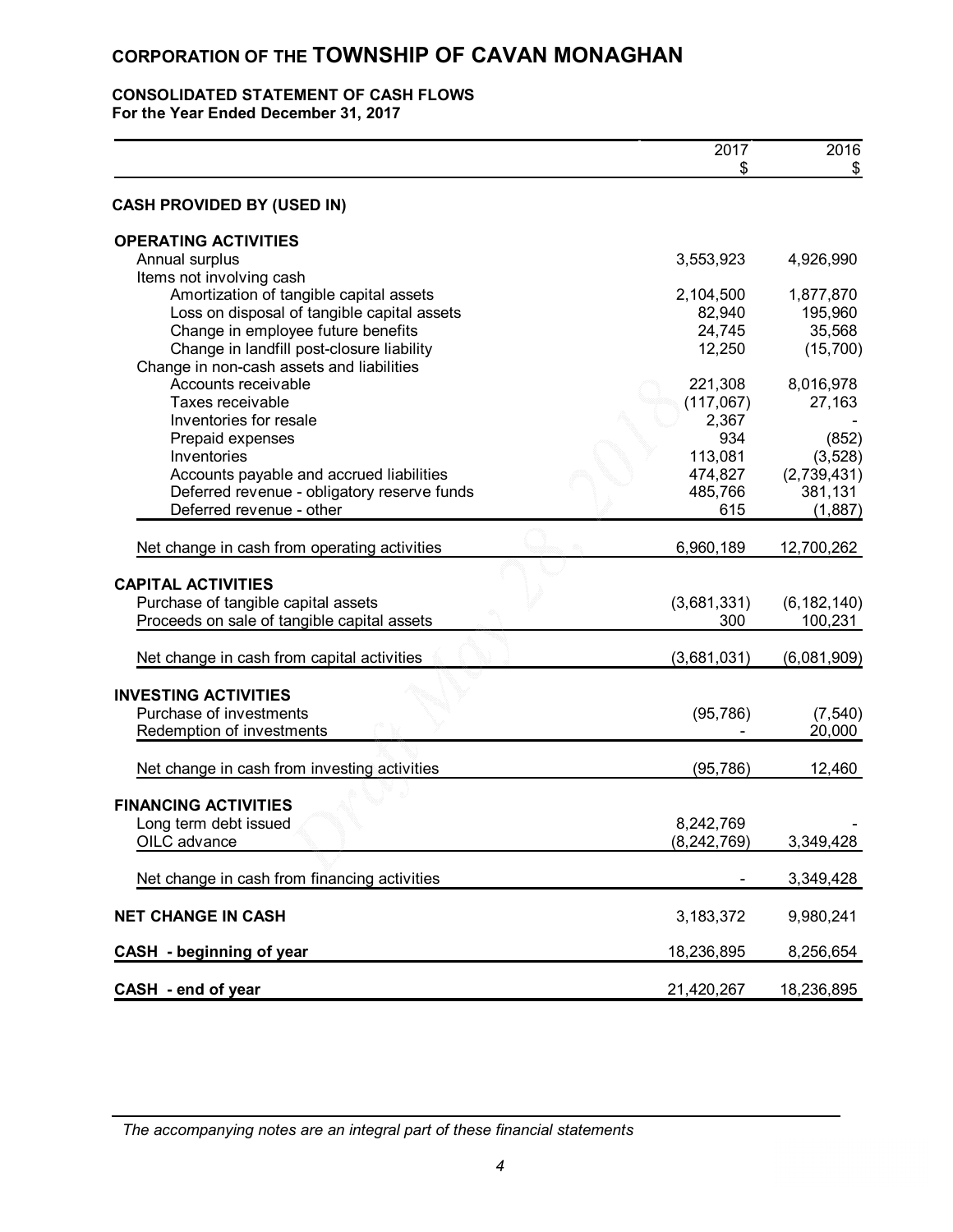### **NOTES TO THE CONSOLIDATED FINANCIAL STATEMENTS For the Year Ended December 31, 2017**

The Township of Cavan Monaghan is a lower tier municipality in the Province of Ontario, Canada. It conducts its operations guided by the provisions of provincial statutes such as the Municipal Act, Municipal Affairs Act and related legislation.

### **1. SIGNIFICANT ACCOUNTING POLICIES**

These consolidated financial statements have been prepared in accordance with the standards in the Chartered Professional Accountants Canada Public Sector Accounting (PSA) Handbook. Significant aspects of the accounting policies are as follows:

### (a) Reporting Entity

These consolidated financial statements reflect the assets, liabilities, revenues and expenses and accumulated surplus of the reporting entity.

The reporting entity is comprised of all organizations, committees and local boards accountable for the administration of their financial affairs and resources to the Township and which are owned and controlled by the Township. These financial statements include:

- Township of Cavan Monaghan Public Libraries
- Millbrook Business Improvement Area Board

All interfund assets and liabilities and revenues and expenses are eliminated.

(b) Trust Funds

Trust funds and their related operations administered by the Township are not included in these consolidated financial statements but are reported on separately on the Trust Funds' Statement of Continuity and Statement of Financial Position.

### (c) Tangible Capital Assets

Tangible capital assets are recorded at cost which includes all amounts that are directly attributable to acquisition, construction, development or betterment of the asset. The cost, less residual value, if any, of tangible capital assets is amortized on a straight-line basis, over the expected useful life of the asset, as follows:

| Land improvements                   | 10 to 20 years                  |
|-------------------------------------|---------------------------------|
| Buildings and building improvements | 40 to 75 years                  |
| Equipment                           | 3 to 25 years                   |
| Vehicles                            | 10 to 25 years or per kilometre |
| Roads and bridges                   | 7 to 50 years                   |
| Water and utility systems           | 30 to 50 years                  |
| Sewer                               | 75 to 80 years                  |
| Solar panels                        | 40 years                        |
|                                     |                                 |

Tangible capital assets received as contributions are recorded at their fair value at the date of receipt and are also recorded as revenue.

Tangible capital assets categorized as assets under construction are not amortized until they are put into service.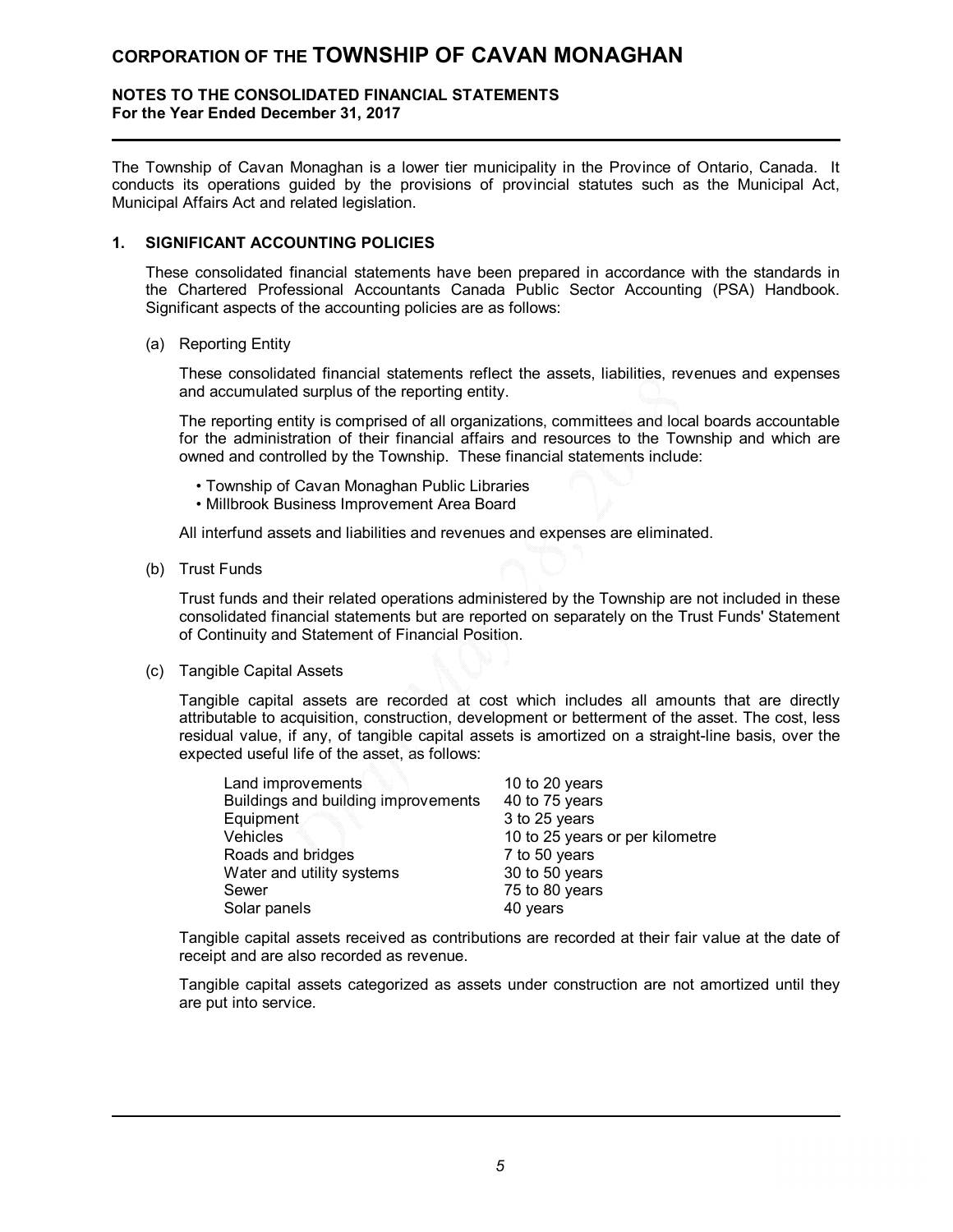**NOTES TO THE CONSOLIDATED FINANCIAL STATEMENTS For the Year Ended December 31, 2017**

### **1. SIGNIFICANT ACCOUNTING POLICIES, continued**

(d) Recognition of Revenues and Expenses

Revenues and expenses are reported on the accrual basis of accounting. The accrual basis of accounting recognizes revenues in the period in which the transactions or events occurred that give rise to the revenue; expenses are recognized in the period the goods or services are acquired and a legal liability is incurred or transfers are due.

### Taxation

Property tax billings are prepared by the Township based on assessment rolls issued by the Municipal Property Assessment Corporation (MPAC) and in accordance with the provisions of the Municipal Act, 2001. The Township's Council establishes the tax rates annually, incorporating amounts to be raised for local services, and amounts the Township is required to collect on behalf of the County and School Boards. From time to time property assessments are adjusted by MPAC through the reconsideration process or by the Assessment Review Board through the appeal process. Additional assessments, referred to as supplementary and omitted assessment can also be issued by MPAC in accordance with the Assessment Act. These adjustments and additional assessments are reported in the financial statements when amounts can be reasonably determined.

The Township is entitled to collect interest and penalties on overdue taxes. These revenues are recorded in the period the interest and penalties are levied.

### Government and Ontario Lottery and Gaming Corporation Funding

Government and Ontario Lottery and Gaming Corporation funding is recognized in the financial statements as revenues in the period in which events giving rise to the transfers occur, providing the transfers are authorized, any eligibility criteria have been met, and reasonable estimates of the amounts can be made.

#### Other Revenue

User fees are recognized as revenue in the year the goods and services are provided, with the exception of building permits that are recognized when the permits are issued.

Investment income is recorded when earned.

Federal gas tax, development charges and parkland fees are recognized in the period in which the related expenditures are recorded.

(e) Non-financial Assets

Tangible capital and other non-financial assets are accounted for as assets by the Township because they can be used to provide services in future periods. These assets do not normally provide resources to discharge the liabilities of the Township unless they are sold.

### (f) Reserves and Reserve Funds

Certain amounts, as approved by Council, are set aside in reserves and reserve funds for future operating and capital purposes. Transfers to and/or from reserves and reserve funds are an adjustment to the respective fund when approved.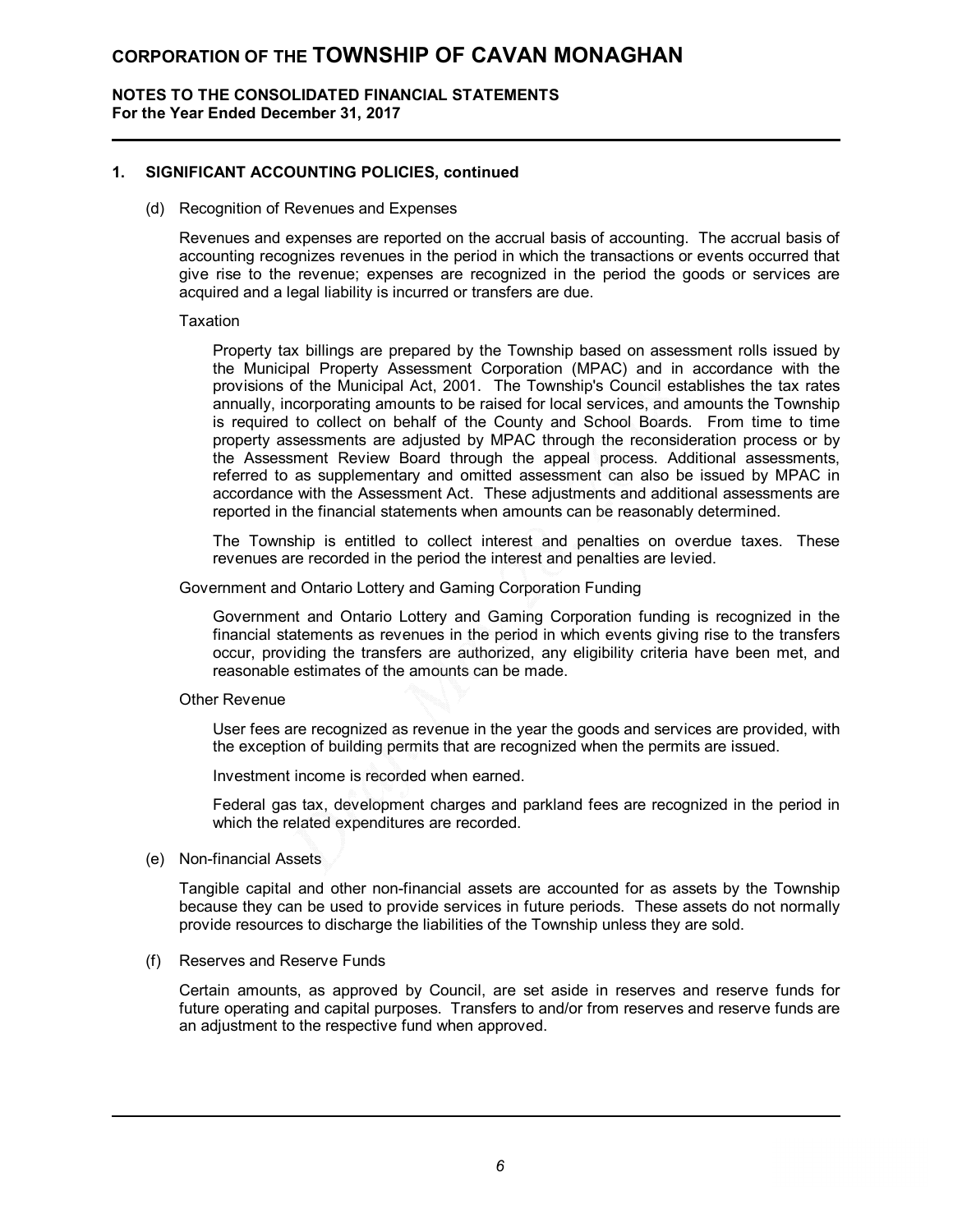**NOTES TO THE CONSOLIDATED FINANCIAL STATEMENTS For the Year Ended December 31, 2017**

### **1. SIGNIFICANT ACCOUNTING POLICIES, continued**

(g) Deferred Revenue

Deferred revenue represents grants, user charges and fees which have been collected but for which the related services have yet to be performed. These amounts will be recognized as revenues in the fiscal year the services are performed.

(h) Use of Estimates

Certain items recognized in the financial statements are subject to measurement uncertainty. The recognized amounts of such items are based on the Township's best information and judgment. By their nature, these estimates are subject to measurement uncertainty and the effect on the financial statements of changes in such estimates in future periods could be significant. The Township's significant estimates include:

- The amounts recorded for landfill closure and post-closure care depend on estimates of usage, remaining life and capacity. The provision for future closure and post-closure costs also depends on estimates of such costs;
- The amounts recorded for amortization and opening costs of tangible capital assets are based on estimates of useful life, residual values and valuation rates; and
- The values of employee future benefits liability and the amount of employee future benefit costs charged to earnings depend on certain actuarial and economic assumptions.

### **2. OPERATIONS OF SCHOOL BOARDS AND THE COUNTY OF PETERBOROUGH**

During 2017, requisitions were made by the County of Peterborough and School Boards requiring the Township to collect property taxes and payments in lieu of property taxes on their behalf. The amounts collected and remitted are as follows:

|                                                   | School<br><b>Boards</b> | County             |
|---------------------------------------------------|-------------------------|--------------------|
| Property taxes<br>Taxation from other governments | 2,961,773<br>7,171      | 3,803,854<br>2,146 |
| Amounts requisitioned and remitted                | 2,968,944               | 3,806,000          |

These amounts have not been included in the Consolidated Statement of Operations and Accumulated Surplus.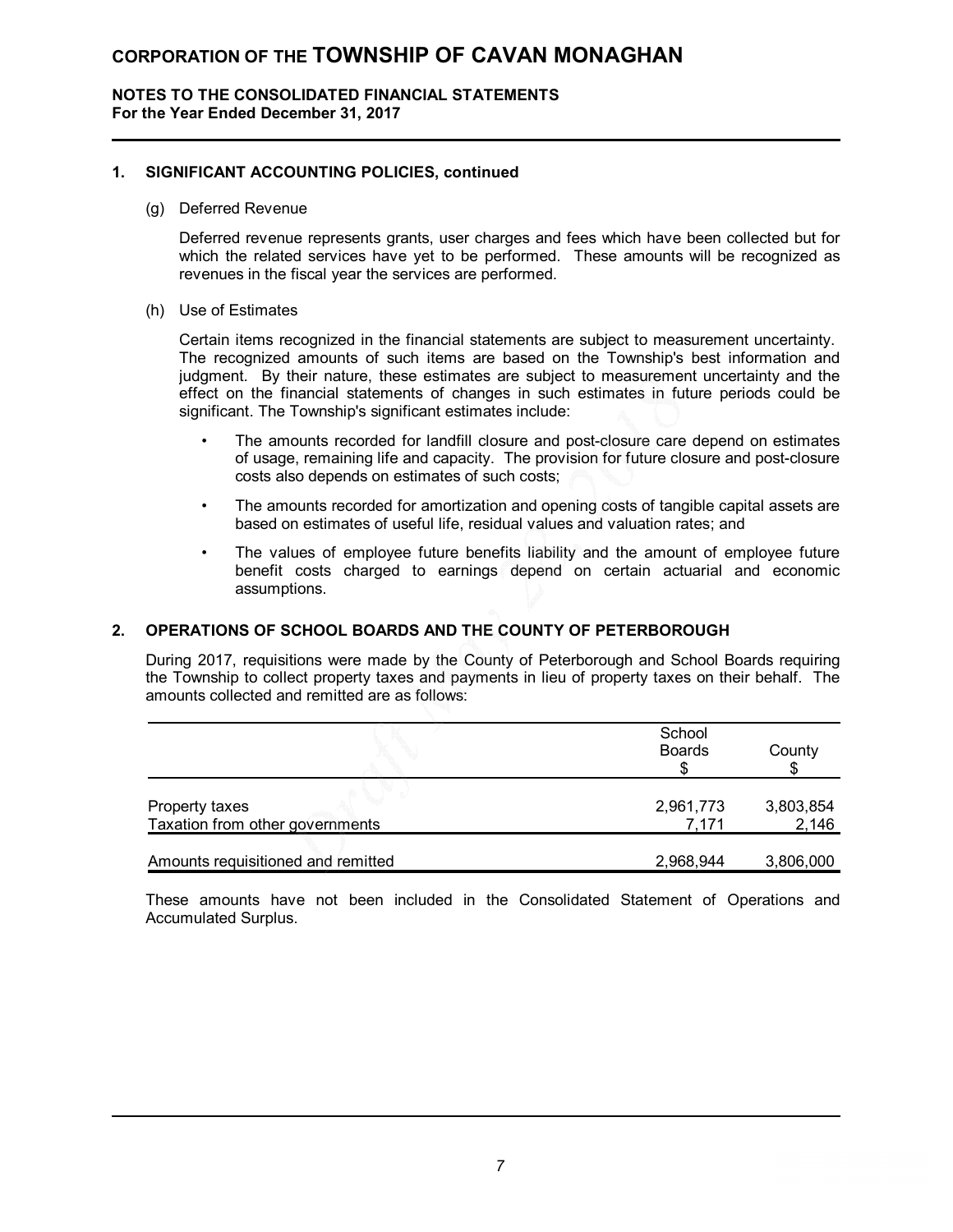### **NOTES TO THE CONSOLIDATED FINANCIAL STATEMENTS For the Year Ended December 31, 2017**

### **3. TRUST FUNDS**

Trust funds administered by the Township amounting to \$3,529 (2016 - \$3,588) have not been included in the Consolidated Statement of Financial Position nor have their operations been included in the Consolidated Statement of Operations and Accumulated Surplus. As such balances are held in trust by the Township for the benefit of others, they are not presented as part of the Township's financial position or operations.

### **4. INVESTMENTS**

|                             | Market<br>Value | Cost<br>2017 | Cost<br>2016<br>\$ |
|-----------------------------|-----------------|--------------|--------------------|
| Money Market and Bond Funds | 1,116,485       | 1,202,863    |                    |

Investments include amounts restricted for obligatory reserve funds with a cost of \$115,864 (2016 - \$113,329) and market value of \$107,761 (2016 - \$107,924). All investments are comprised of money market funds and bond funds through the ONE Public Sector Group of Funds.

### **5. ACCOUNTS RECEIVABLE**

Accounts receivable consists of the following:

|                                               | 2017      | 2016      |
|-----------------------------------------------|-----------|-----------|
|                                               |           |           |
|                                               |           |           |
| Government of Canada                          | 393,754   | 324,078   |
| Government of Ontario                         |           | 6,465     |
| <b>Ontario Lottery and Gaming Corporation</b> | 725,280   | 820,509   |
| Other receivables                             | 498,782   | 688,072   |
|                                               |           |           |
|                                               | 1,617,816 | 1,839,124 |

### **6. ACCOUNTS PAYABLE AND ACCRUED LIABILITIES**

Accounts payable and accrued liabilities consist of the following:

|                    | 2017      | 2016      |
|--------------------|-----------|-----------|
|                    |           | \$        |
| Trade payables     | 1,977,806 | 1,422,360 |
| Holdbacks payable  | 71,335    | 194,570   |
| Payroll accrual    | 104,906   | 111,543   |
| Payroll deductions | 181,628   | 132,375   |
| Developer deposits | 56,500    | 56,500    |
|                    |           |           |
|                    | 2,392,175 | 1,917,348 |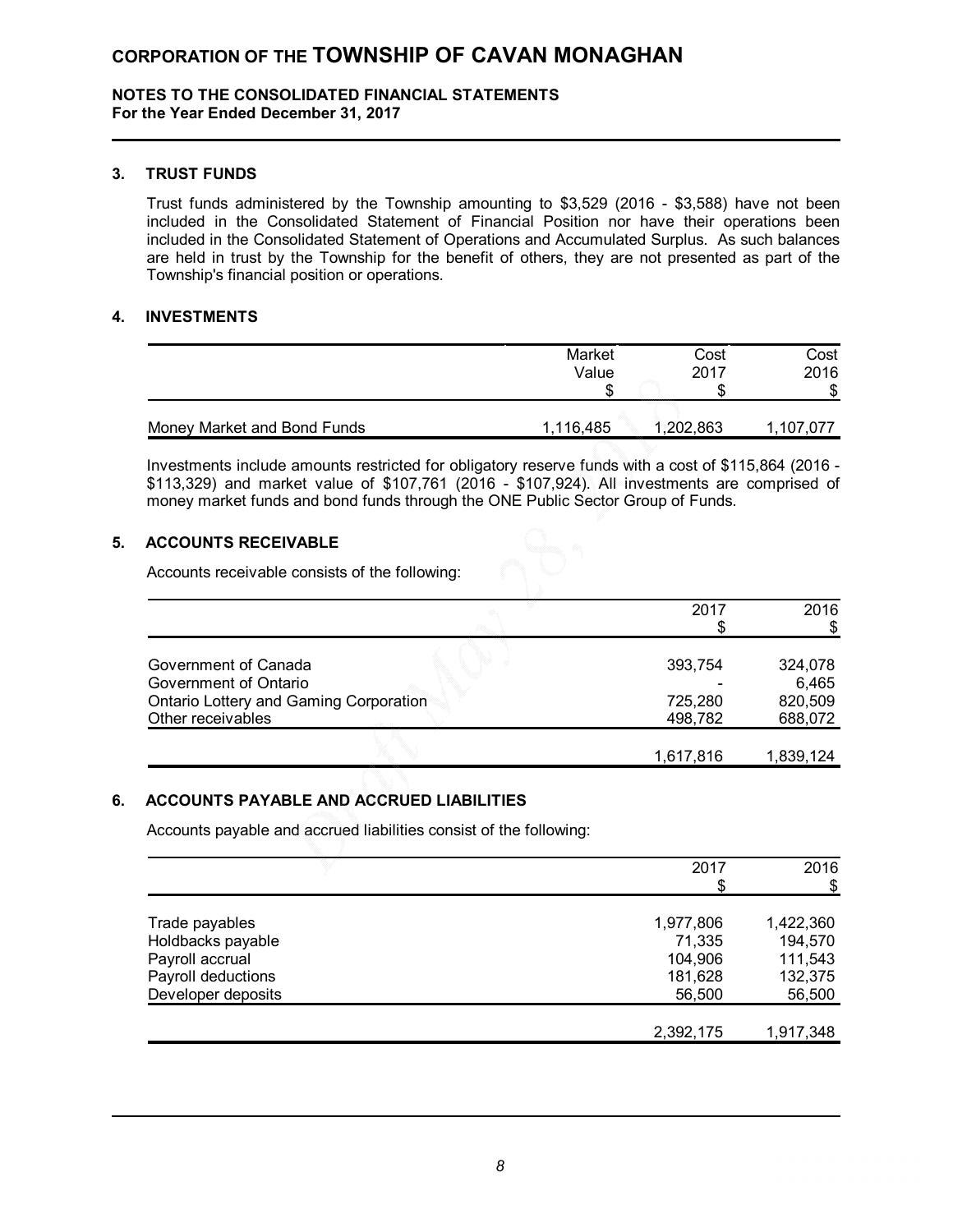### **NOTES TO THE CONSOLIDATED FINANCIAL STATEMENTS For the Year Ended December 31, 2017**

### **7. LONG TERM DEBT**

(a) During 2015, the Township approved the issue of debentures in the amount of \$4,893,341 from the Ontario Infrastructure and Lands Corporation (OILC). In 2016, an additional \$3,349,428 was advanced. As at December 31, 2016, the debentures had not been issued. The OILC advance of \$8,242,769 reported on the Consolidated Statement of Financial Position represents advances received on these debentures while the projects and financing were in progress and incurs interest at a floating monthly construction rate established by OILC. As at December 31, 2017, the OILC advance had been converted and the debentures had been issued.

The balance of long term debt reported on the Consolidated Statement of Financial Position is made up of the following:

|                                                                                                                                | 2016<br>2017 |
|--------------------------------------------------------------------------------------------------------------------------------|--------------|
|                                                                                                                                |              |
| Ontario Infrastructure and Lands Corporation, matures December                                                                 |              |
| 15, 2037, repayable in blended monthly payments of \$27,248,                                                                   |              |
| bears interest at 3.15% per annum.<br>4,847,259                                                                                |              |
| Ontario Infrastructure and Lands Corporation, matures December<br>15, 2047, repayable in blended monthly payments of \$10,586, |              |
| bears interest at 3.33% per annum.<br>2,407,995                                                                                |              |
| Ontario Infrastructure and Lands Corporation, matures December                                                                 |              |
| 15, 2047, repayable in blended monthly payments of \$4,341, bears                                                              |              |
| interest at 3.33% per annum.<br>987.515                                                                                        |              |
|                                                                                                                                |              |
| 8.242.769                                                                                                                      |              |

- (b) Interest paid during the year on long term debt and OILC advance amounted to \$139,456 (2016 - \$113,738).
- (c) The long term debt reported in (a) of this note is repayable as follows:

|                           | Principal | Interest  | Total      |
|---------------------------|-----------|-----------|------------|
|                           |           |           |            |
|                           |           |           |            |
| 2018                      | 243,899   | 262,203   | 506,102    |
| 2019                      | 251,818   | 254,284   | 506,102    |
| 2020                      | 259,995   | 246,108   | 506,103    |
| 2021                      | 268,437   | 237,666   | 506,103    |
| 2022                      | 277,153   | 228,949   | 506,102    |
| 2023 and subsequent years | 6,941,467 | 2,441,299 | 9,382,766  |
|                           |           |           |            |
|                           | 8,242,769 | 3,670,509 | 11,913,278 |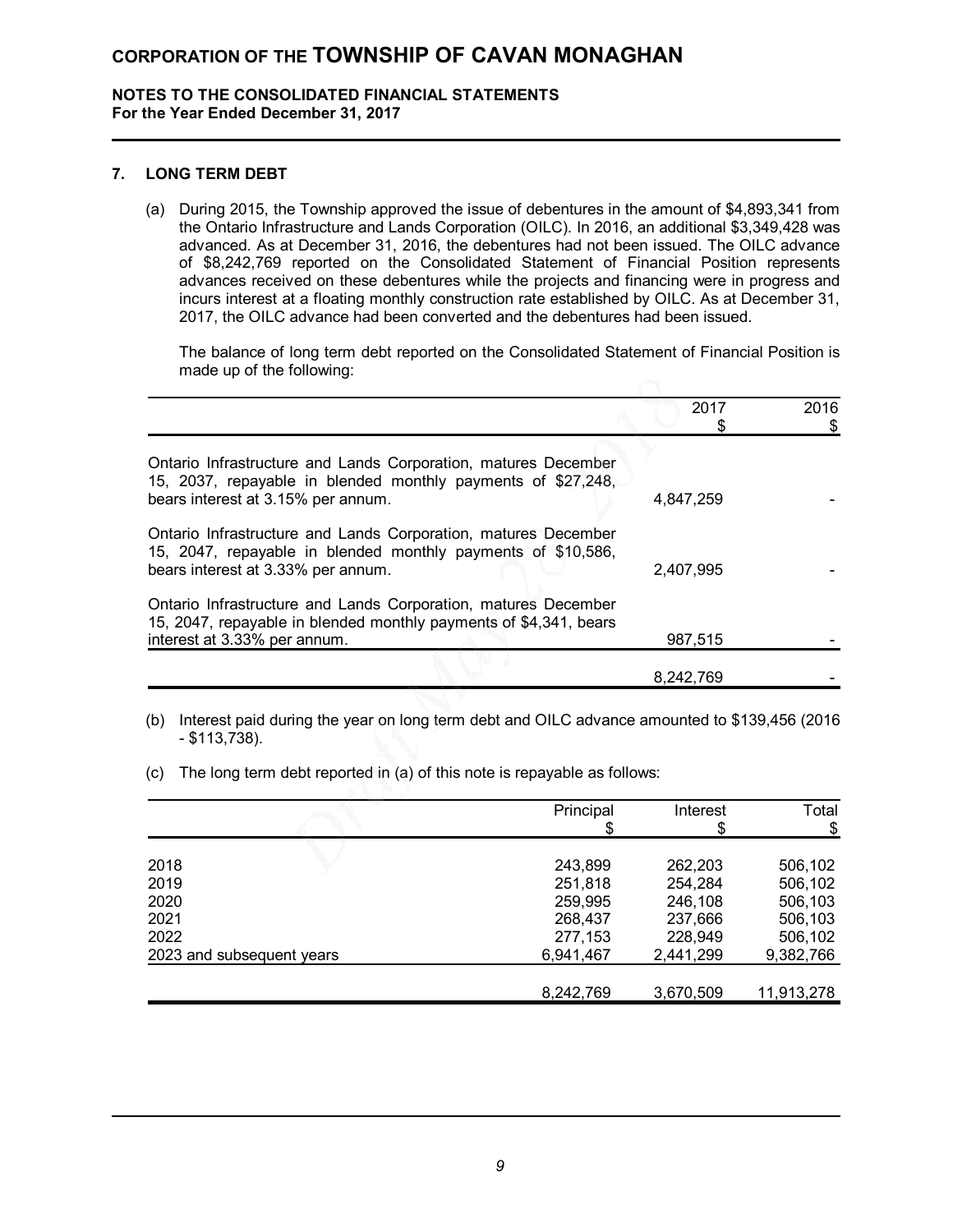### **NOTES TO THE CONSOLIDATED FINANCIAL STATEMENTS For the Year Ended December 31, 2017**

### **8. DEFERRED REVENUE - OBLIGATORY RESERVE FUNDS**

A requirement of the Chartered Professional Accountants Canada Public Sector Accounting Handbook, is that obligatory reserve funds be reported as deferred revenue. This requirement is in place as legislation and external agreements restrict how these funds may be used and under certain circumstances these funds may possibly be refunded. The balances in the obligatory reserve funds of the Township are summarized below:

|                     | 2017      | 2016      |
|---------------------|-----------|-----------|
|                     |           | \$        |
| Development charges | 1,198,094 | 694,225   |
| Parkland            | 139,874   | 131,169   |
| Federal gas tax     | 211,971   | 238,779   |
|                     |           |           |
|                     | 1,549,939 | 1,064,173 |

The continuity of deferred revenue - obligatory reserve funds is as follows:

|                              | 2017      | 2016      |
|------------------------------|-----------|-----------|
|                              | 5         | \$        |
|                              |           |           |
| Balance - beginning of year  | 1,064,173 | 683,042   |
|                              |           |           |
| Add amounts received:        |           |           |
| Development charges          | 870,051   | 498,616   |
| Federal gas tax              | 266,239   | 261,498   |
| Parkland                     | 5,400     | 53,000    |
| Interest                     | 21,953    | 26,861    |
|                              |           |           |
|                              | 1,163,643 | 839,975   |
|                              |           |           |
| Less transfer to operations: |           |           |
| Development charges          | 379,934   | 118,844   |
| Federal gas tax              | 297,943   | 340,000   |
|                              |           |           |
|                              | 677,877   | 458,844   |
|                              |           |           |
| Balance - end of year        | 1,549,939 | 1,064,173 |
|                              |           |           |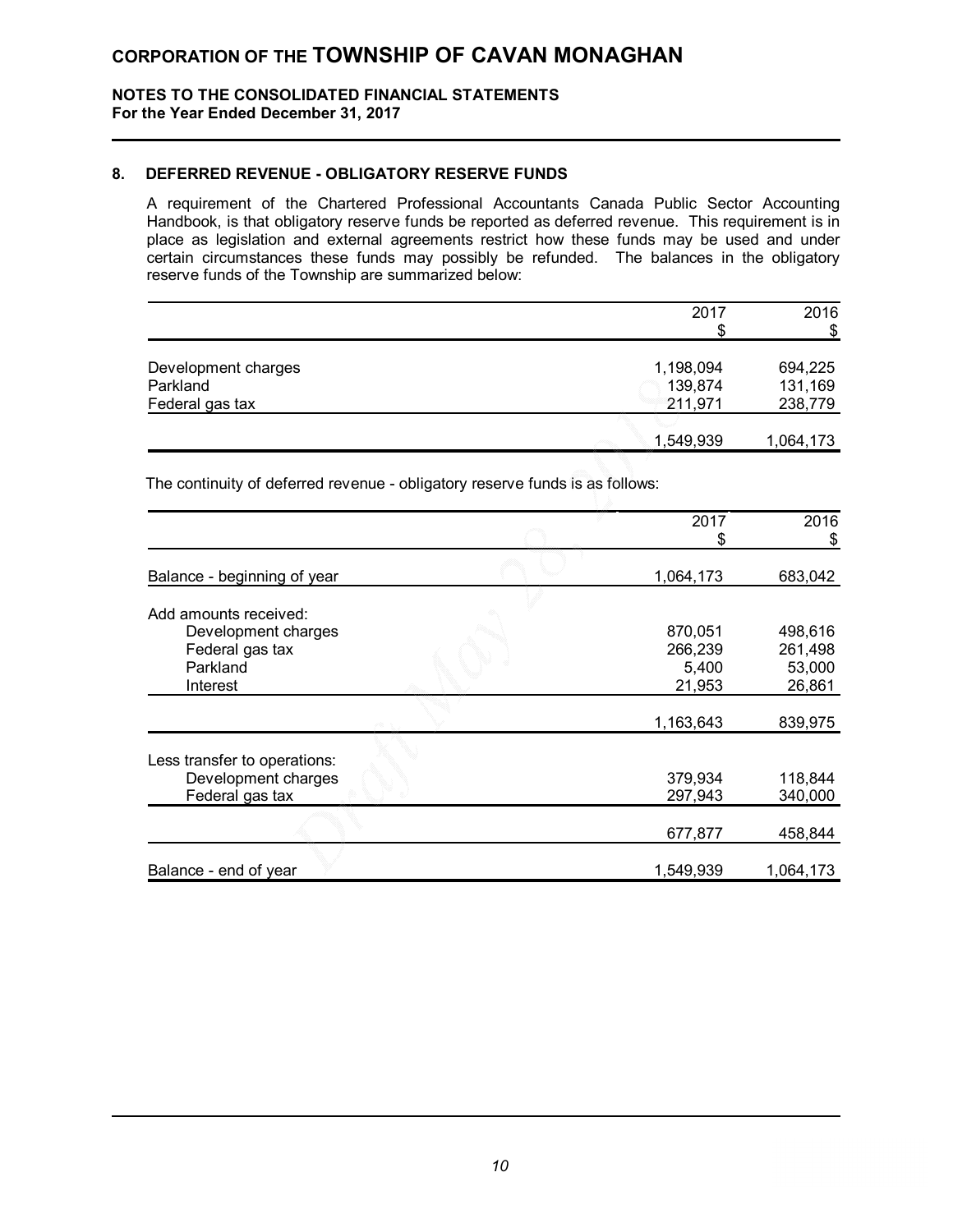### **NOTES TO THE CONSOLIDATED FINANCIAL STATEMENTS For the Year Ended December 31, 2017**

### **9. EMPLOYEE FUTURE BENEFITS PAYABLE**

The Township provides post employment health and dental benefits to certain employees based on a number of eligibility factors including their date of hire and years of service. The Township records estimated liabilities for accrued employee benefits in the year they are earned.

|                                         | 2017      | 2016     |
|-----------------------------------------|-----------|----------|
|                                         |           |          |
| Accrued benefit obligation at January 1 | 493,614   | 478,749  |
| Unamortized actuarial gains             | 73,416    | 52,713   |
| Liability at January 1                  | 567,030   | 531,462  |
| Current year benefit cost               | 36,656    | 41,711   |
| Benefit payments by employer            | (11, 911) | (6, 143) |
|                                         |           |          |
| Employee future benefits payable        | 591.775   | 567,030  |

The accrued benefit obligations for the Township's employee future benefit plans are based on actuarial valuations for accounting purposes. These actuarial valuations were based on assumptions about events in future periods. The cost of future benefits is determined actuarially using the projected benefit method pro-rated on service and management's best estimate of expected salary escalation, retirement ages of employees and health care costs. The discount rate used to determine the employee future benefits payable was determined by reference to the Township's internal rate of borrowing. Past service costs from plan amendments are amortized on a straight-line basis over the average remaining service period of employees active at the date of the amendment. The most recent valuation is dated May 16, 2017. The economic assumptions used in this valuation are the Township's best estimates of expected rates:

| Expected inflation rate                 | 2.00% |
|-----------------------------------------|-------|
| Discount on accrued benefit obligations | 3.75% |
| Health care cost escalation.            | 6.20% |
| Dental cost escalation                  | 4.50% |

The employee future benefits expense is reported on the Consolidated Statement of Operations and Accumulated Surplus and is comprised of the following:

|                                                                                            | 2017                         | 2016                        |
|--------------------------------------------------------------------------------------------|------------------------------|-----------------------------|
| Current service cost<br>Interest on accrued benefit obligation<br>Amortized actuarial gain | 22,759<br>19,141<br>(5, 244) | 24,508<br>21,258<br>(4,055) |
| Employee future benefits expense                                                           | 36,656                       | 41,711                      |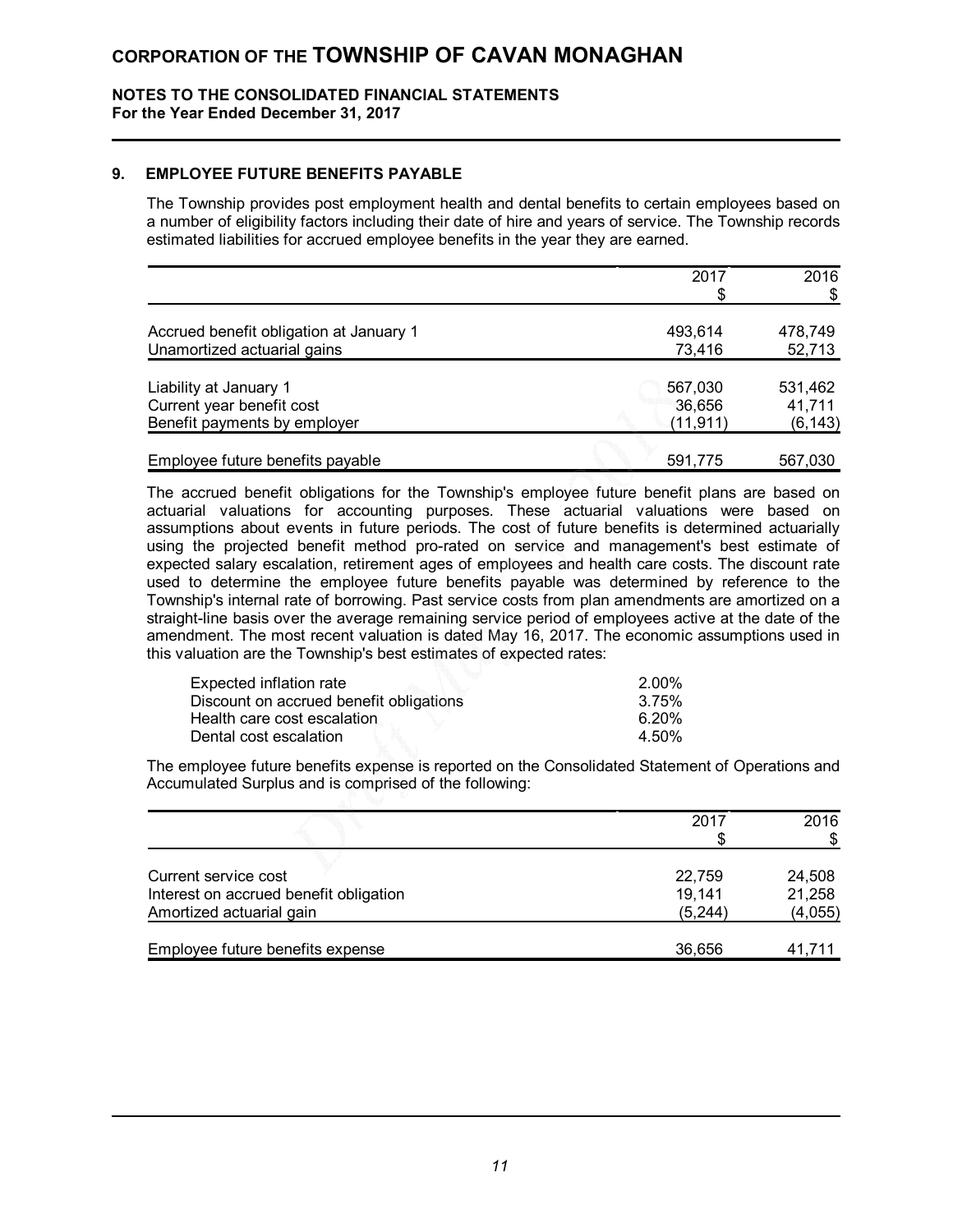### **NOTES TO THE CONSOLIDATED FINANCIAL STATEMENTS For the Year Ended December 31, 2017**

### **10. LANDFILL POST-CLOSURE LIABILITY**

The liability for landfill post-closure costs of \$89,550 (2016 - \$77,300) has been estimated using discounted future cash flows associated with post-closure care activities for the landfill site owned by the Township. Post-closure costs include monitoring, maintenance of control systems and consulting fees for 25 years after the site is closed. A reserve of \$65,159 (2016 - \$71,159) has been established for this liability with the remaining costs to be funded from taxation. There are no specific assets designated for settling this liability.

The reported liability is based upon estimates and assumptions with respect to events extending over the remaining monitoring period of the landfill. The landfill reached its capacity and was effectively closed in 1998. The total discounted future cash flows for post-closure and monitoring costs are estimated using a discount factor of 3.3% and an inflation rate of 1.5%. The total undiscounted estimated costs amount to \$117,910 (2016 - \$100,133).

### **11. EXPENSES BY OBJECT**

The expenses for the year reported on the Consolidated Statement of Operations and Accumulated Surplus by object are as follows:

|                                             | <b>Budget</b> | Actual     | Actual    |
|---------------------------------------------|---------------|------------|-----------|
|                                             | 2017          | 2017       | 2016      |
|                                             | J.            | \$         | S         |
|                                             | (Unaudited)   |            |           |
|                                             |               |            |           |
| Salaries and benefits                       | 3,369,507     | 3,258,279  | 3,121,161 |
| Interest charges                            | 167.000       | 139.456    | 113,738   |
| <b>Materials</b>                            | 1,907,473     | 1,795,899  | 1,563,032 |
| Contracted services                         | 3,015,745     | 2,931,239  | 2,543,681 |
| Rents and financial                         | 14.300        | 11.608     | 12.043    |
| <b>External transfers</b>                   | 332,197       | 356,186    | 179,100   |
| Amortization                                | 1,877,870     | 2,104,500  | 1,877,870 |
| Loss on disposal of tangible capital assets |               | 82,940     | 195,960   |
|                                             |               |            |           |
|                                             | 10,684,092    | 10,680,107 | 9,606,585 |
|                                             |               |            |           |

### **12. COMPARATIVE FIGURES**

Certain comparative figures were restated, where required, to conform with the current year presentation. The reclassifications made had no impact on the prior year surplus.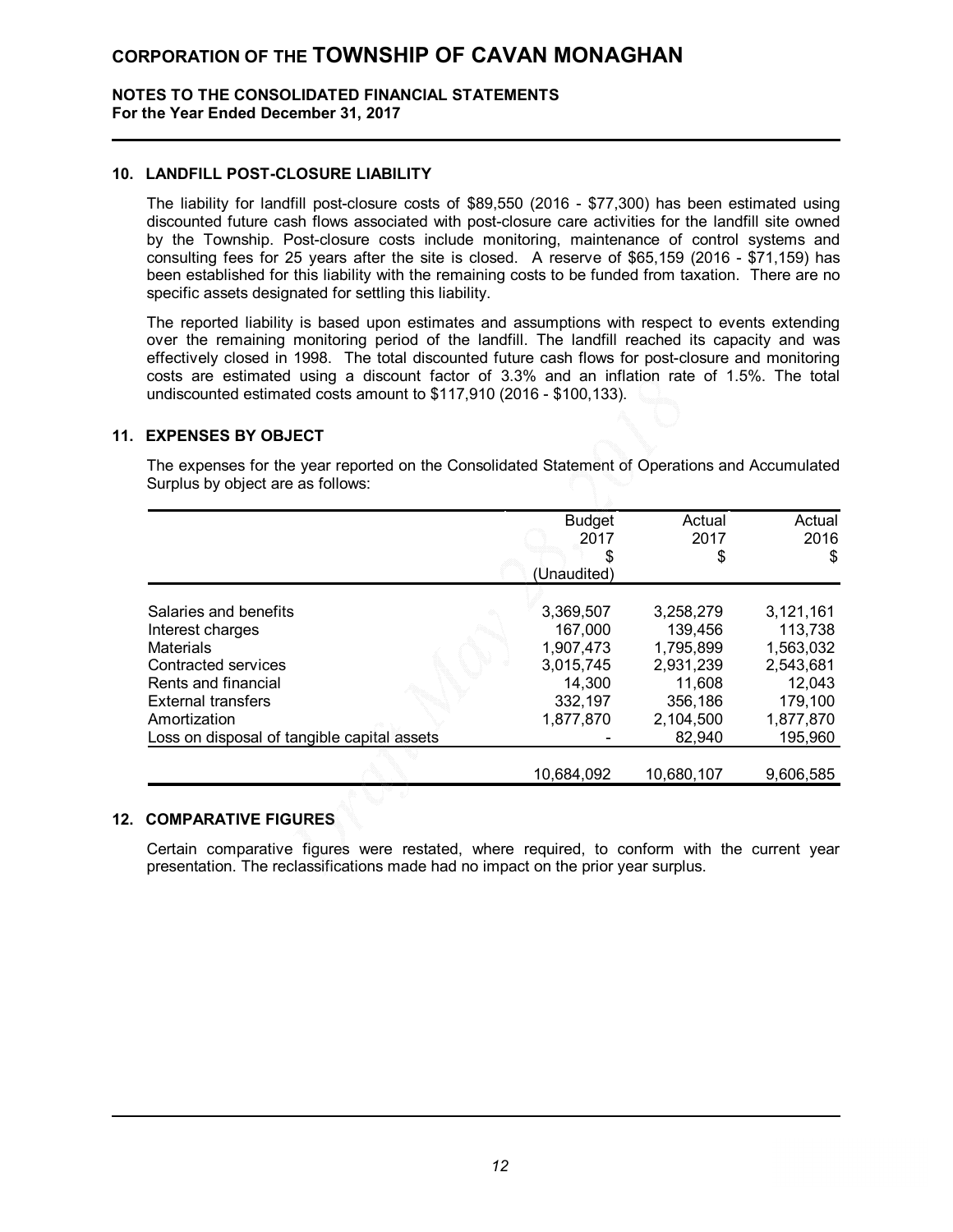### **NOTES TO THE CONSOLIDATED FINANCIAL STATEMENTS For the Year Ended December 31, 2017**

### **13. TANGIBLE CAPITAL ASSETS**

The net book value of the Township's tangible capital assets are:

|                                     | 2017       | 2016       |
|-------------------------------------|------------|------------|
|                                     | S          | \$         |
| General                             |            |            |
| Land and land improvements          | 3,765,429  | 3,755,345  |
| Buildings and building improvements | 23,184,949 | 23,805,256 |
| Equipment                           | 827,356    | 839,256    |
| Vehicles                            | 2,840,449  | 2,221,971  |
| Infrastructure                      |            |            |
| Roads and bridges                   | 9,859,808  | 9,678,528  |
| Water systems                       | 5,131,583  | 5,142,837  |
| Sewer systems                       | 4,912,010  | 4,616,799  |
| Solar panels                        | 370,217    | 380,508    |
|                                     |            |            |
|                                     | 50,891,801 | 50,440,500 |
| Assets under construction           | 2,129,377  | 1,087,087  |
|                                     |            |            |
|                                     | 53,021,178 | 51,527,587 |

For additional information, see the Consolidated Schedule of Tangible Capital Assets.

During the year there were no write-downs of assets (2016 - \$Nil) and no interest capitalized (2016 - \$Nil).

Tangible capital assets allocated by segment are as follows:

|                                                  | 2017                   | 2016                   |
|--------------------------------------------------|------------------------|------------------------|
|                                                  |                        | \$                     |
| General government<br><b>Protection services</b> | 4,042,606<br>1,454,512 | 4,092,935<br>1,191,540 |
| Transportation services                          | 12,493,293             | 11,850,581             |
| Environmental services                           | 32,298,917             | 32,244,936             |
| Health services                                  | 1,858                  | 1,858                  |
| Recreation and cultural services                 | 2,715,358              | 2,131,103              |
| Planning and development                         | 14,634                 | 14,634                 |
|                                                  |                        |                        |
|                                                  | 53,021,178             | 51,527,587             |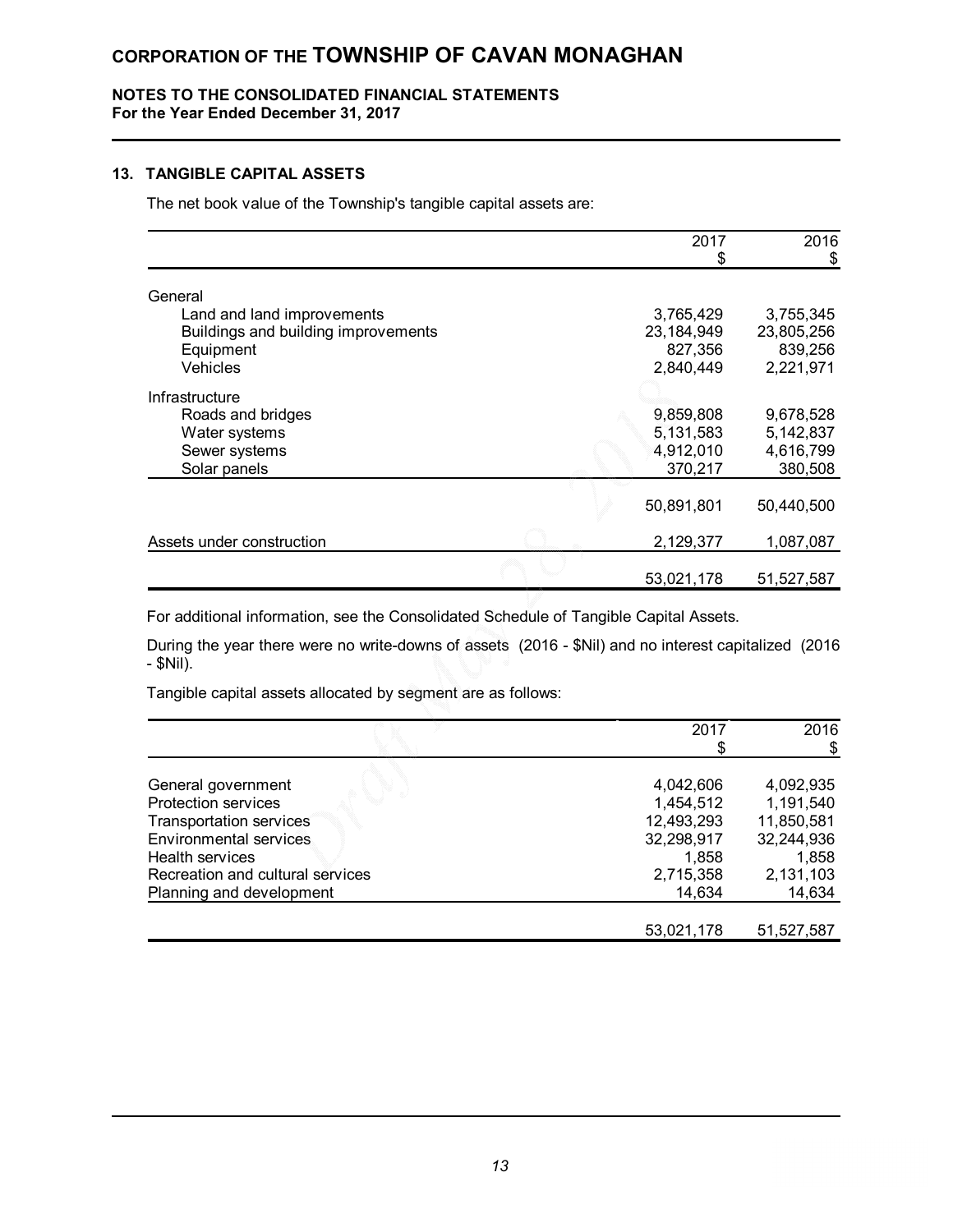### **NOTES TO THE CONSOLIDATED FINANCIAL STATEMENTS For the Year Ended December 31, 2017**

### **14. ACCUMULATED SURPLUS**

Accumulated surplus consists of the following:

|                                                                                  | 2017          | 2016                |
|----------------------------------------------------------------------------------|---------------|---------------------|
|                                                                                  | \$            | \$                  |
|                                                                                  |               |                     |
| <b>Surplus/(Deficit)</b>                                                         |               |                     |
| Unfunded landfill post-closure liability                                         | (89, 550)     | (6, 141)            |
| Unfunded employee future benefits<br>Township of Cavan Monaghan Public Libraries | (591, 775)    | (567,030)<br>14,553 |
| Millbrook Business Improvement Area                                              | 45,143        | 34,426              |
|                                                                                  |               |                     |
|                                                                                  | (636, 182)    | (524, 192)          |
|                                                                                  |               |                     |
| <b>Invested In Tangible Capital Assets</b>                                       |               |                     |
| Tangible capital assets - net book value                                         | 53,021,178    | 51,527,587          |
| Long term debt                                                                   | (8, 242, 769) |                     |
| Unfunded capital                                                                 | (616, 122)    | (996, 056)          |
| OILC advance                                                                     |               | (8, 242, 769)       |
|                                                                                  |               |                     |
|                                                                                  | 44, 162, 287  | 42,288,762          |
|                                                                                  |               |                     |
| <b>Surplus</b>                                                                   | 43,526,105    | 41,764,570          |
|                                                                                  |               |                     |
| <b>Reserves</b>                                                                  |               |                     |
| Working funds                                                                    | 426,669       | 1,201,109           |
| Phase-in levy                                                                    | 2,380,008     | 2,380,008           |
| <b>Emergency services</b>                                                        | 729,739       | 694,275             |
| <b>Transportation services</b>                                                   | 109,002       | 129,746             |
| Waste disposal services                                                          | 65,159        | 71,159              |
| Parks and recreation services                                                    | 133,702       | 140,936             |
| Water and sewer operations                                                       | 1,293,554     | 1,696,364           |
| Planning and development                                                         | 449,231       | 331,479             |
| Future capital                                                                   | 13,248,496    | 11,547,531          |
| Election services                                                                | 41,639        | 43,237              |
| Computer services                                                                | 54,908        | 71,373              |
| Springville & Ebenezer cemetery                                                  | 26,030        | 26,030              |
| New community centre                                                             | 3,141,000     | 2,000,000           |
| Library working fund                                                             | 9,303         |                     |
|                                                                                  |               |                     |
| <b>Total Reserves</b>                                                            | 22,108,440    | 20,333,247          |
|                                                                                  |               |                     |
| <b>Reserve Funds</b>                                                             |               |                     |
| Library new initiatives                                                          | 17,195        |                     |
|                                                                                  |               |                     |
|                                                                                  | 65,651,740    | 62,097,817          |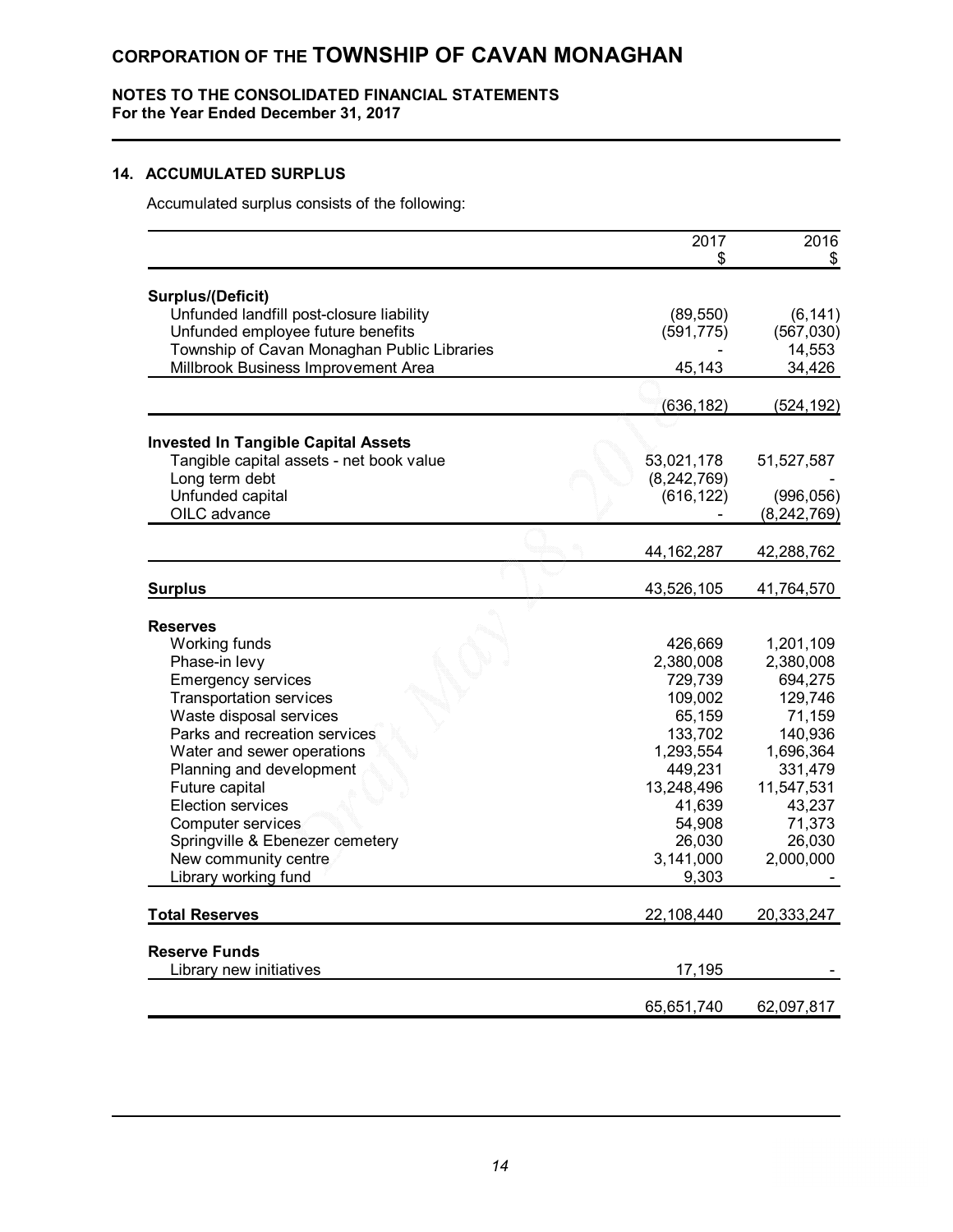### **NOTES TO THE CONSOLIDATED FINANCIAL STATEMENTS For the Year Ended December 31, 2017**

### **15. PENSION AGREEMENTS**

Certain employees of the Township are eligible members of the Ontario Municipal Employees Retirement System (OMERS), a multi-employer pension plan.

The Actuarial Opinion contained in the 2017 Annual Report disclosed total actuarial liabilities of \$94,431 million in respect of benefits accrued for service with actuarial assets of \$89,028 million indicating an actuarial deficit of \$5,403 million. Because OMERS is a multi-employer plan, any pension plan surpluses or deficits are a joint responsibility of Ontario municipal organizations and their employees. As a result, the Township does not recognize any share of the OMERS pension surplus or deficit.

The Township's required contributions to OMERS in 2017 were \$191,632 (2016 - \$180,015).

### **16. CREDIT FACILITY AGREEMENT**

The Township has a revolving credit facility agreement with its main financial institution. The amount available at any time is limited to \$500,000 via an operating loan. Any balance borrowed will accrue interest at the bank's prime lending rate. Council authorized the temporary borrowing limit by By-law 2017-02. At December 31, 2017 there was no balance outstanding.

### **17. COMMITMENTS**

The Township is committed to police services provided by the City of Peterborough Police Services Board. The contractual commitment is for a five-year period ending September 30, 2020. The committed amount for 2018 is \$1,190,523 and future vears may vary depending on the police force's budget for the given year.

#### **18. USER CHARGES**

User charges consist of the following:

|                                                              | 2017      | 2016      |
|--------------------------------------------------------------|-----------|-----------|
|                                                              | \$        | \$        |
|                                                              |           |           |
| Water and sewer consumption                                  | 1,064,679 | 1,000,592 |
| Building permits and inspections                             | 183,648   | 150,798   |
| Recreation program/facilities fees, rental and registrations | 158,976   | 138,316   |
| Fire protection                                              | 56,054    | 102,561   |
| Fines and penalities                                         | 28,869    | 95,733    |
| Waste management tipping fees and recycling                  | 199,229   | 73,614    |
| Planning and zoning                                          | 40,800    | 57,289    |
| General government user fees, licenses and permits           | 69,495    | 47,659    |
| Library user fees and fines                                  | 8,408     | 8,021     |
| BIA fundraising and event revenue                            | 8,154     | 11,860    |
| Parks charges                                                | 9,305     | 10,837    |
| Rents, concessions and franchises                            | 8,786     | 9,305     |
| Roads and engineering user fees                              | 143,312   | 174,493   |
| Other licenses and permits                                   | 27,961    | 28,879    |
|                                                              |           |           |
|                                                              | 2.007.676 | 1,909,957 |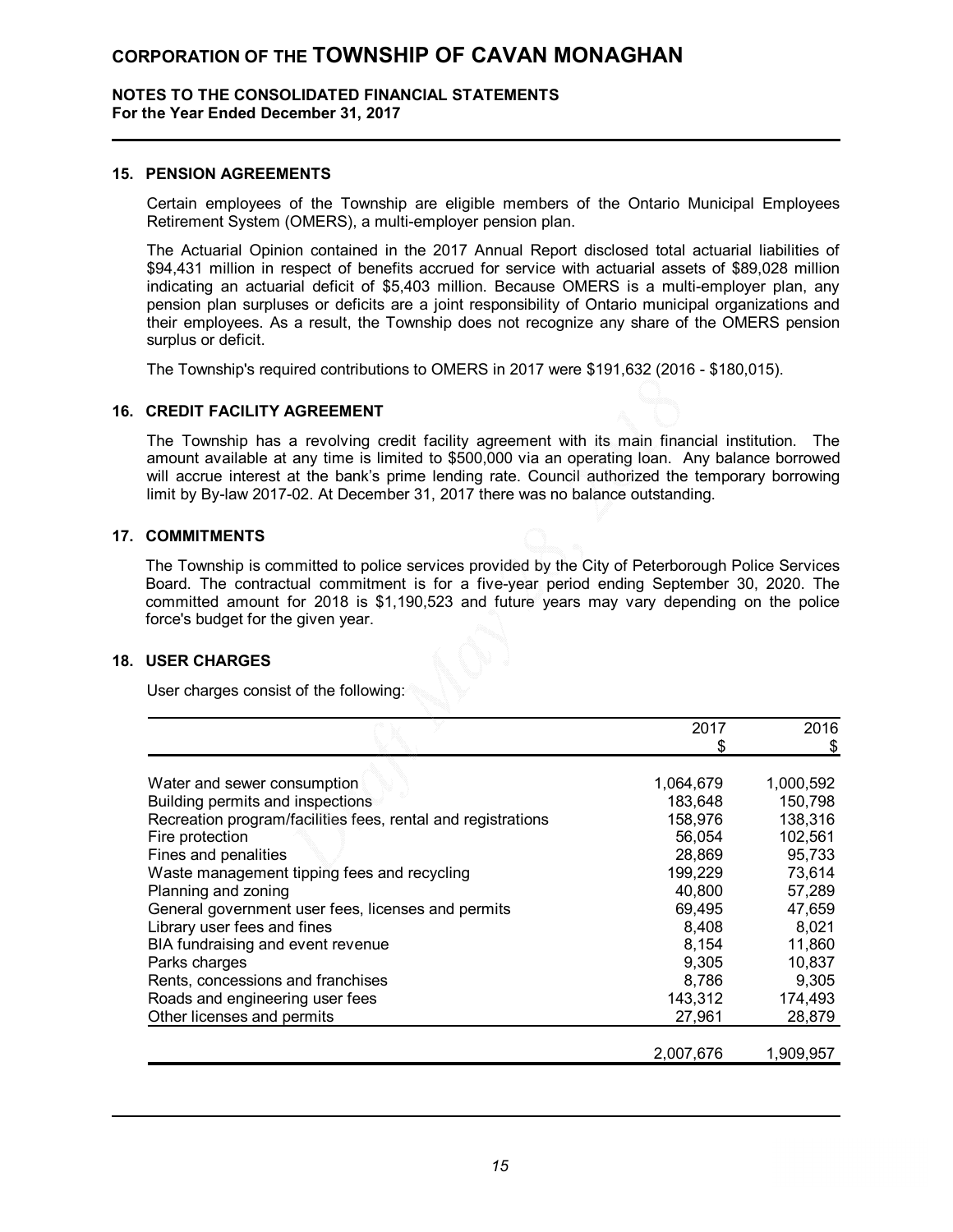### **NOTES TO THE CONSOLIDATED FINANCIAL STATEMENTS For the Year Ended December 31, 2017**

### **19. SEGMENTED INFORMATION**

The Township of Cavan Monaghan is a municipal government organization that provides a range of services to its residents. Township services are reported by function and their activities are separately disclosed in the segmented information.

For each reported segment, revenues and expenses represent both amounts that are directly attributable to the segment and amounts that are allocated on a reasonable basis. Certain allocation methodologies are employed in the preparation of segmented financial information. Taxation, payments-in-lieu of taxes and certain unconditional government transfers are apportioned based on each segment's net requirements.

The accounting policies used in these segments are consistent with those followed in the preparation of the consolidated financial statements as disclosed in Note 1. For additional information see the Consolidated Schedule of Segment Disclosure.

### **General Government**

General government consists of the activities of Council and general financial and administrative management of the Township and its programs and services. Departments included in the general government segment include Council, CAO, Clerk, and Finance.

### **Protection Services**

Protection services include police, fire, conservation authorities and protective inspection and control. The police services are contracted to ensure the safety and protection of the citizens and their property. The fire department is responsible to provide fire suppression service, fire prevention programs, emergency preparedness, training and education. The members of the fire department consist of volunteers plus a full time Fire Chief.

### **Transportation Services**

The activities of the transportation segment include construction and maintenance of the Township's roads, road safety devices, signs, bridges, sidewalks, street lighting and crossing guard services within the Township.

### **Water and Sewer**

This segment is responsible for providing water and sewer services within the Township.

### **Other Environmental Services**

This function is responsible for providing waste collection and waste disposal services to ratepayers. Curbside pick-up is provided to all wards. Residents are also provided with access to additional waste disposal and recycling services at the Transfer Station site.

### **Recreation and Cultural Services**

The recreation and cultural services segment provides services meant to improve the health and development of the Township's citizens. This service area provides indoor and outdoor recreational facilities. Recreational and cultural programs including skating lessons, moms and tots programs, senior hockey groups and home schooling programs are provided at the arena and community centres. The Township also provides library services to assist with its citizens' informational needs.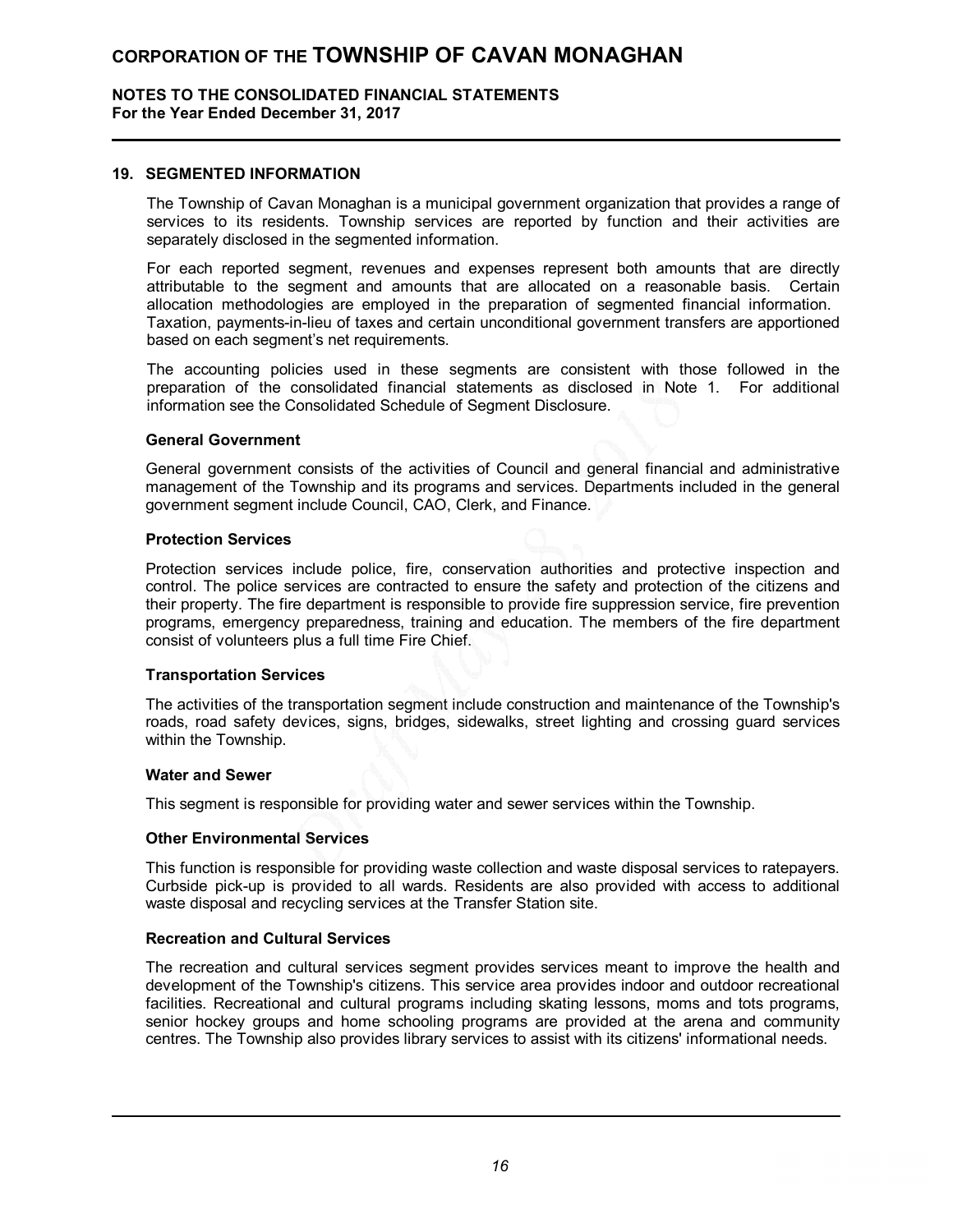### **NOTES TO THE CONSOLIDATED FINANCIAL STATEMENTS For the Year Ended December 31, 2017**

### **19. SEGMENTED INFORMATION, continued**

### **Planning and Development**

The planning and development services segment manages commercial, industrial and residential development within the Township.

### **OLG**

This segment represents revenues from the Ontario Lottery and Gaming Corporation (OLG). OLG funds are transferred into reserves and used at Council's discretion.

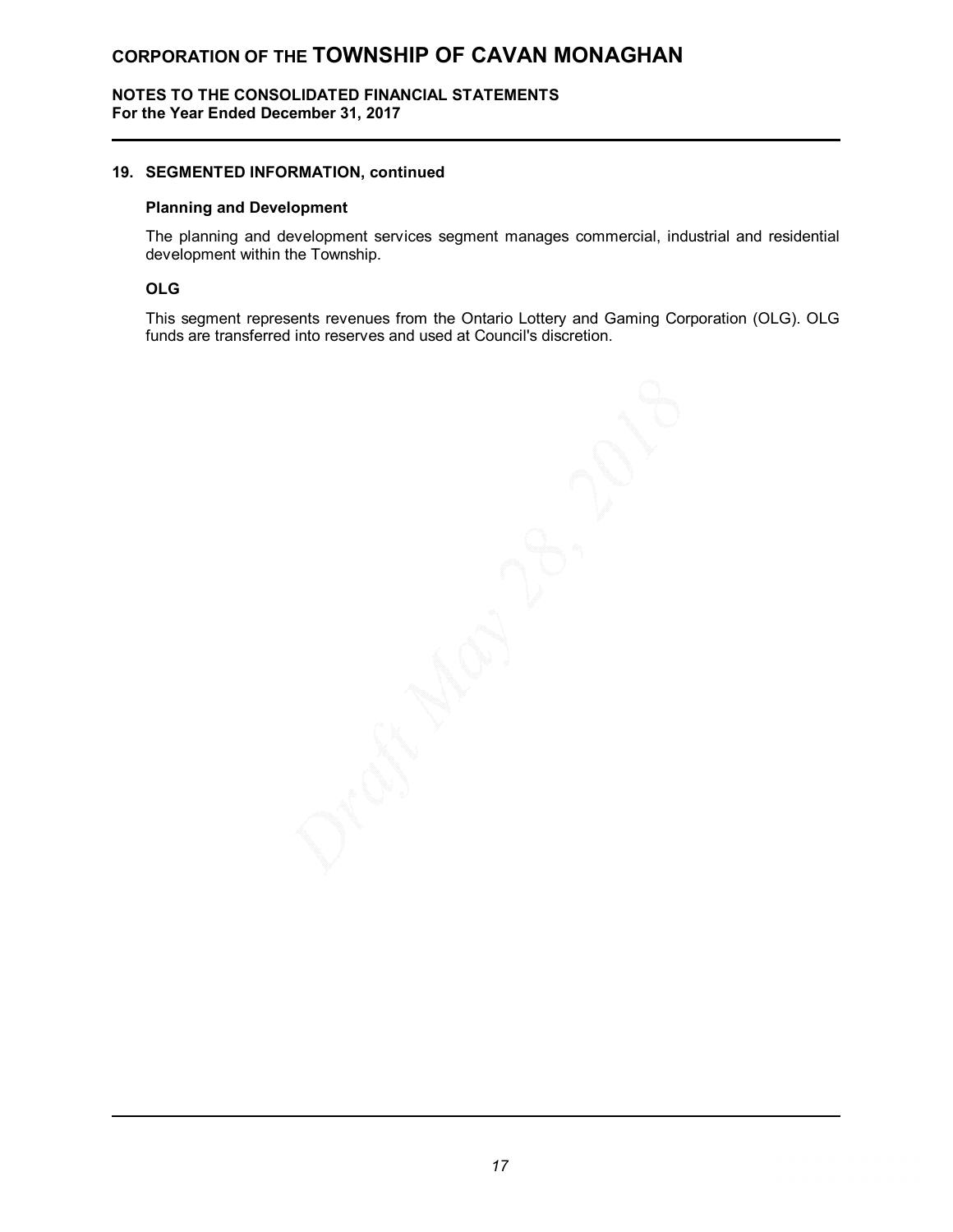### **CONSOLIDATED SCHEDULE OF TANGIBLE CAPITAL ASSETS**

**For the Year Ended December 31, 2017**

|                                                                      |                                                               | General                                       |           |                |                             | Infrastructure   |                  |                   |                                    |              |
|----------------------------------------------------------------------|---------------------------------------------------------------|-----------------------------------------------|-----------|----------------|-----------------------------|------------------|------------------|-------------------|------------------------------------|--------------|
|                                                                      | Land and<br>Land<br>ImprovementsImprovements Equipment<br>\$. | <b>Buildings and</b><br><b>Building</b><br>\$ | S         | Vehicles<br>\$ | Roads and<br><b>Bridges</b> | Water<br>Systems | Sewer<br>Systems | Solar Panels<br>S | Assets Under<br>Construction<br>\$ | Totals<br>\$ |
| <b>COST</b>                                                          |                                                               |                                               |           |                |                             |                  |                  |                   |                                    |              |
| Balance, beginning of year                                           | 4,173,092                                                     | 26,484,786                                    | 2,130,811 | 4,442,169      | 28,065,874                  | 6,054,646        | 5,667,703        | 411,924           | 1,087,087                          | 78,518,092   |
| Add: additions during the year                                       | 47,457                                                        | 21,836                                        | 126,577   | 805,828        | 1,005,219                   | 11,568           | 34,910           |                   | 1,627,936                          | 3,681,331    |
| Less: disposals during the<br>year                                   |                                                               |                                               | 31,918    | 201,538        | 102,513                     | 58,985           |                  |                   | 48,553                             | 443,507      |
| Internal transfers                                                   |                                                               |                                               |           | 1,774          | 67,148                      | 94,274           | 373,897          |                   | (537,093)                          |              |
| Balance, end of year                                                 | 4,220,549                                                     | 26,506,622                                    | 2,225,470 | 5,048,233      | 29,035,728                  | 6,101,503        | 6,076,510        | 411,924           | 2,129,377                          | 81,755,916   |
| <b>ACCUMULATED</b><br><b>AMORTIZATION</b>                            |                                                               |                                               |           |                |                             |                  |                  |                   |                                    |              |
| Balance, beginning of year                                           | 417,747                                                       | 2,679,530                                     | 1,291,555 | 2,220,198      | 18,387,346                  | 911,809          | 1,050,904        | 31,416            |                                    | 26,990,505   |
| Add: additions during the year                                       | 37,373                                                        | 642,143                                       | 138,477   | 189,124        | 891,087                     | 82,409           | 113,596          | 10,291            | $\overline{a}$                     | 2,104,500    |
| Less: disposals during the<br>year                                   |                                                               |                                               | 31,918    | 201,538        | 102,513                     | 24,298           |                  |                   |                                    | 360,267      |
| Balance, end of year                                                 | 455,120                                                       | 3,321,673                                     | 1398,114  | 2,207,784      | 19,175,920                  | 969,920          | 1,164,500        | 41,707            |                                    | 28,734,738   |
| <b>NET BOOK VALUE OF</b><br><b>TANGIBLE CAPITAL</b><br><b>ASSETS</b> | 3,765,429                                                     | 23,184,949                                    | 827,356   | 2,840,449      | 9,859,808                   | 5,131,583        | 4,912,010        | 370,217           | 2,129,377                          | 53,021,178   |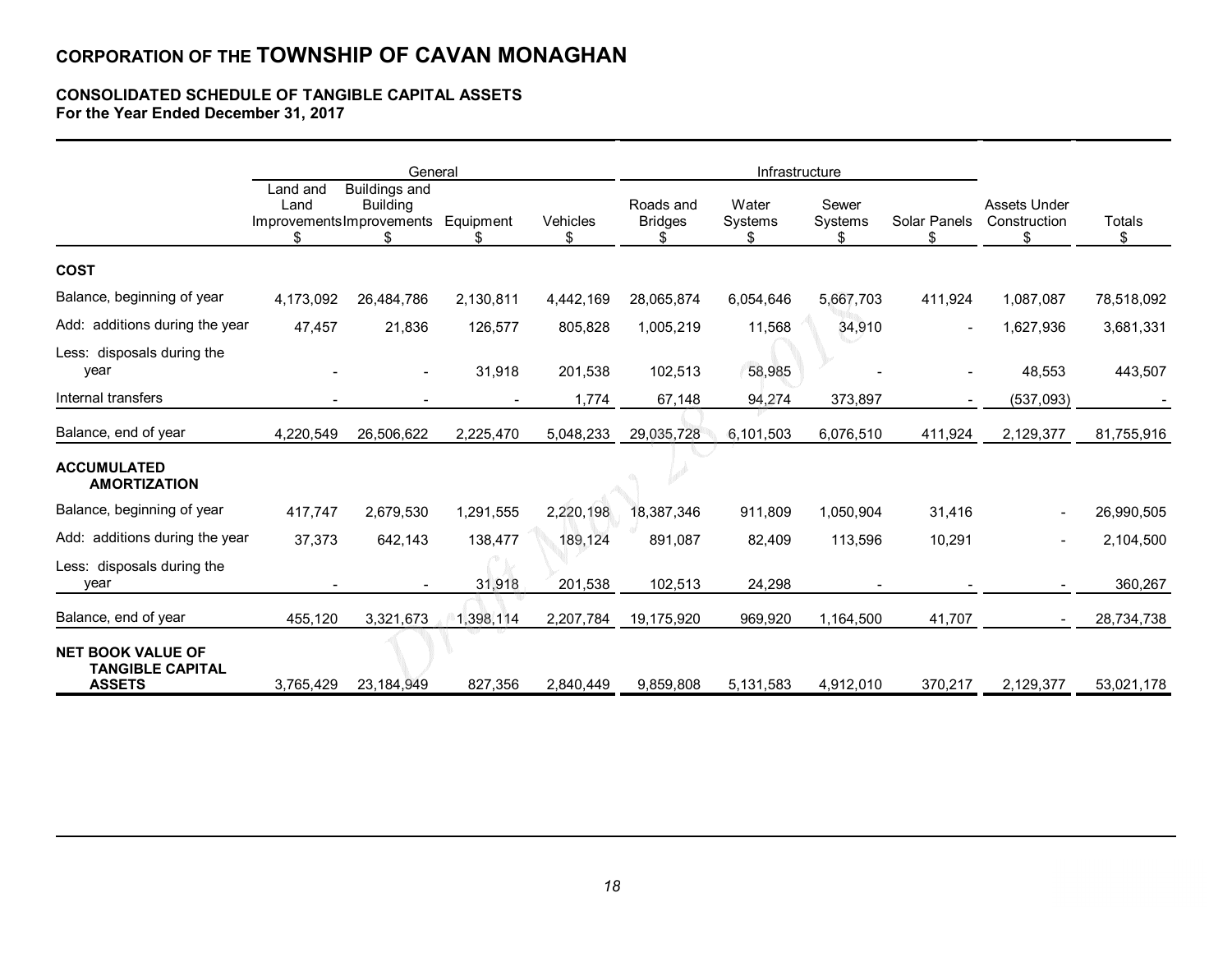### **CONSOLIDATED SCHEDULE OF SEGMENT DISCLOSURE**

**For the Year Ended December 31, 2017**

|                                   |            |             |                |            | Other         | Recreation   |              |            |              |
|-----------------------------------|------------|-------------|----------------|------------|---------------|--------------|--------------|------------|--------------|
|                                   | General    | Protection  | Transportation | Water and  | Environmental | and Cultural | Planning and |            |              |
|                                   | Government | Services    | Services       | Sewer      | Services      | Services     | Development  | <b>OLG</b> | Consolidated |
|                                   | \$         | \$          | \$             | \$         | \$            | \$           |              | \$         | \$           |
| <b>Revenues</b>                   |            |             |                |            |               |              |              |            |              |
| Property taxation                 | 1,960,165  | 2,145,481   | 1,856,389      |            | 186,392       | 827,968      | 203,458      |            | 7,179,853    |
| User charges                      | 135,110    | 239,702     | 143,312        | 1,064,679  | 199,230       | 176,689      | 48,954       |            | 2,007,676    |
| Government transfers - operating  | 494,500    | 4,390       | 53,110         | 115,000    |               | 33,646       | 1,500        |            | 702,146      |
| Other municipalities              |            |             | 4,874          |            |               |              |              |            | 4,874        |
| Penalties and interest on taxes   | 147,511    |             |                |            |               |              |              |            | 147,511      |
| Investment income                 | 253,212    |             |                |            |               | 313          |              |            | 253,525      |
| Donations                         | 2,362      |             |                |            |               | 15,270       |              |            | 17,632       |
| Other                             | 77,317     |             | 36,773         |            | 11,322        | 6,435        |              |            | 131,847      |
| Development contributions earned  |            |             |                | 379,934    |               |              |              |            | 379,934      |
| Federal gas tax earned            |            |             | 297,943        |            |               |              |              |            | 297,943      |
| <b>Ontario Lottery and Gaming</b> |            |             |                |            |               |              |              | 3,111,089  | 3,111,089    |
|                                   |            |             |                |            |               |              |              |            |              |
| <b>Total revenues</b>             | 3,070,177  | 2,389,573   | 2,392,401      | 1,559,613  | 396,944       | 1,060,321    | 253,912      | 3,111,089  | 14,234,030   |
|                                   |            |             |                |            |               |              |              |            |              |
| <b>Expenses</b>                   |            |             |                |            |               |              |              |            |              |
| Salaries and benefits             | 994,549    | 558,066     | 766,962        | 87,775     | 57,555        | 547,070      | 246,302      |            | 3,258,279    |
| Interest charges                  |            |             |                | 139,456    |               |              |              |            | 139,456      |
| <b>Materials</b>                  | 232,194    | 254,263     | 703,188        | 200,448    | 15,110        | 317,781      | 72,915       |            | 1,795,899    |
| Contracted services               | 245,099    | 1,254,914   | 355,561        | 735,251    | 198,794       | 52,089       | 89,531       |            | 2,931,239    |
| Rents and financial               | 10,543     |             |                |            |               | 1,065        |              |            | 11,608       |
| <b>External transfers</b>         | 12,234     | 332,197     | 11,755         |            |               |              |              |            | 356,186      |
| Amortization                      | 193,087    | 114,870     | ™1,030,269     | 725,680    |               | 39,675       | 919          |            | 2,104,500    |
| Loss on disposal of tangible      |            |             |                |            |               |              |              |            |              |
| capital assets                    | 21,880     | $(300)^{4}$ | 26,675         | 34,685     |               |              |              |            | 82,940       |
|                                   |            |             |                |            |               |              |              |            |              |
| <b>Total expenses</b>             | 1,709,586  | 2,514,010   | 2,894,410      | 1,923,295  | 271,459       | 957,680      | 409,667      |            | 10,680,107   |
| Net surplus/(deficit)             | 1,360,591  | (124, 437)  | (502,009)      | (363, 682) | 125,485       | 102,641      | (155, 755)   | 3,111,089  | 3,553,923    |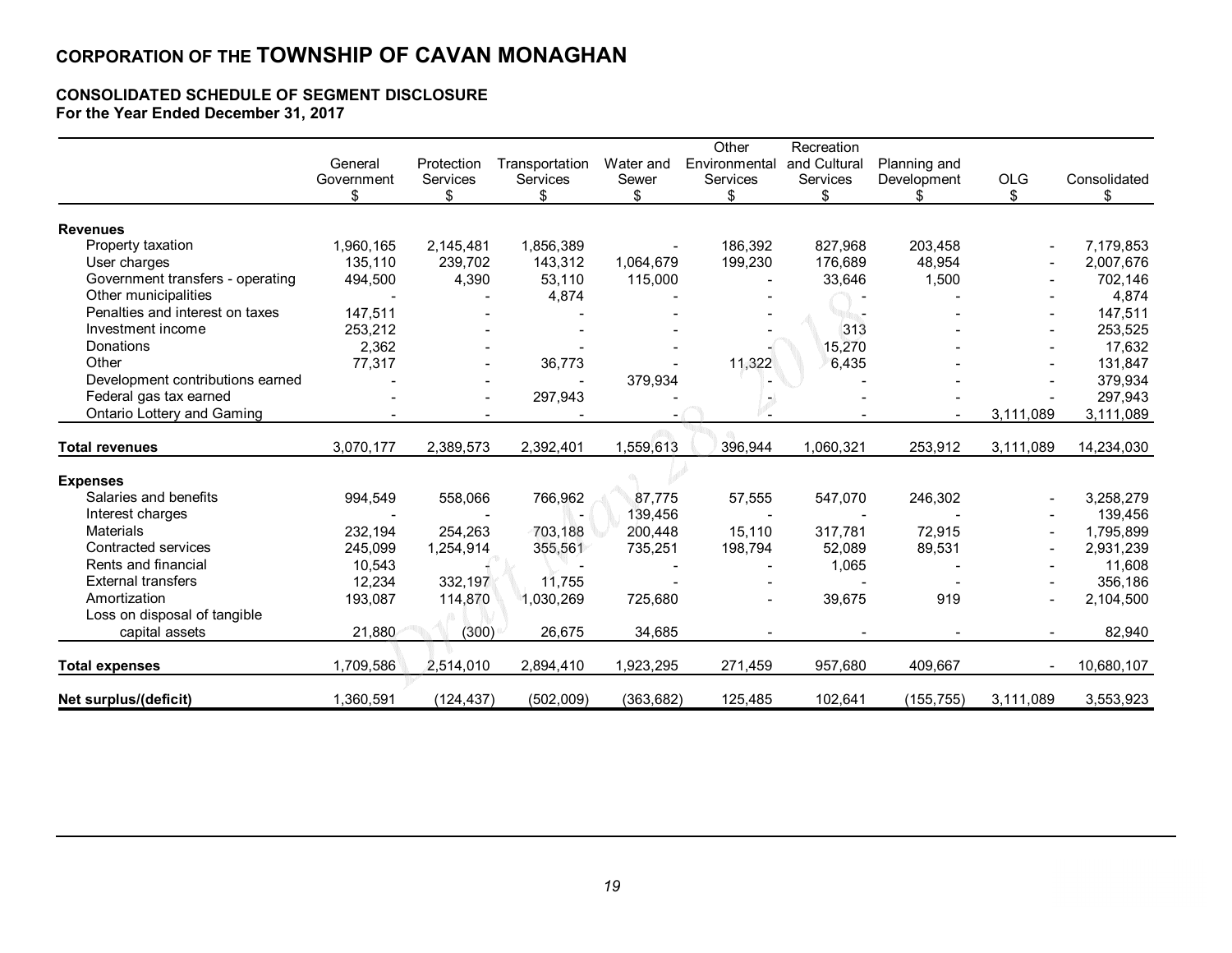# **CONSOLIDATED SCHEDULE OF SEGMENT DISCLOSURE**

**For the Year Ended December 31, 2016**

|                                   |            |            |                |                  | Other         | Recreation   |              |            |              |
|-----------------------------------|------------|------------|----------------|------------------|---------------|--------------|--------------|------------|--------------|
|                                   | General    | Protection | Transportation | Water and        | Environmental | and Cultural | Planning and |            |              |
|                                   | Government | Services   | Services       | Sewer            | Services      | Services     | Development  | <b>OLG</b> | Consolidated |
|                                   | \$         | \$         | \$             | \$               | \$            | \$           |              | \$         | \$           |
| <b>Revenues</b>                   |            |            |                |                  |               |              |              |            |              |
| Property taxation                 | 1,570,325  | 1,662,560  | 2,078,951      | 24,963           | 142,485       | 886,653      | 224,629      |            | 6,590,566    |
| User charges                      | 179,107    | 253,359    | 174,493        | 1,000,593        | 73,614        | 159,642      | 69,149       |            | 1,909,957    |
| Government transfers - operating  | 6,880      | 510,224    | 25,000         |                  |               | 37,605       | 1,500        |            | 581,209      |
| Government transfers - capital    |            |            |                | 1,385,286        |               |              |              |            | 1,385,286    |
| Penalties and interest on taxes   | 138,519    |            |                |                  |               |              |              |            | 138,519      |
| Investment income                 | 88,127     |            |                |                  |               | 431          |              |            | 88,558       |
| Other                             | 57,342     |            | 22,986         | 65,000           | 12,024        | 455          | 2,500        |            | 160,307      |
| Development contributions earned  |            |            |                | 118,844          |               |              |              |            | 118,844      |
| Federal gas tax earned            |            |            | 340,000        |                  |               |              |              |            | 340,000      |
| <b>Ontario Lottery and Gaming</b> |            |            |                |                  |               |              |              | 3,220,329  | 3,220,329    |
| <b>Total revenues</b>             | 2,040,300  | 2,426,143  | 2,641,430      | 2,594,686        | 228,123       | 1,084,786    | 297,778      | 3,220,329  | 14,533,575   |
|                                   |            |            |                |                  |               |              |              |            |              |
| <b>Expenses</b>                   |            |            |                |                  |               |              |              |            |              |
| Salaries and benefits             | 983,072    | 511,419    | 722,582        | $^{\circ}91,501$ | 56,305        | 549,161      | 207,121      |            | 3,121,161    |
| Interest charges                  |            |            |                | 113,738          |               |              |              |            | 113,738      |
| <b>Materials</b>                  | 205,599    | 254,725    | 549,975        | 174,296          | 10,915        | 321,069      | 46,453       |            | 1,563,032    |
| Contracted services               | 178,474    | 1,435,742  | 254,741        | 360,225          | 142,054       | 136,660      | 35,785       |            | 2,543,681    |
| Rents and financial               | 10,966     |            |                |                  |               | 1,077        |              |            | 12,043       |
| <b>External transfers</b>         | 985        | 178,115    |                |                  |               |              |              |            | 179,100      |
| Amortization                      | 198,258    | 112,457    | 1,061,138      | 462,659          |               | 42,439       | 919          |            | 1,877,870    |
| Loss on disposal of tangible      |            |            |                |                  |               |              |              |            |              |
| capital assets                    |            |            | 31,874         | 164,086          |               |              |              |            | 195,960      |
| <b>Total expenses</b>             | 1,577,354  | 2,492,458  | 2,620,310      | 1,366,505        | 209,274       | 1,050,406    | 290,278      |            | 9,606,585    |
| Net surplus/(deficit)             | 462,946    | (66, 315)  | 21,120         | 1,228,181        | 18,849        | 34,380       | 7,500        | 3,220,329  | 4,926,990    |
|                                   |            |            |                |                  |               |              |              |            |              |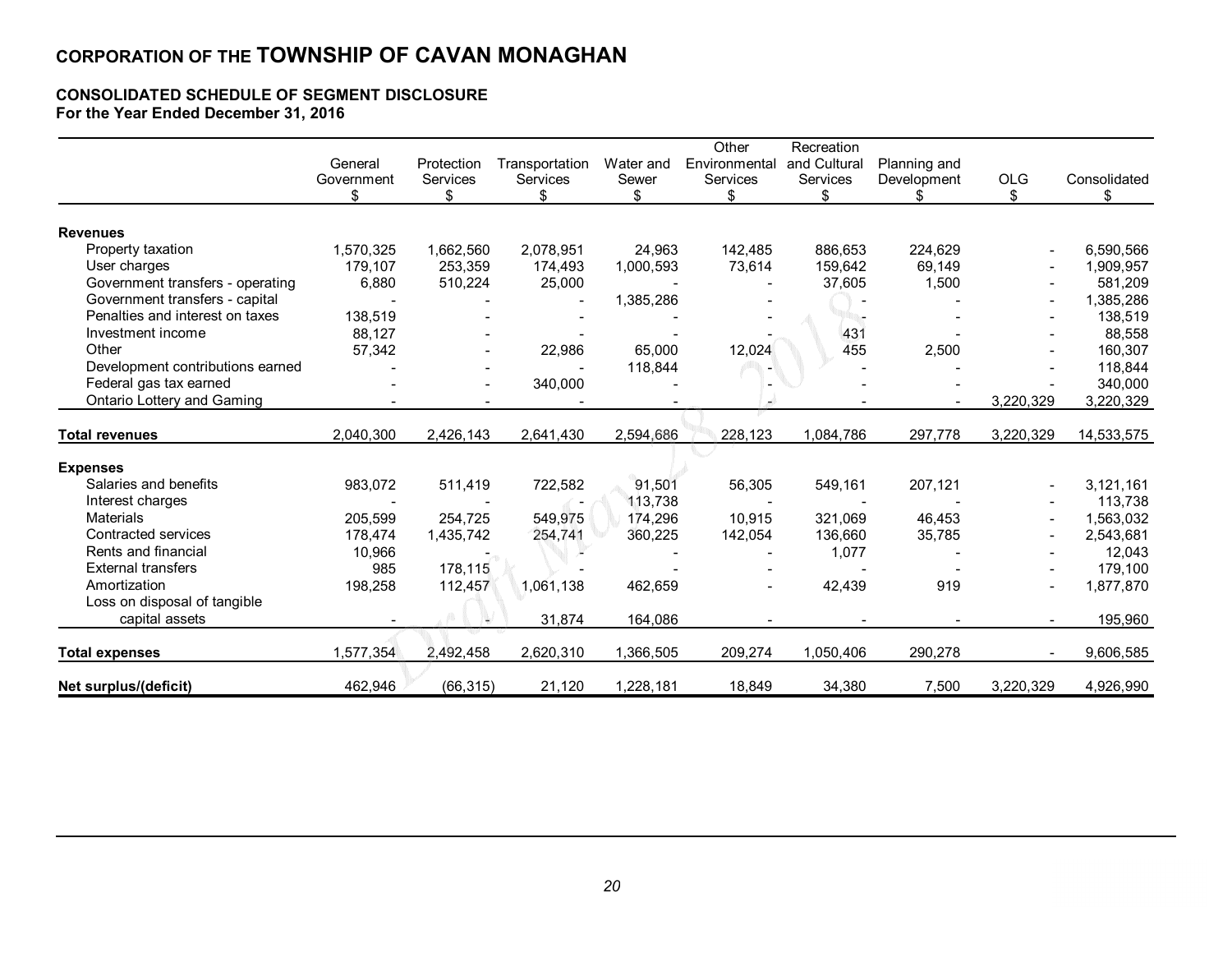### **INDEPENDENT AUDITOR'S REPORT**

### **To the Members of Council, Inhabitants and Ratepayers of the Township of Cavan Monaghan**

### *Report on the Financial Statements*

We have audited the accompanying financial statements of the Trust Funds of the Corporation of the Township of Cavan Monaghan, which comprise the statement of financial position as at December 31, 2017, the statement of continuity for the year then ended, and a summary of significant accounting policies and other explanatory information.

### *Management's Responsibility for the Financial Statements*

Management is responsible for the preparation and fair presentation of these financial statements in accordance with Canadian Public Sector Accounting Standards, and for such internal controls as management determines are necessary to enable the preparation of financial statements that are free from material misstatement, whether due to fraud or error.

### *Auditor's Responsibility*

Our responsibility is to express an opinion on these financial statements based on our audit. We conducted our audit in accordance with Canadian generally accepted auditing standards. Those standards require that we comply with ethical requirements and plan and perform the audit to obtain reasonable assurance about whether the financial statements are free from material misstatement.

An audit involves performing procedures to obtain audit evidence about the amounts and disclosures in the financial statements. The procedures selected depend on the auditor's judgment, including the assessment of the risks of material misstatement of the financial statements, whether due to fraud or error. In making those risk assessments, the auditor considers internal controls relevant to the entity's preparation and fair presentation of the financial statements in order to design audit procedures that are appropriate in the circumstances, but not for the purpose of expressing an opinion on the effectiveness of the entity's internal controls. An audit also includes evaluating the appropriateness of accounting policies used and the reasonableness of accounting estimates made by management, as well as evaluating the overall presentation of the financial statements.

We believe that the audit evidence we have obtained is sufficient and appropriate to provide a basis for our audit opinion.

#### *Opinion*

In our opinion, these financial statements present fairly, in all material respects, the financial position of the Trust Funds of the Corporation of the Township of Cavan Monaghan as at December 31, 2017 and the continuity of the Trust Funds for the year then ended in accordance with Canadian Public Sector Accounting Standards.

Chartered Professional Accountants Licensed Public Accountants

Peterborough, Ontario June 4, 2018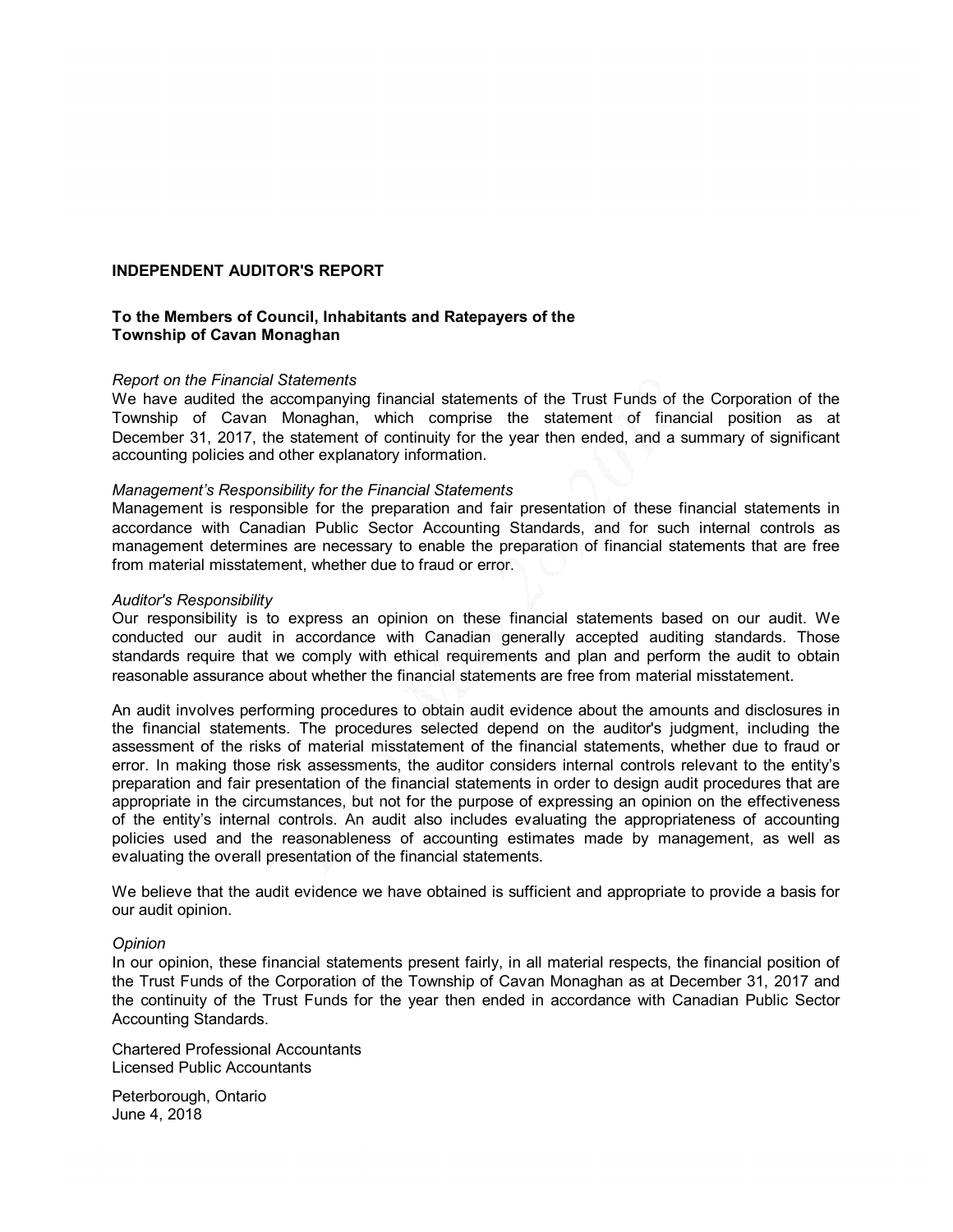### **TRUST FUNDS STATEMENT OF FINANCIAL POSITION At December 31, 2017**

|                                      | <b>Baptie</b> | Endowment    | 2017  | 2016  |
|--------------------------------------|---------------|--------------|-------|-------|
|                                      | Trust         | <b>Trust</b> | Total | Total |
|                                      | \$            | \$           | \$    | \$    |
| <b>FINANCIAL ASSETS</b>              |               |              |       |       |
| Cash                                 | 1,037         | 3,074        | 4,111 | 4,075 |
| <b>LIABILITIES AND FUND BALANCES</b> |               |              |       |       |
| <b>LIABILITIES</b>                   |               |              |       |       |
| Due to Township                      | 12            | 475          | 487   | 487   |
| Scholarships payable                 |               | 95           | 95    |       |
|                                      |               |              |       |       |
|                                      | 12            | 570          | 582   | 487   |
|                                      |               |              |       |       |
| <b>FUND BALANCES</b>                 |               |              |       |       |
| Capital                              | 1,000         | 1,060        | 2,060 | 2,060 |
| Income                               | 25            | 1,444        | 1,469 | 1,528 |
|                                      |               |              |       |       |
|                                      | 1,025         | 2,504        | 3,529 | 3,588 |
|                                      |               |              |       |       |
|                                      | 1,037         | 3,074        | 4,111 | 4,075 |
|                                      |               |              |       |       |

*The accompanying notes are an integral part of these financial statements*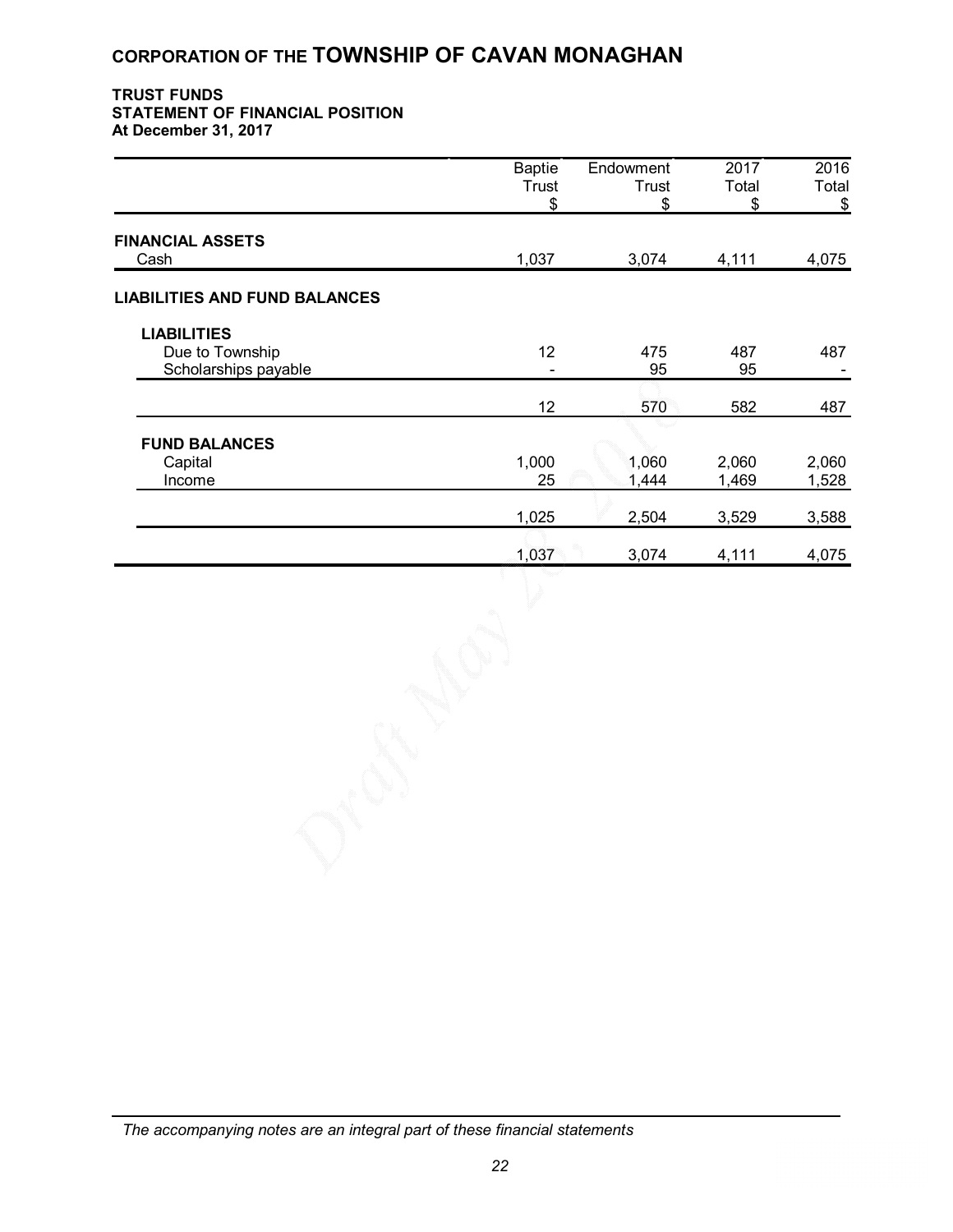# **TRUST FUNDS**

**STATEMENT OF CONTINUITY For the Year Ended December 31, 2017**

|                                     | <b>Baptie</b><br>Trust<br>\$ | Endowment<br>Trust<br>\$ | 2017<br>Total<br>\$ | 2016<br>Total<br>$\overline{\mathcal{F}}$ |
|-------------------------------------|------------------------------|--------------------------|---------------------|-------------------------------------------|
| <b>BALANCES</b> - beginning of year | 1,016                        | 2,572                    | 3,588               | 3,750                                     |
| <b>RECEIPTS</b><br>Interest earned  | 9                            | 27                       | 36                  | 28                                        |
| <b>EXPENSES</b><br>Scholarship      |                              | 95                       | 95                  | <u>190</u>                                |
| <b>BALANCES - end of year</b>       | 1,025                        | 2,504                    | 3,529               | 3,588                                     |
|                                     |                              |                          |                     |                                           |

*The accompanying notes are an integral part of these financial statements*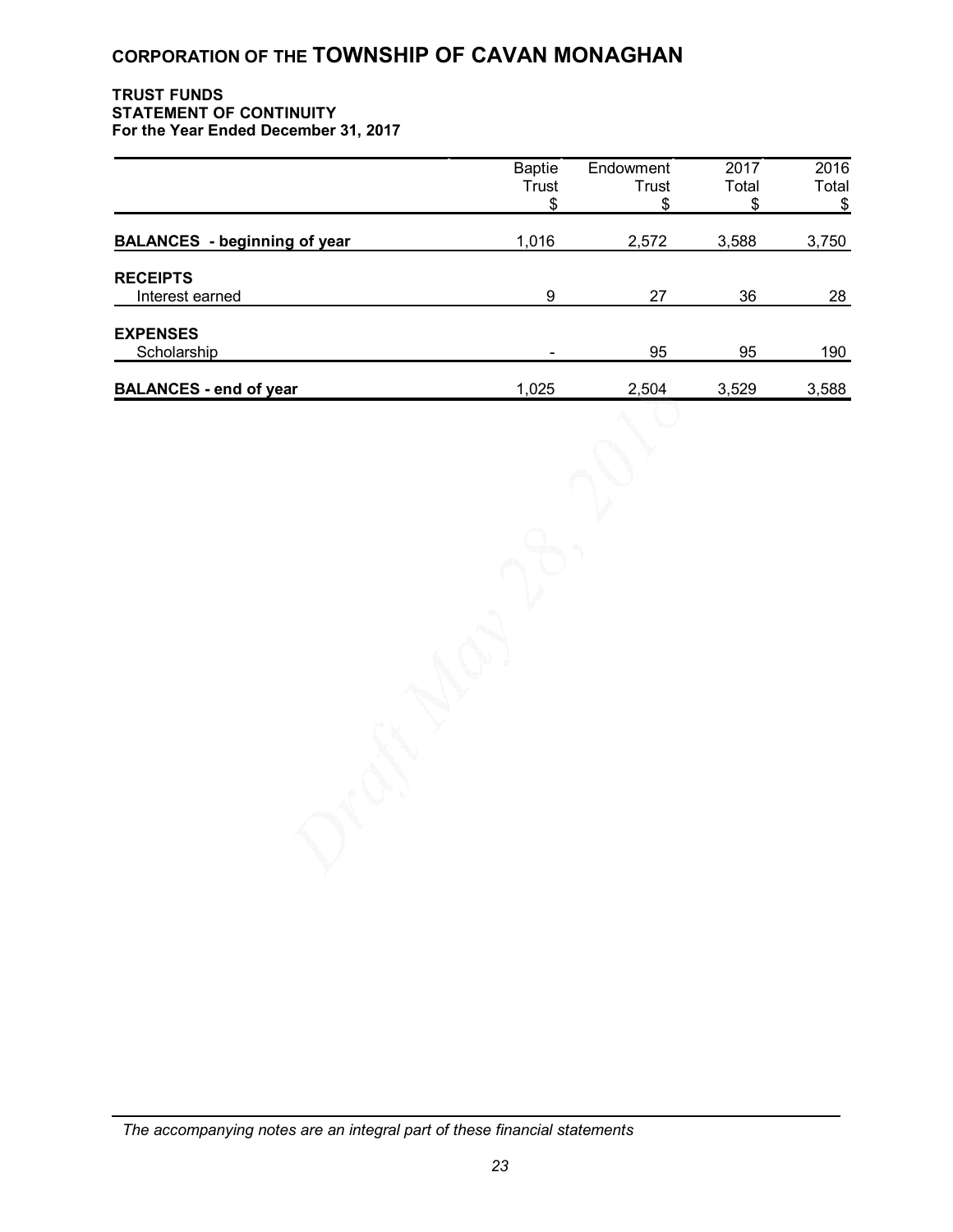### **TRUST FUNDS NOTES TO THE FINANCIAL STATEMENTS For the Year Ended December 31, 2017**

### **1. SIGNIFICANT ACCOUNTING POLICIES**

These financial statements have been prepared in accordance with the standards in the Chartered Professional Accountants Canada Public Sector Accounting (PSA) Handbook.

(a) Basis of Accounting

Revenue and expenses are reported on the accrual basis of accounting which recognizes revenues as they become available and measurable; expenses are recognized as they are incurred and measurable as a result of receipt of goods or services and the creation of a legal obligation to pay.

(b) Use of Estimates



The preparation of financial statements in conformity with<sup>\*\*</sup>Canadian generally accepted accounting principles requires management to make estimates and assumptions. These estimates and assumptions affect the reported amounts of assets and liabilities and disclosure of contingent assets and liabilities at the date of the financial statements, and the reported amounts of revenue and expenses during the period and are based on the Township's best information and judgment. Actual results could differ from these estimates.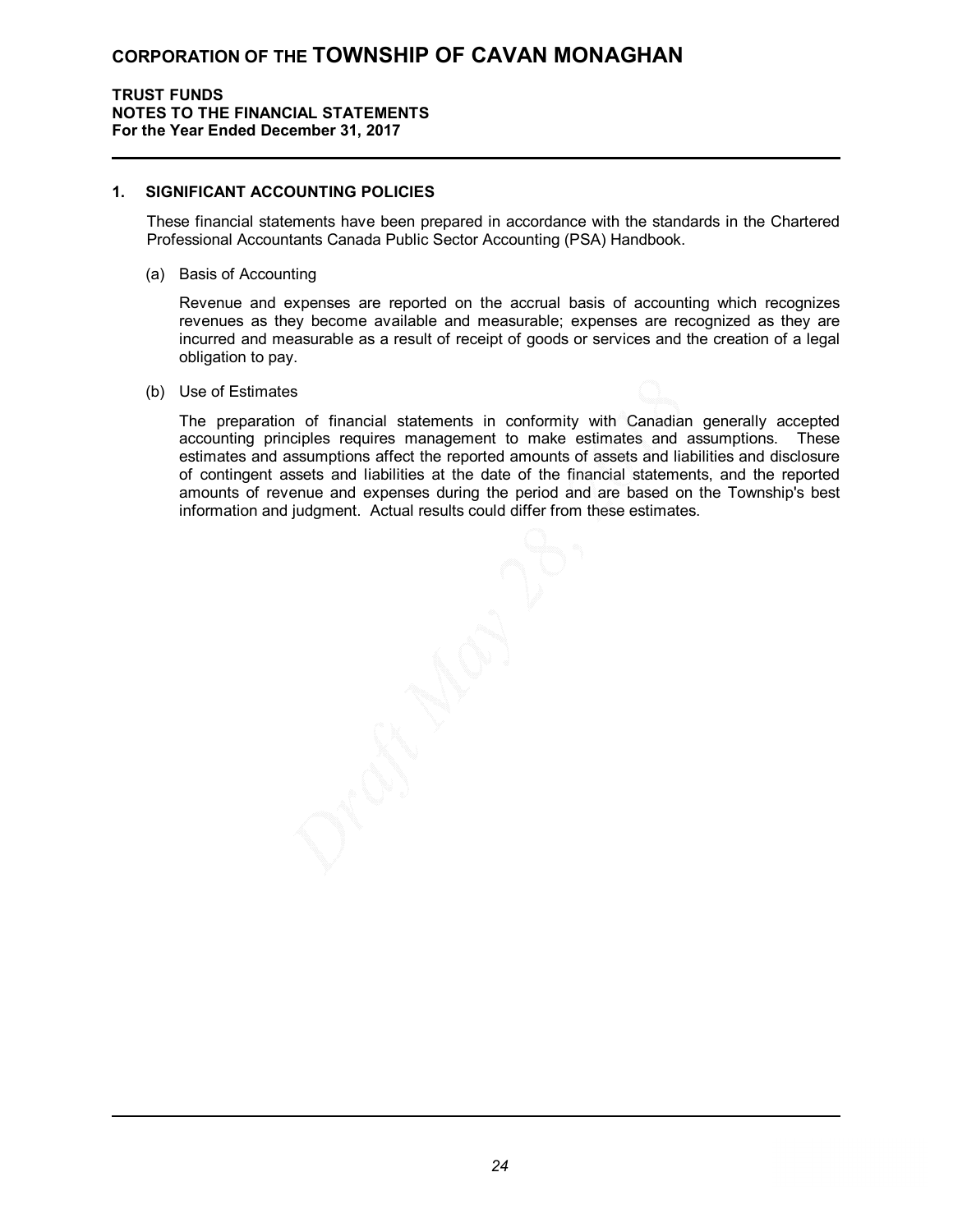**TOWNSHIP OF CAVAN MONAGHAN PUBLIC LIBRARIES**

**FINANCIAL STATEMENTS**

DECEMBER 31, 2017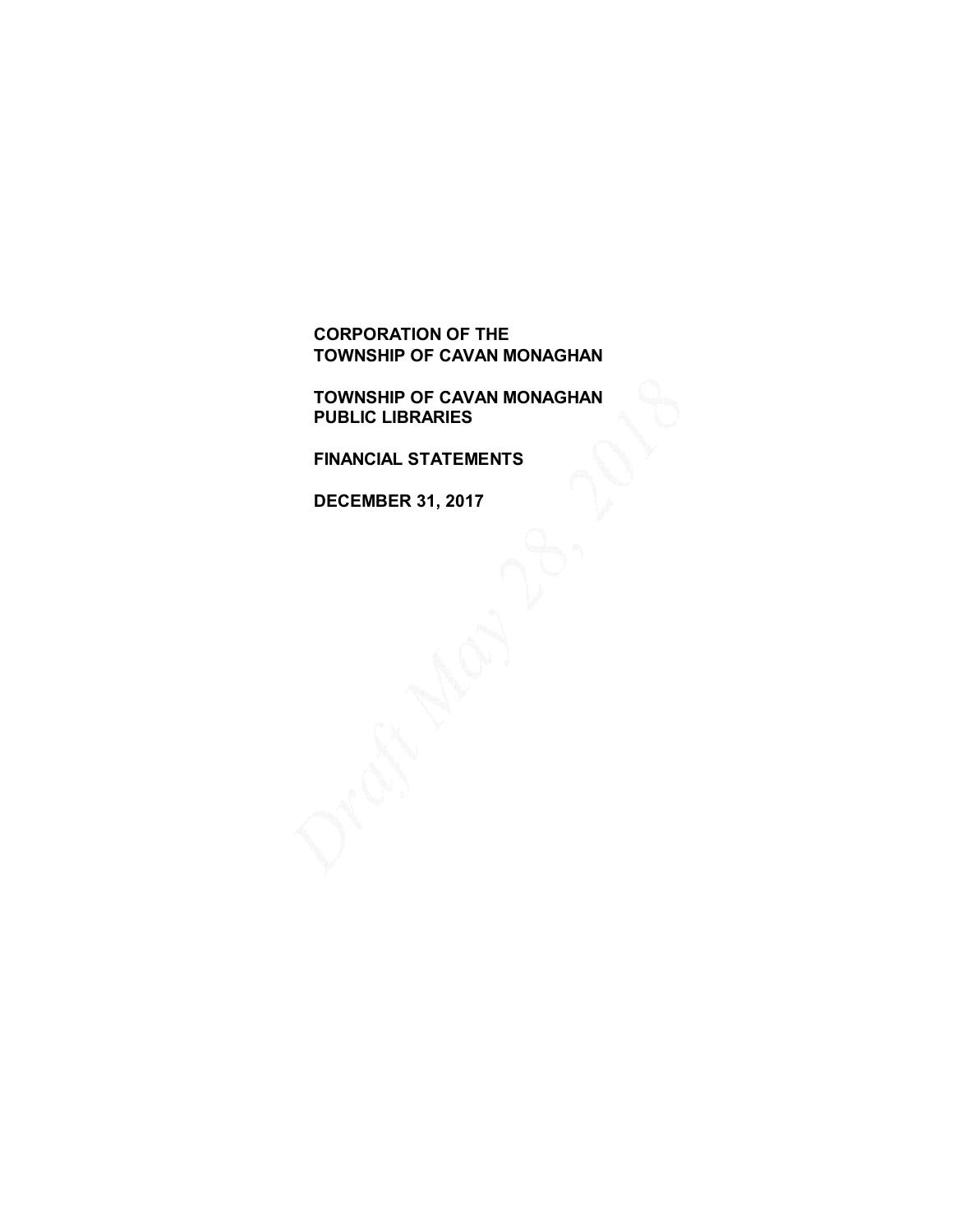### **INDEPENDENT AUDITOR'S REPORT**

### **To the Members of the Township of Cavan Monaghan Public Libraries, the Members of Council, Inhabitants and Ratepayers of the Township of Cavan Monaghan**

### *Report on the Financial Statements*

We have audited the accompanying financial statements of the Township of Cavan Monaghan Public Libraries of the Corporation of the Township of Cavan Monaghan, which comprise the statement of financial position as at December 31, 2017, the statements of operations and accumulated surplus, change in net financial assets and cash flows for the year then ended, and a summary of significant accounting policies and other explanatory information.

### *Management's Responsibility for the Financial Statements*

Management is responsible for the preparation and fair presentation of these financial statements in accordance with Canadian Public Sector Accounting Standards, and for such internal controls as management determines are necessary to enable the preparation of financial statements that are free from material misstatement, whether due to fraud or error.

### *Auditor's Responsibility*

Our responsibility is to express an opinion on these financial statements based on our audit. We conducted our audit in accordance with Canadian generally accepted auditing standards. Those standards require that we comply with ethical requirements and plan and perform the audit to obtain reasonable assurance about whether the financial statements are free from material misstatement.

An audit involves performing procedures to obtain audit evidence about the amounts and disclosures in the financial statements. The procedures selected depend on the auditor's judgment, including the assessment of the risks of material misstatement of the financial statements, whether due to fraud or error. In making those risk assessments, the auditor considers internal controls relevant to the entity's preparation and fair presentation of the financial statements in order to design audit procedures that are appropriate in the circumstances, but not for the purpose of expressing an opinion on the effectiveness of the entity's internal controls. An audit also includes evaluating the appropriateness of accounting policies used and the reasonableness of accounting estimates made by management, as well as evaluating the overall presentation of the financial statements.

We believe that the audit evidence we have obtained is sufficient and appropriate to provide a basis for our audit opinion.

#### *Opinion*

In our opinion, these financial statements present fairly, in all material respects, the financial position of the Township of Cavan Monaghan Public Libraries as at December 31, 2017 and the results of its operations and cash flows for the year then ended in accordance with Canadian Public Sector Accounting Standards.

Chartered Professional Accountants Licensed Public Accountants

Peterborough, Ontario May 15, 2018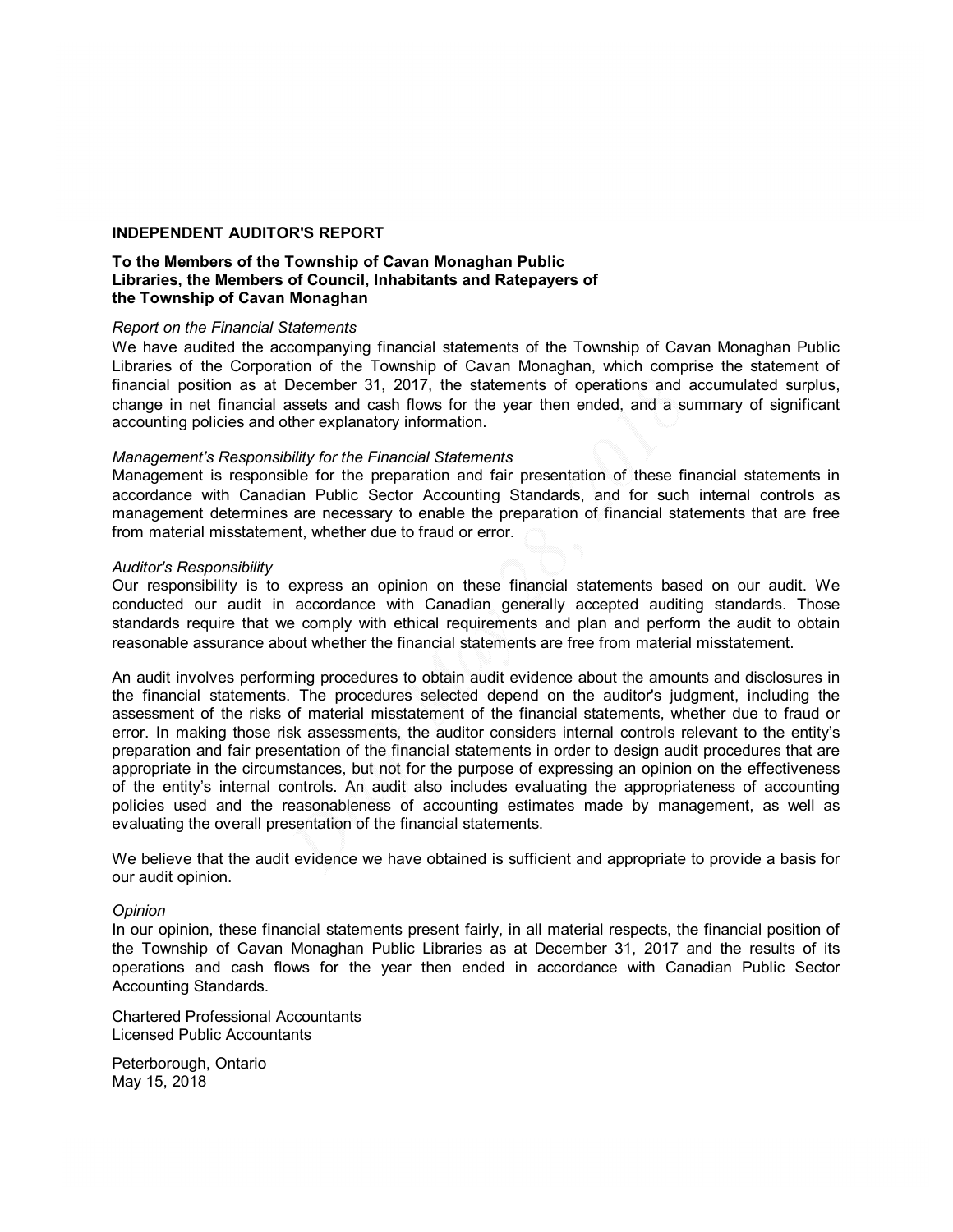### **TOWNSHIP OF CAVAN MONAGHAN PUBLIC LIBRARIES STATEMENT OF FINANCIAL POSITION**

**At December 31, 2017**

|                                                                       | 2017<br>\$      | 2016<br>\$      |
|-----------------------------------------------------------------------|-----------------|-----------------|
|                                                                       |                 |                 |
| <b>FINANCIAL ASSETS</b>                                               |                 |                 |
| Cash                                                                  | 45,315          | 49,654          |
| Due from Township of Cavan Monaghan<br>Accounts receivable            | 16,600<br>2,798 | 12,922          |
| TOTAL FINANCIAL ASSETS                                                | 64,713          | 62,576          |
|                                                                       |                 |                 |
| <b>LIABILITIES</b>                                                    |                 |                 |
| Accounts payable and accrued liabilities<br>Deferred revenue (note 2) | 32,279<br>8,703 | 41,790<br>8,088 |
|                                                                       |                 |                 |
| <b>TOTAL LIABILITIES</b>                                              | 40,982          | 49,878          |
|                                                                       |                 |                 |
| <b>NET FINANCIAL ASSETS</b>                                           | 23,731          | 12,698          |
| <b>NON-FINANCIAL ASSETS</b>                                           |                 |                 |
| Tangible capital assets (note 4)                                      | 100,458         | 106,450         |
| Prepaid expenses                                                      | 2,767           | 1,855           |
|                                                                       |                 |                 |
| TOTAL NON-FINANCIAL ASSETS                                            | 103,225         | 108,305         |
| <b>ACCUMULATED SURPLUS (note 5)</b>                                   | 126,956         | 121,003         |
|                                                                       |                 |                 |
|                                                                       |                 |                 |
|                                                                       |                 |                 |
|                                                                       |                 |                 |
|                                                                       |                 |                 |
|                                                                       |                 |                 |
|                                                                       |                 |                 |
|                                                                       |                 |                 |
|                                                                       |                 |                 |
|                                                                       |                 |                 |

*The accompanying notes are an integral part of these financial statements*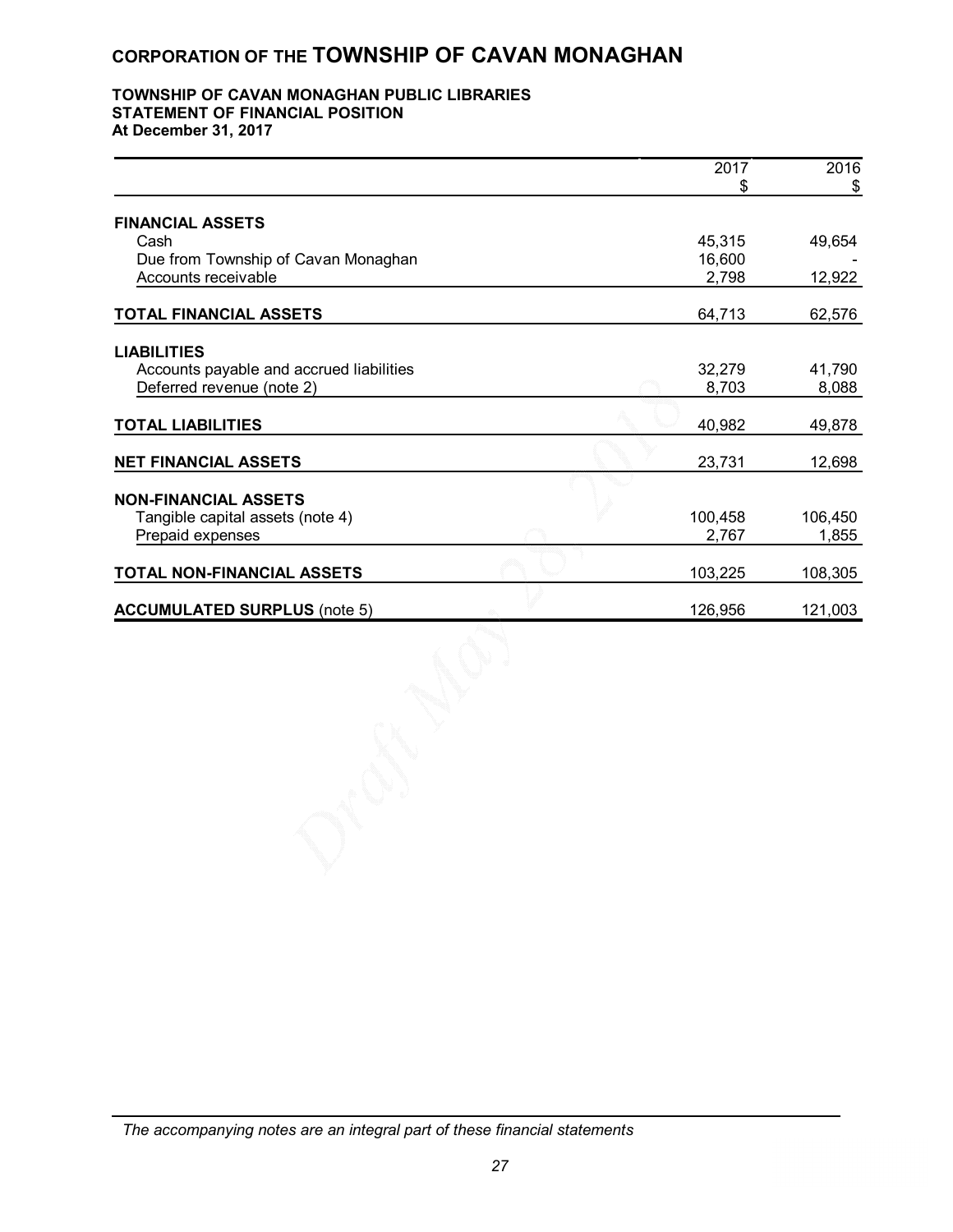### **TOWNSHIP OF CAVAN MONAGHAN PUBLIC LIBRARIES STATEMENT OF OPERATIONS AND ACCUMULATED SURPLUS For the Year Ended December 31, 2017**

|                                                | <b>Budget</b><br>2017 | Actual<br>2017 | Actual<br>2016 |
|------------------------------------------------|-----------------------|----------------|----------------|
|                                                |                       | \$             | \$             |
|                                                | (Unaudited)           |                |                |
| <b>REVENUES</b>                                |                       |                |                |
| Township contribution - operating              | 244,247               | 244,247        | 248,400        |
| Township contribution - audit and insurance    |                       | 13,519         |                |
| Township contribution - pay equity             |                       | 16,600         |                |
| Province of Ontario                            | 23,642                | 25,498         | 30,155         |
| Government of Canada                           | 2,178                 | 4,004          | 2,838          |
| Other grants                                   |                       |                | 6,563          |
| User charges                                   | 5,900                 | 5,290          | 5,374          |
| Donations and fundraising                      | 1,500                 | 4,974          | 3,618          |
| Investment income                              |                       | 313            | 431            |
|                                                |                       |                |                |
| <b>TOTAL REVENUES</b>                          | 277,467               | 314,445        | 297,379        |
|                                                |                       |                |                |
| <b>EXPENSES</b>                                |                       |                |                |
| Salaries and benefits                          | 209,306               | 227,001        | 223,141        |
| Insurance                                      |                       | 11,484         | 11,539         |
| Information technology                         | 7,000                 | 5,323          | 6,199          |
| Training and development                       | 2,990                 | 3,480          | 3,078          |
| Periodicals                                    | 1,750                 | 1,507          | 1,700          |
| Professional fees and honorariums              | 500                   | 2,288          | 2,475          |
| Program and service materials                  | 9,910                 | 4,445          | 7,251          |
| Office                                         | 7,000                 | 6,971          | 8,170          |
| Telephone and utilities                        | 8,500                 | 7,239          | 8,345          |
| Amortization                                   | 41,516                | 38,754         | 41,516         |
| <b>TOTAL EXPENSES</b>                          | 288,472               | 308,492        | 313,414        |
|                                                |                       |                |                |
| <b>ANNUAL SURPLUS/(DEFICIT)</b>                | (11,005)              | 5,953          | (16, 035)      |
| <b>ACCUMULATED SURPLUS</b> - beginning of year |                       | 121,003        | 137,038        |
|                                                |                       |                |                |
| <b>ACCUMULATED SURPLUS - end of year</b>       |                       | 126,956        | 121,003        |

 *The accompanying notes are an integral part of these financial statements*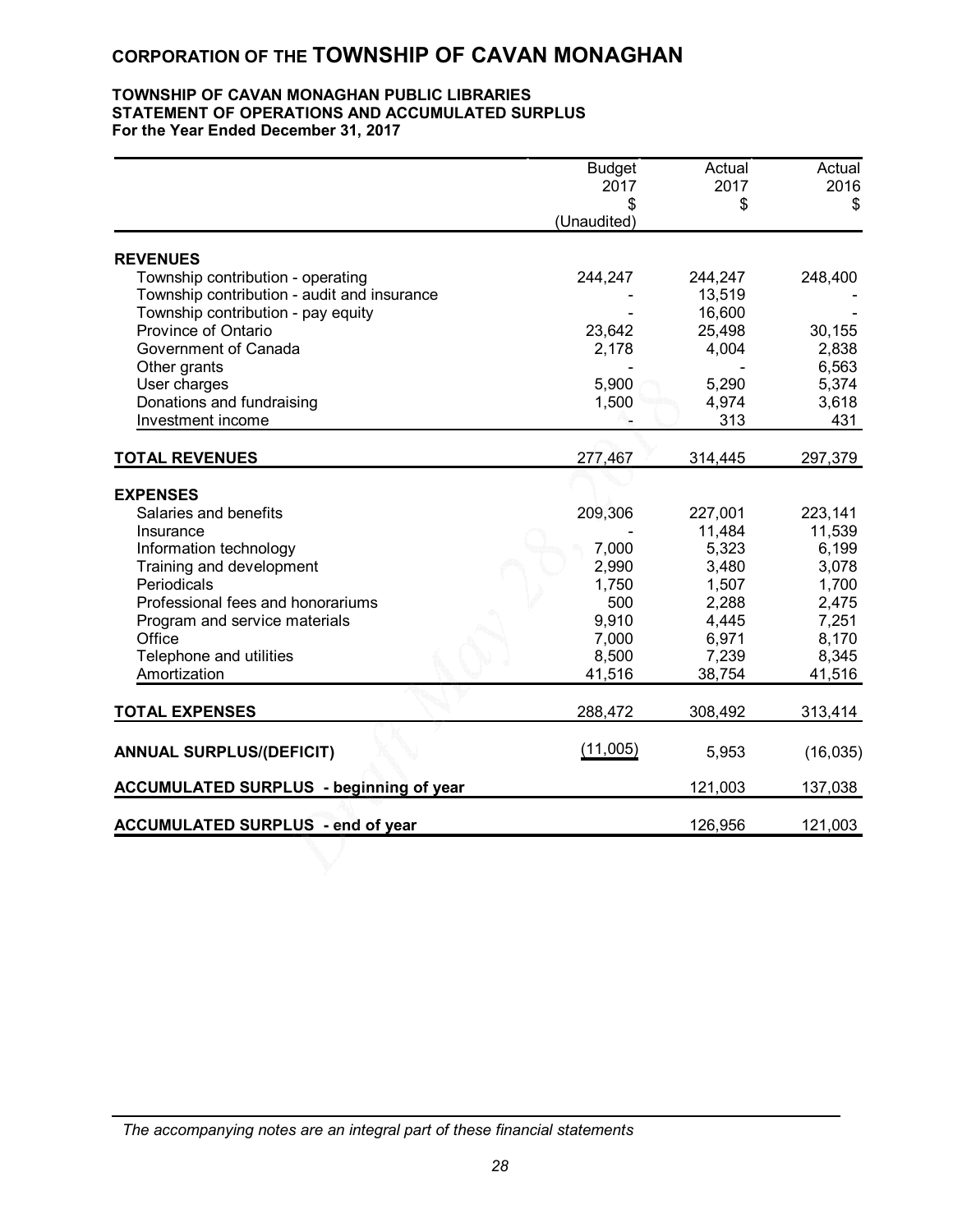### **TOWNSHIP OF CAVAN MONAGHAN PUBLIC LIBRARIES STATEMENT OF CHANGE IN NET FINANCIAL ASSETS For the Year Ended December 31, 2017**

|                                               | <b>Budget</b><br>2017 | Actual<br>2017 | Actual<br>2016 |
|-----------------------------------------------|-----------------------|----------------|----------------|
|                                               | \$<br>(Unaudited)     | \$             | \$             |
| <b>ANNUAL SURPLUS/(DEFICIT)</b>               | (11,005)              | 5,953          | (16, 035)      |
| AMORTIZATION OF TANGIBLE CAPITAL ASSETS       | 41,516                | 38,754         | 41,516         |
| <b>ACQUISITION OF TANGIBLE CAPITAL ASSETS</b> | (30, 511)             | (32, 762)      | (32, 325)      |
| <b>CHANGE IN PREPAID EXPENSES</b>             |                       | (912)          | (1, 855)       |
| INCREASE/(DECREASE) IN NET FINANCIAL ASSETS   |                       | 11,033         | (8,699)        |
| NET FINANCIAL ASSETS - beginning of year      | 12,698                | 12,698         | 21,397         |
| NET FINANCIAL ASSETS - end of year            | 12,698                | 23,731         | 12,698         |
|                                               |                       |                |                |

 *The accompanying notes are an integral part of these financial statements*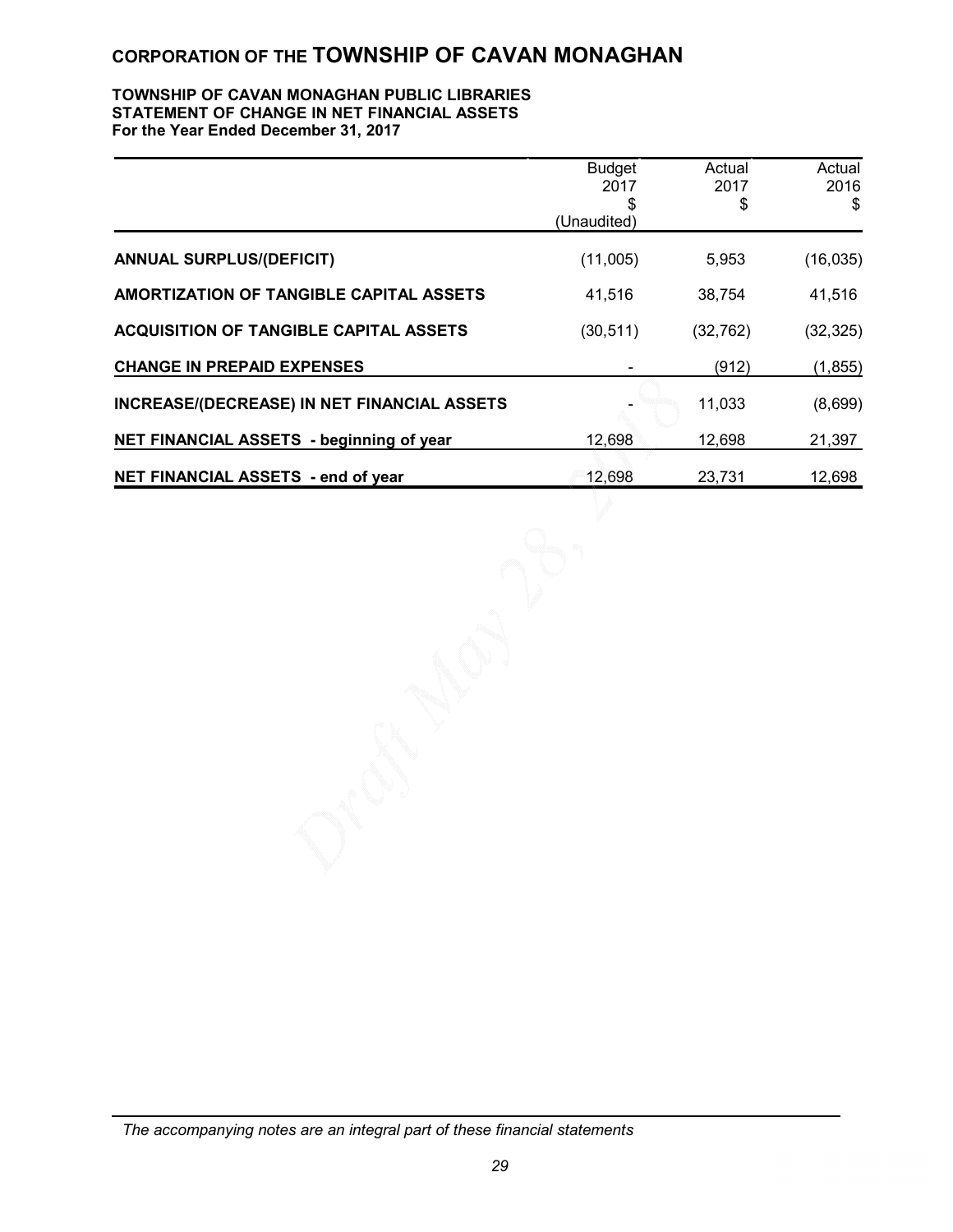### **TOWNSHIP OF CAVAN MONAGHAN PUBLIC LIBRARIES STATEMENT OF CASH FLOWS For the Year Ended December 31, 2017**

|                                                                     | 2017<br>\$      | 2016<br>\$  |
|---------------------------------------------------------------------|-----------------|-------------|
| <b>CASH PROVIDED BY (USED IN)</b>                                   |                 |             |
| <b>OPERATING ACTIVITIES</b>                                         |                 |             |
| Annual surplus (deficit)                                            | 5,953           | (16, 035)   |
| Items not involving cash<br>Amortization of tangible capital assets | 38,754          | 41,516      |
| Change in non-cash working capital                                  |                 |             |
| Due from Township of Cavan Monaghan                                 | (16,600)        |             |
| Accounts receivable                                                 | 10,124          | (6, 333)    |
| Prepaid expenses                                                    | (912)           | (1, 855)    |
| Accounts payable and accrued liabilities<br>Deferred revenue        | (9, 511)<br>615 | 9,640<br>13 |
|                                                                     |                 |             |
| Net change in cash from operating activities                        | 28,423          | 26,946      |
|                                                                     |                 |             |
| <b>CAPITAL ACTIVITIES</b><br>Acquisition of tangible capital assets | (32, 762)       | (32, 325)   |
|                                                                     |                 |             |
| <b>INVESTING ACTIVITIES</b>                                         |                 |             |
| Proceeds on disposition of investments                              | 160,000         | 195,000     |
| Acquisition of investments                                          | (160,000)       | (175,000)   |
| Net change in cash from investing activities                        |                 | 20,000      |
| <b>NET CHANGE IN CASH</b>                                           | (4, 339)        | 14,621      |
| <b>CASH</b> - beginning of year                                     | 49,654          | 35,033      |
| CASH - end of year                                                  | 45,315          | 49,654      |
|                                                                     |                 |             |

*The accompanying notes are an integral part of these financial statements*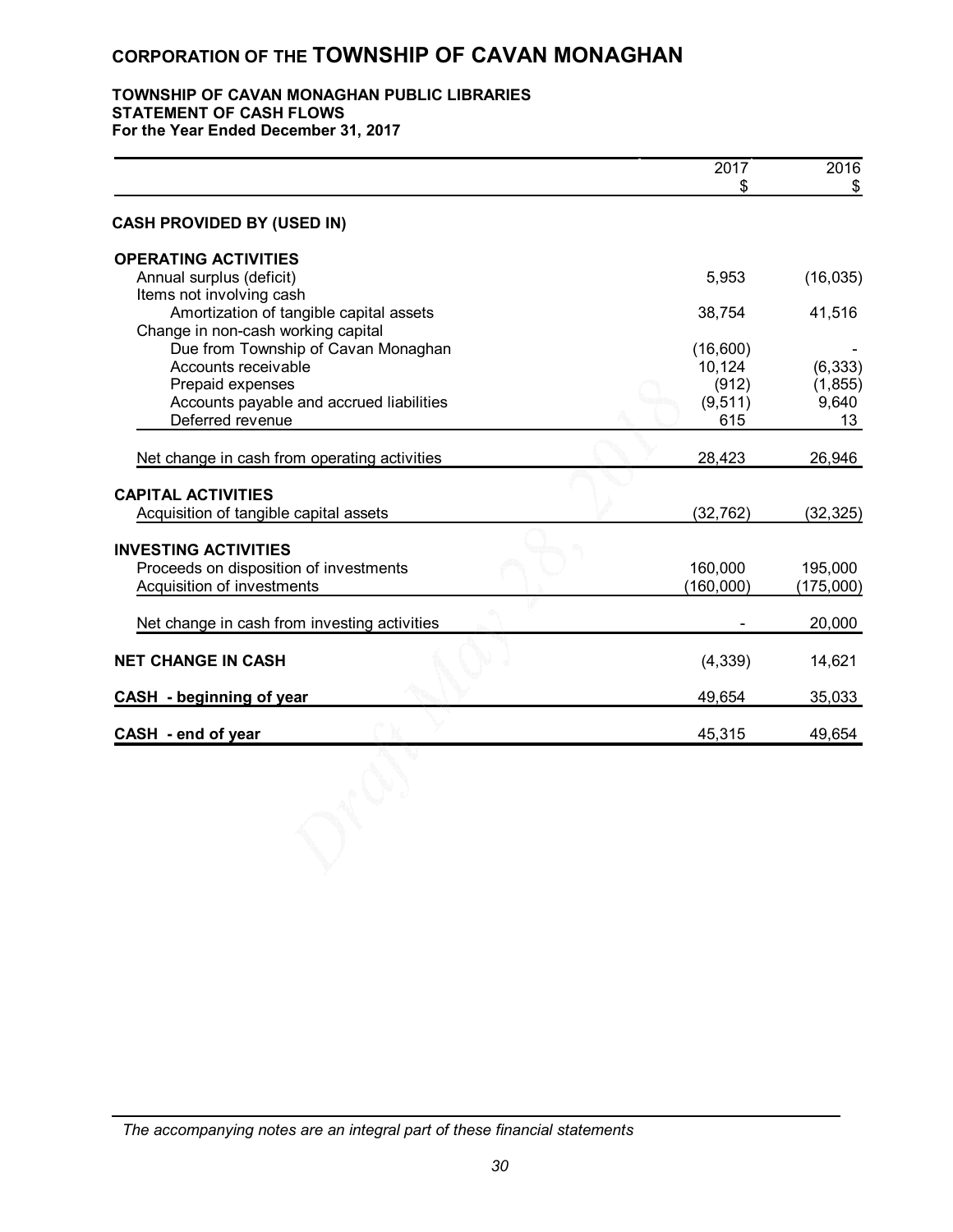### **TOWNSHIP OF CAVAN MONAGHAN PUBLIC LIBRARIES NOTES TO THE FINANCIAL STATEMENTS For the Year Ended December 31, 2017**

### **NATURE OF OPERATIONS**

Cavan Monaghan Public Libraries is an unincorporated non-profit organization. The Cavan Monaghan Libraries are dedicated to working with its staff, members and clients to provide efficient service to meet the needs of the community.

The Cavan Monaghan Libraries house a new and up-to-date collection of books and other items to serve the Township of Cavan Monaghan, and has a reciprocal borrowing agreement with the neighbouring Otonabee South-Monghan Township.

The Cavan Monaghan Libraries are a registered charity, and as such is exempt from income tax.

### **1. SIGNIFICANT ACCOUNTING POLICIES**

These financial statements have been prepared in accordance with the standards in the Chartered Professional Accountants Canada Public Sector Accounting (PSA) Handbook. Significant aspects of the accounting policies adopted by the Board are as follows:

(a) Recognition of Revenue and Expenses

Revenue and expenses are reported on the accrual basis of accounting. The accrual basis of accounting recognizes revenue in the period in which the transactions of events occurred that give rise to the revenue; expenses are recognized in the period the goods or services are acquired and a legal liability is incurred or transfers are due.

Government funding and other grants are recognized in the financial statements as revenues in the period in which events giving rise to the transfers occur, providing the transfers are authorized, any eligibility criteria have been met, and reasonable estimates of the amounts can be made.

User charges are recognized as revenue in the year the goods and services are provided.

Donations and fundraising revenue is recognized when the amounts are received.

(b) Use of Estimates

The preparation of financial statements in conformity with Canadian generally accepted accounting principles requires management to make estimates and assumptions. These estimates and assumptions affect the reported amounts of assets and liabilities and disclosure of contingent assets and liabilities at the date of the financial statements, and the reported amounts of revenue and expenses during the period and are based on the Board's best information and judgment. Actual results could differ from these estimates. The Board's significant estimates include:

• The amounts recorded for amortization and opening costs of tangible capital assets are based on estimates of useful life, residual values and valuation rates.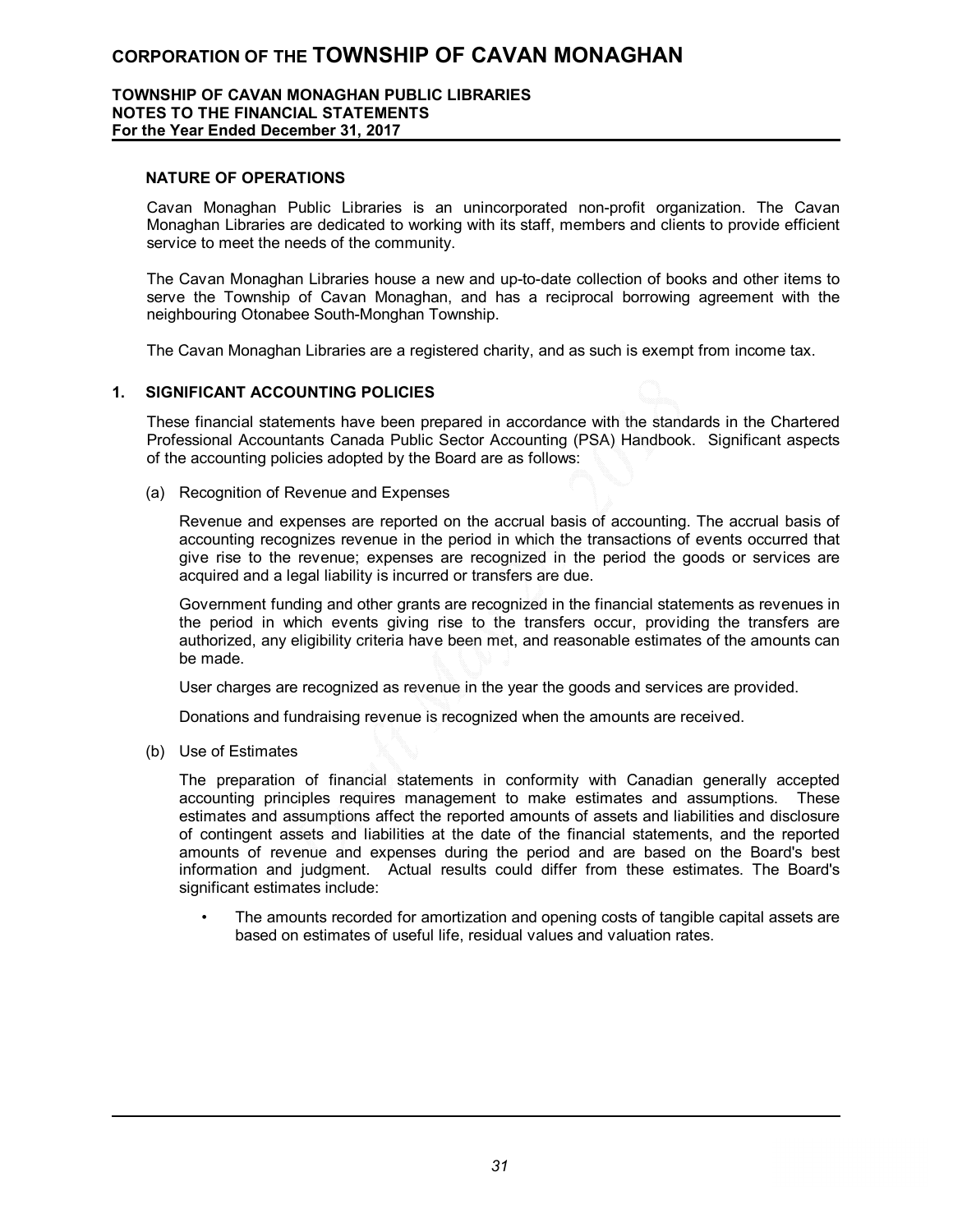### **TOWNSHIP OF CAVAN MONAGHAN PUBLIC LIBRARIES NOTES TO THE FINANCIAL STATEMENTS For the Year Ended December 31, 2017**

### **1. SIGNIFICANT ACCOUNTING POLICIES, continued**

(c) Tangible Capital Assets

Tangible capital assets are recorded at cost which includes all amounts that are directly attributable to acquisition, construction, development or betterment of the asset. The cost, less residual value, if any, of tangible capital assets is amortized on a straight-line basis, over the expected useful life of the asset, as follows:

| Books and audio-visuals | 7 years  |
|-------------------------|----------|
| Furniture and equipment | 10 years |
| Computers and software  | 3 years  |

Tangible capital assets received as contributions are recorded at their fair value at the date of receipt and are also recorded as revenue.

(d) Deferred Revenue

Deferred revenue represents grants, user charges and fees which have been collected but for which the related services have yet to be performed. These amounts will be recognized as revenues in the fiscal year the services are performed.

(e) Non-Financial Assets

Tangible capital assets and other non-financial assets are accounted for as assets by the Board because they can be used to provide services in future periods. These assets do not normally provide resources to discharge the liabilities of the Board unless they are sold.

(f) Reserves and Reserve Funds

Certain amounts, as approved by the Board, are set aside in reserves and reserve funds for future operating and capital purposes. Transfers to and/or from reserves and reserve funds are an adjustment to the respective fund when approved.

### **2. DEFERRED REVENUE**

Deferred revenue consists of Province of Ontario funding that relates to the next fiscal year.

### **3. PENSION AGREEMENTS**

Certain employees of the Libraries are eligible members of the Ontario Municipal Employees Retirement System (OMERS), a multi-employer pension plan.

The Actuarial Opinion contained in the 2017 Annual Report disclosed total actuarial liabilities of \$94,431 million in respect of benefits accrued for service with actuarial assets of \$89,028 million indicating an actuarial deficit of \$5,403 million. Because OMERS is a multi-employer plan, any pension plan surpluses or deficits are a joint responsibility of Ontario municipal organizations and their employees. As a result, the Township does not recognize any share of the OMERS pension surplus or deficit.

The Libraries's required contributions to OMERS in 2017 were \$13,632 (2016 - \$13,068).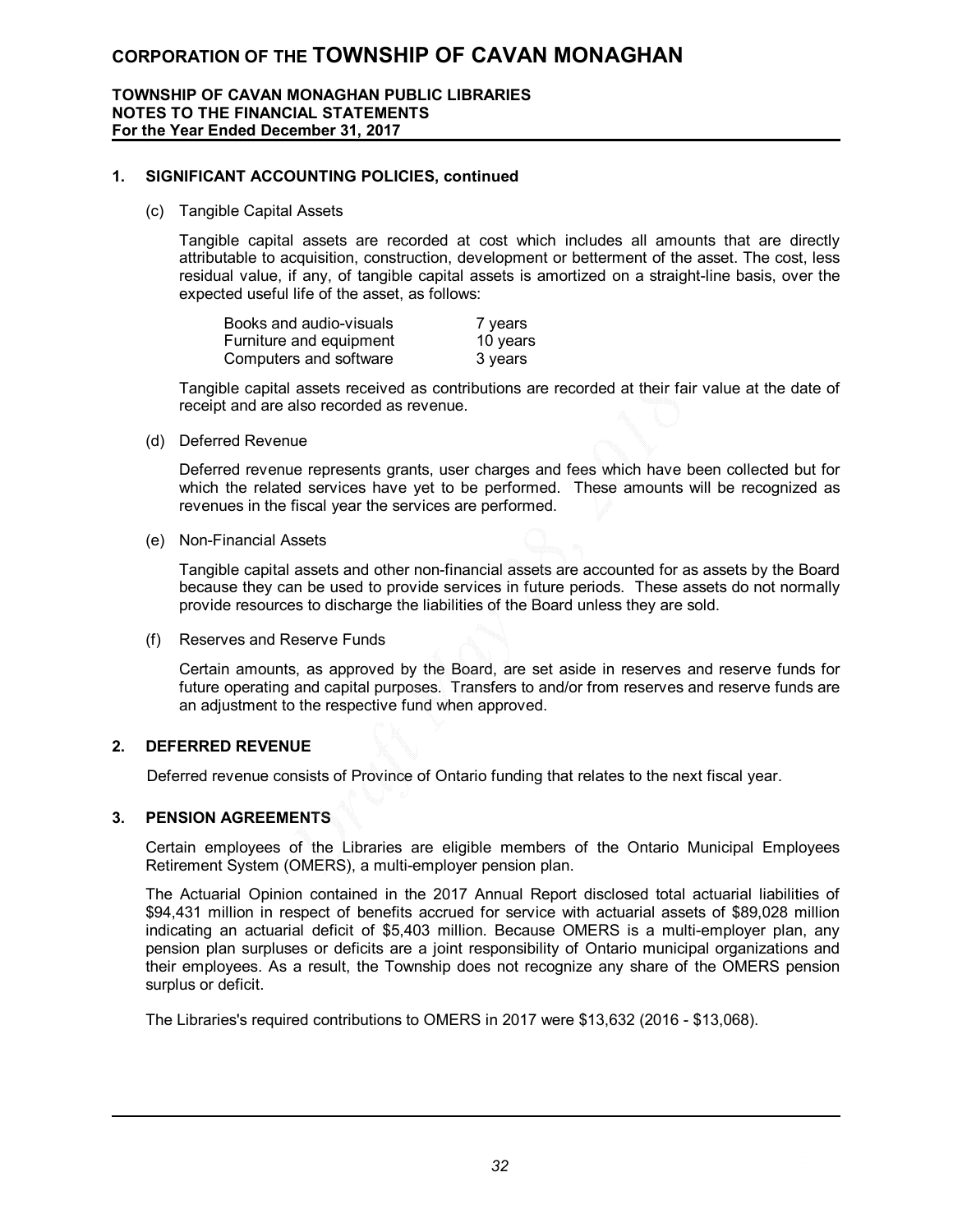### **TOWNSHIP OF CAVAN MONAGHAN PUBLIC LIBRARIES NOTES TO THE FINANCIAL STATEMENTS For the Year Ended December 31, 2017**

### **4. TANGIBLE CAPITAL ASSETS**

The net book value of the Board's tangible capital assets are:

|                                                     | Books and | Furniture | Computers |         |         |
|-----------------------------------------------------|-----------|-----------|-----------|---------|---------|
|                                                     | audio-    | and       | and       | 2017    | 2016    |
|                                                     | visuals   | equipment | software  | Totals  | Totals  |
|                                                     | \$        | S         | \$        | \$      | \$      |
| <b>COST</b>                                         |           |           |           |         |         |
| Balance, beginning of year                          | 177,233   | 86,260    | 50,830    | 314,323 | 321,711 |
| Add: additions during the year                      | 29,176    | 3,586     |           | 32,762  | 32,325  |
| Less: disposals during the year                     | 31,918    |           |           | 31,918  | 39,713  |
|                                                     |           |           |           |         |         |
| Balance, end of year                                | 174,491   | 89,846    | 50,830    | 315,167 | 314,323 |
| <b>ACCUMULATED AMORTIZATION</b>                     |           |           |           |         |         |
| Balance, beginning of year                          | 90,785    | 69,879    | 47,209    | 207,873 | 206,070 |
| Add: additions during the year                      | 29,487    | 6,679     | 2,588     | 38,754  | 41,516  |
| Less: disposals during the year                     | 31,918    |           |           | 31,918  | 39,713  |
| Balance, end of year                                | 88,354    | 76,558    | 49,797    | 214,709 | 207,873 |
| <b>NET BOOK VALUE OF</b><br><b>TANGIBLE CAPITAL</b> |           |           |           |         |         |
| <b>ASSETS</b>                                       | 86,137    | 13,288    | 1,033     | 100,458 | 106,450 |

### **5. ACCUMULATED SURPLUS**

Accumulated surplus consists of the following:

|                                          | 2017<br>\$ | 2016<br>\$ |
|------------------------------------------|------------|------------|
| <b>Surplus</b><br>Operations             |            | 14,553     |
| <b>Invested In Capital Assets</b>        |            |            |
| Tangible capital assets - net book value | 100,458    | 106,450    |
| <b>Surplus</b>                           | 100,458    | 121,003    |
| <b>Reserve</b>                           |            |            |
| Working fund                             | 9,303      |            |
| <b>Reserve Fund</b><br>New initiatives   | 17,195     |            |
|                                          |            |            |
|                                          | 126,956    | 121,003    |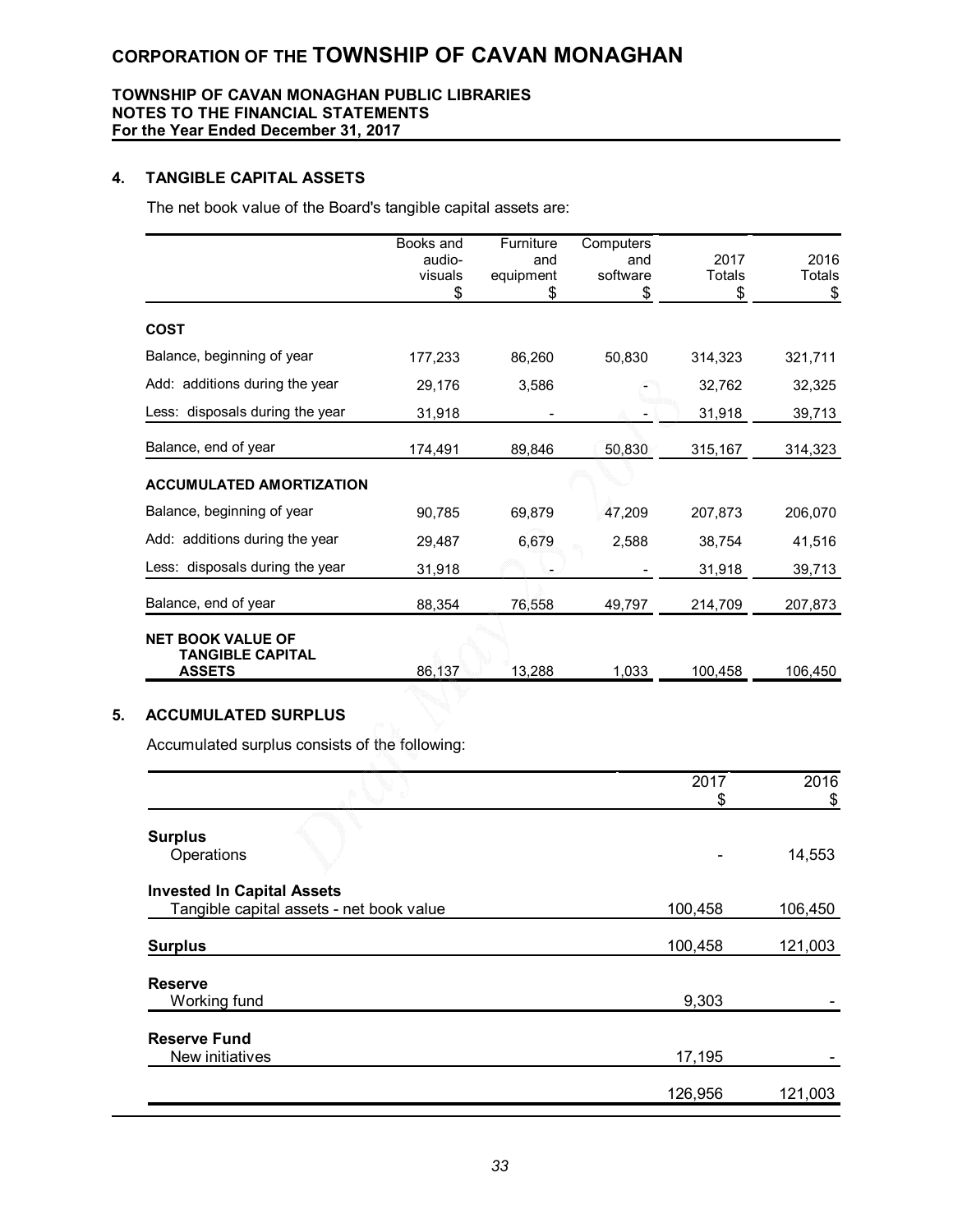### **TOWNSHIP OF CAVAN MONAGHAN PUBLIC LIBRARIES NOTES TO THE FINANCIAL STATEMENTS For the Year Ended December 31, 2017**

### **6. BUDGET FIGURES**

The operating budget, approved by the Board, for 2017 is reflected on the Statement of Operations and Accumulated Surplus and the Statement of Change in Net Financial Assets. The budgets established for capital investment in tangible capital assets are on a project-oriented basis, the costs of which may be carried out over one or more years and, therefore, may not be comparable with current year's actual expenditure amounts. Budget figures have been reclassified for the purposes of these financial statements to comply with PSA reporting requirements. Budget figures are not subject to audit.

The following is a reconciliation of the Board approved budget amounts to the PSA amounts:

|                                                                                                                    | (Unaudited)<br>Revenue | (Unaudited)<br><b>Expenses</b> |
|--------------------------------------------------------------------------------------------------------------------|------------------------|--------------------------------|
| Board approved budget<br>Less: Tangible capital assets capitalized<br>Add: Amortization of tangible capital assets | 277,467                | 277,467<br>(30, 511)<br>41,516 |
|                                                                                                                    | 277,467                | 288,472                        |

### **7. COMPARATIVE FIGURES**

Certain comparative figures were restated, where required, to conform with the current year presentation.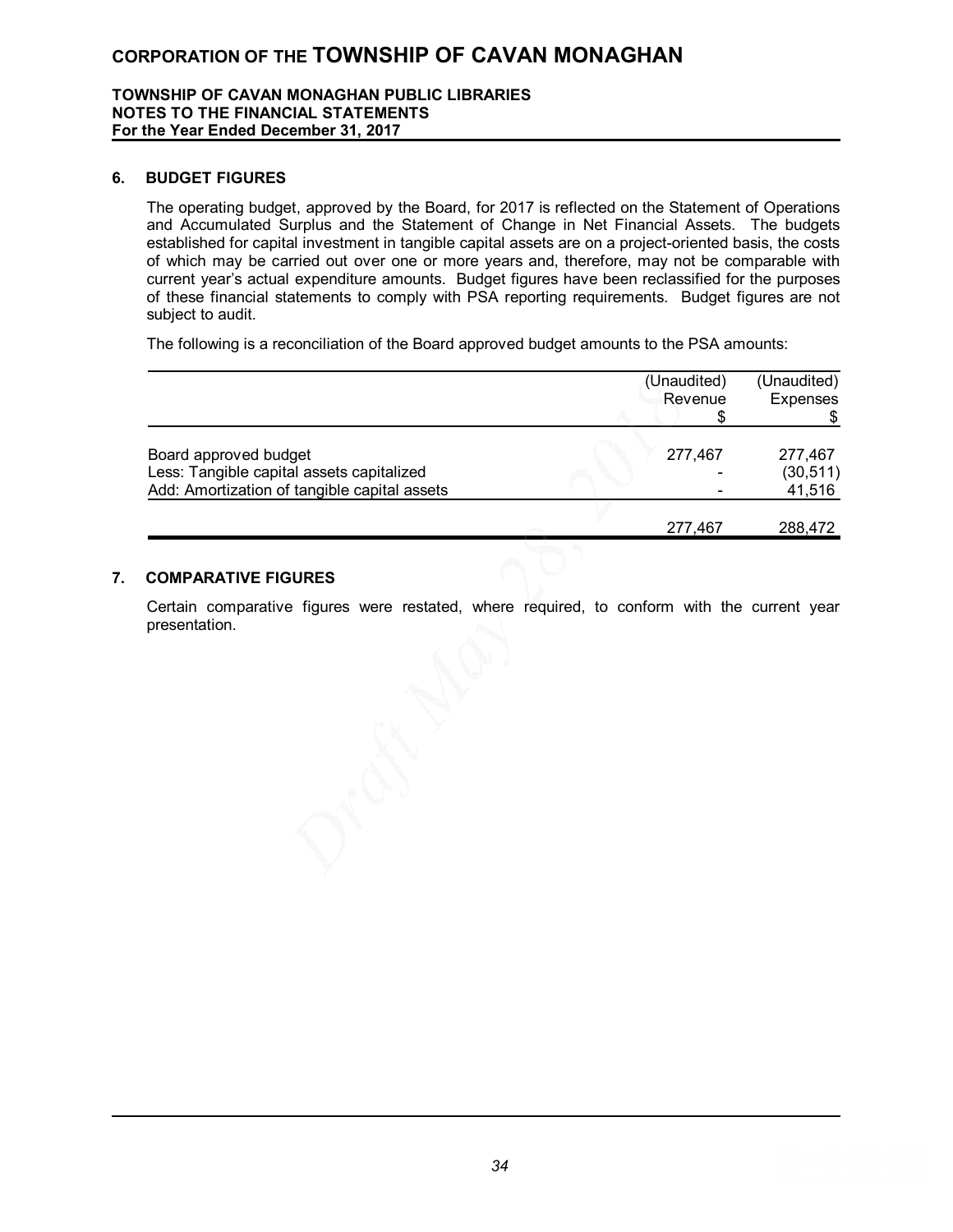**MILLBROOK BUSINESS IMPROVEMENT AREA BOARD**

**FINANCIAL STATEMENTS**

**DECEMBER 31, 2017**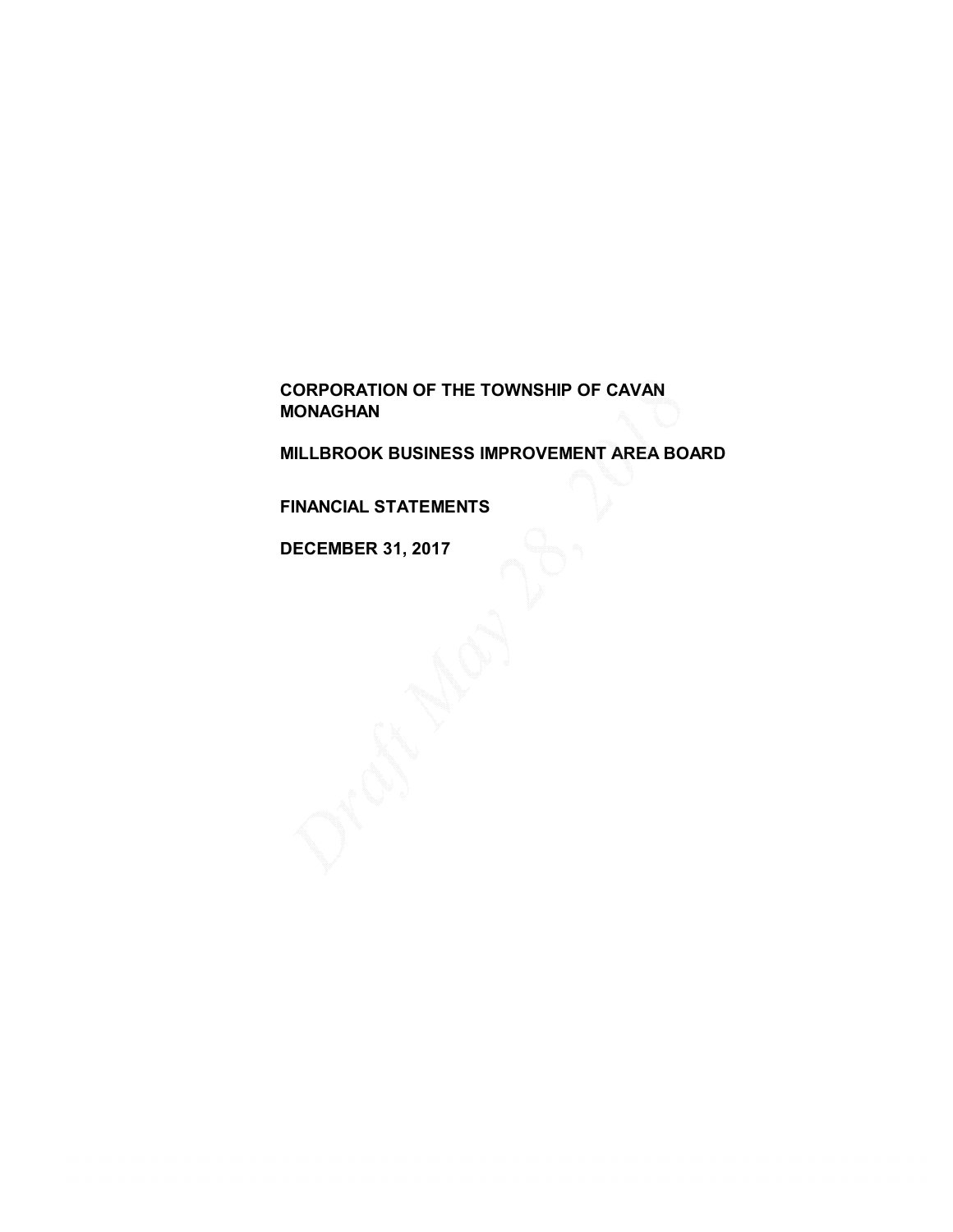#### **INDEPENDENT AUDITOR'S REPORT**

#### **To the Members of the Millbrook Business Improvement Area Board, the Members of Council, Inhabitants and Ratepayers of the Township of Cavan Monaghan**

#### *Report on the Financial Statements*

We have audited the accompanying financial statements of the Millbrook Business Improvement Area Board of the Corporation of the Township of Cavan Monaghan, which comprise the statement of financial position as at December 31, 2017, the statements of operations and accumulated surplus, change in net financial assets and cash flows for the year then ended, and a summary of significant accounting policies and other explanatory information.

#### *Management's Responsibility for the Financial Statements*

Management is responsible for the preparation and fair presentation of these financial statements in accordance with Canadian Public Sector Accounting Standards, and for such internal controls as management determines are necessary to enable the preparation of financial statements that are free from material misstatement, whether due to fraud or error.

#### *Auditor's Responsibility*

Our responsibility is to express an opinion on these financial statements based on our audit. We conducted our audit in accordance with Canadian generally accepted auditing standards. Those standards require that we comply with ethical requirements and plan and perform the audit to obtain reasonable assurance about whether the financial statements are free from material misstatement.

An audit involves performing procedures to obtain audit evidence about the amounts and disclosures in the financial statements. The procedures selected depend on the auditor's judgment, including the assessment of the risks of material misstatement of the financial statements, whether due to fraud or error. In making those risk assessments, the auditor considers internal controls relevant to the entity's preparation and fair presentation of the financial statements in order to design audit procedures that are appropriate in the circumstances, but not for the purpose of expressing an opinion on the effectiveness of the entity's internal controls. An audit also includes evaluating the appropriateness of accounting policies used and the reasonableness of accounting estimates made by management, as well as evaluating the overall presentation of the financial statements.

We believe that the audit evidence we have obtained is sufficient and appropriate to provide a basis for our qualified audit opinion.

#### *Basis for Qualified Opinion*

In common with many non-profit organization, the Millbrook Business Improvement Area derives revenue from donations, fundraising, and user fees, the completeness of which is not susceptible to satisfactory audit verification. Accordingly, our verification of these revenues was limited to the amounts recorded in the records of the Millbrook Business Improvement Area and we were not able to determine whether any adjustments might be necessary to user fee, donations and fundraising revenues, assets and fund balances.

#### *Qualified Opinion*

Except as noted in the above paragraph, in our opinion, these financial statements present fairly, in all material respects, the financial position of the Millbrook Business Improvement Area Board as at December 31, 2017 and the results of its operations and cash flows for the year then ended in accordance with Canadian Public Sector Accounting Standards.

Chartered Professional Accountants Licensed Public Accountants

Peterborough, Ontario June 4, 2018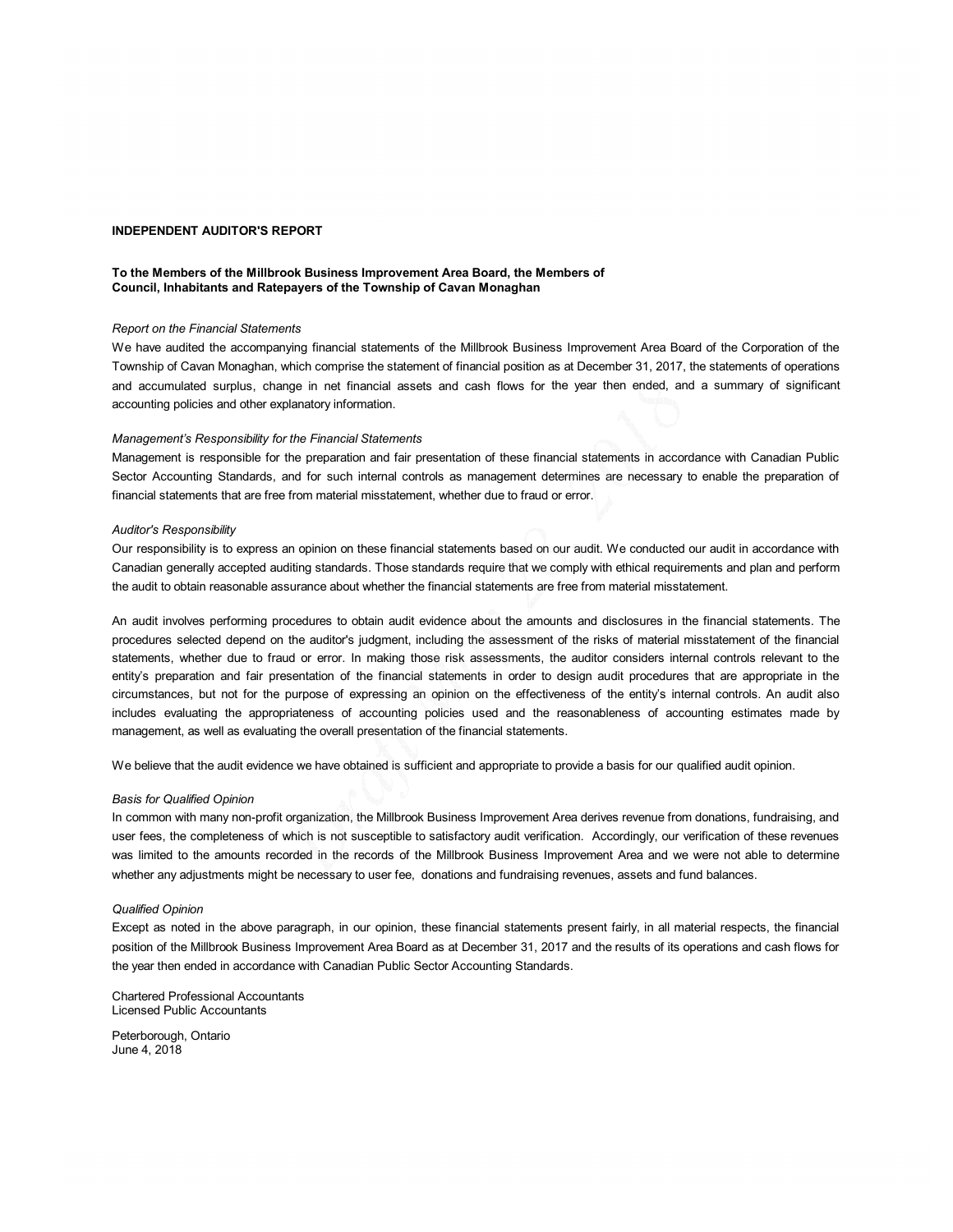## **MILLBROOK BUSINESS IMPROVEMENT AREA BOARD STATEMENT OF FINANCIAL POSITION**

**At December 31, 2017**

|                                          | 2017   | 2016   |
|------------------------------------------|--------|--------|
|                                          | \$     | \$     |
| <b>FINANCIAL ASSETS</b>                  |        |        |
| Cash                                     | 33,807 | 28,724 |
| Due from Township of Cavan Monaghan      | 11,336 | 10,124 |
| <b>TOTAL FINANCIAL ASSETS</b>            | 45,143 | 38,848 |
| <b>LIABILITIES</b>                       |        |        |
| Accounts payable and accrued liabilities |        | 4,422  |
| <b>NET FINANCIAL ASSETS</b>              | 45,143 | 34,426 |
| <b>NON-FINANCIAL ASSETS</b>              |        |        |
| Tangible capital assets (note 2)         | 5,313  | 6,232  |
| <b>ACCUMULATED SURPLUS (note 3)</b>      | 50,456 | 40,658 |
|                                          |        |        |

 *The accompanying notes are an integral part of these financial statements*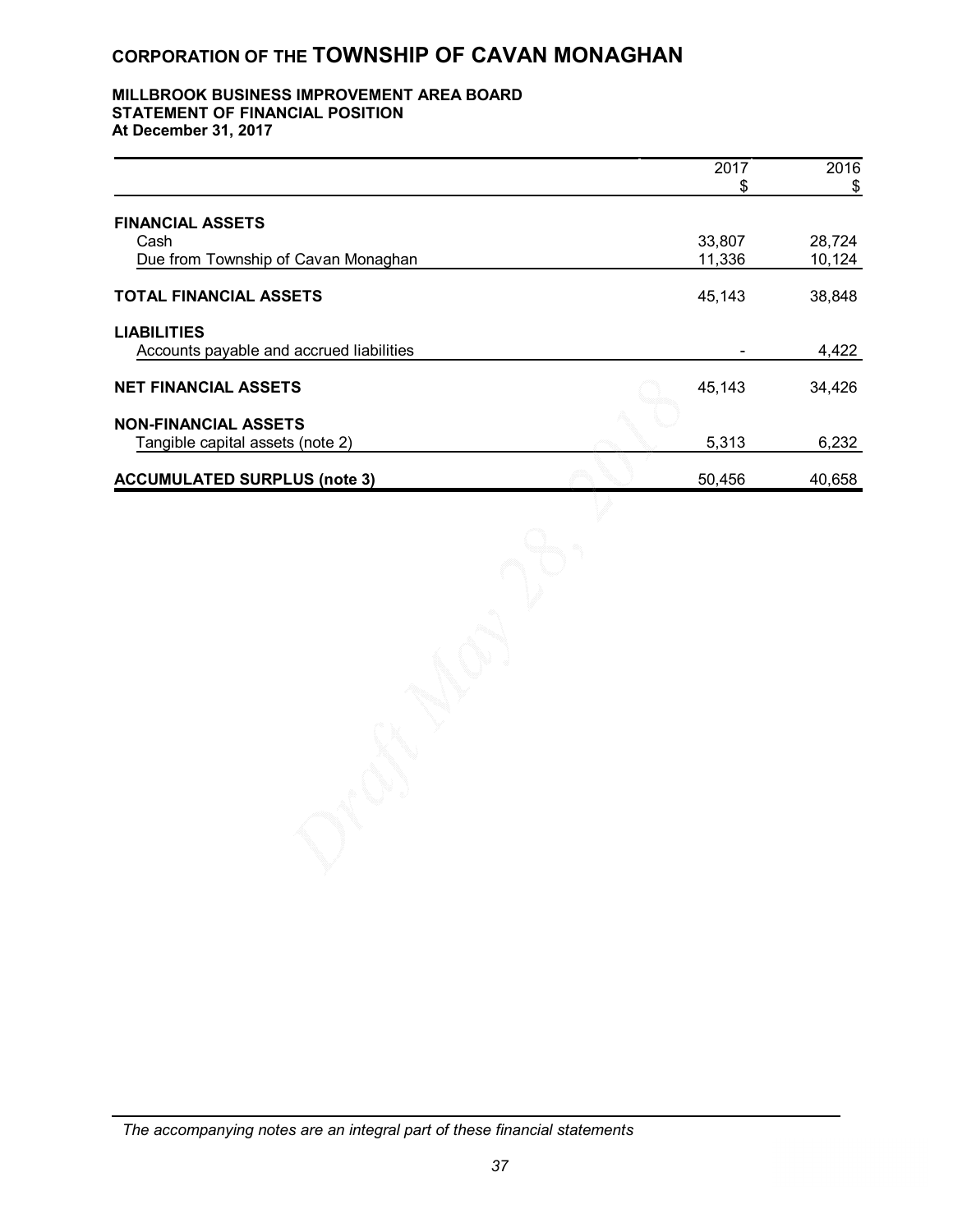### **MILLBROOK BUSINESS IMPROVEMENT AREA BOARD STATEMENT OF OPERATIONS AND ACCUMULATED SURPLUS**

**For the Year Ended December 31, 2017**

|                                                      | <b>Budget</b><br>2017 | Actual<br>2017 | Actual<br>2016 |
|------------------------------------------------------|-----------------------|----------------|----------------|
|                                                      | \$                    | \$             | \$             |
|                                                      | (Unaudited)           |                |                |
|                                                      |                       |                |                |
| <b>REVENUES</b><br>Tax levy                          | 14,000                | 14,000         | 14,000         |
| Township of Cavan Monaghan - audit                   |                       | 2,100          |                |
| Donations and fundraising                            | 9,300                 | 11,491         | 8,890          |
| User fees                                            | 2,500                 | 1,663          | 5,470          |
|                                                      |                       |                |                |
| <b>TOTAL REVENUES</b>                                | 25,800                | 29,254         | 28,360         |
| <b>EXPENSES</b>                                      |                       |                |                |
| Administration                                       | 17,500                | 7,191          | 6,079          |
| Christmas in the Village                             | 4,570                 | 3,371          | 3,523          |
| Professional fees                                    | 2,400                 | 2,100          | 2,035          |
| Ladies night                                         | 2,800                 | 2,000          | 2,286          |
| Supplies                                             |                       | 1,695          | 204            |
| Amortization                                         | 919                   | 919            | 919            |
| Car show                                             | 1,500                 | 774            | 1,347          |
| Millbrook Fair                                       | 5,000                 | 676            |                |
| <b>BIA</b> dinner                                    | 1,700<br>250          | 611<br>69      | 2,456<br>223   |
| Advertising and promotion<br>Donations and honoraria | 500                   | 50             | 1,500          |
|                                                      |                       |                |                |
| <b>TOTAL EXPENSES</b>                                | 37,139                | 19,456         | 20,572         |
|                                                      |                       |                |                |
| <b>ANNUAL SURPLUS/(DEFICIT)</b>                      | (11, 339)             | 9,798          | 7,788          |
| <b>ACCUMULATED SURPLUS - beginning of year</b>       |                       | 40,658         | 32,870         |
| <b>ACCUMULATED SURPLUS - end of year</b>             |                       | 50,456         | 40,658         |
|                                                      |                       |                |                |
|                                                      |                       |                |                |
|                                                      |                       |                |                |
|                                                      |                       |                |                |

 *The accompanying notes are an integral part of these financial statements*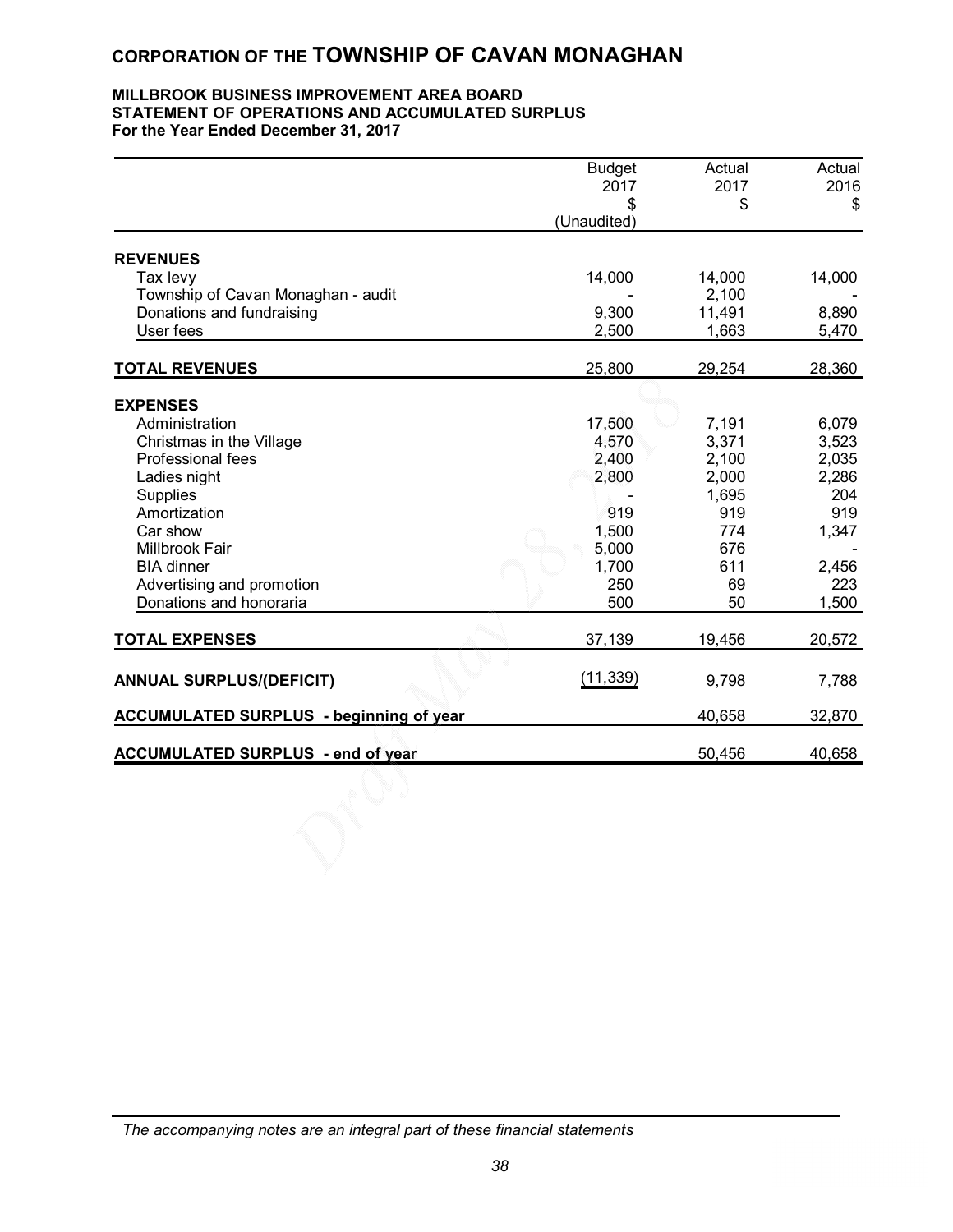### **MILLBROOK BUSINESS IMPROVEMENT AREA BOARD STATEMENT OF CHANGE IN NET FINANCIAL ASSETS For the Year Ended December 31, 2017**

|                                                    | <b>Budget</b><br>2017 | Actual<br>2017 | Actual<br>2016 |
|----------------------------------------------------|-----------------------|----------------|----------------|
|                                                    | \$                    | \$             | \$             |
|                                                    | (Unaudited)           |                |                |
| <b>ANNUAL SURPLUS/(DEFICIT)</b>                    | (11, 339)             | 9.798          | 7,788          |
| <b>AMORTIZATION OF TANGIBLE CAPITAL ASSETS</b>     | 919                   | 919            | 919            |
| <b>INCREASE/(DECREASE) IN NET FINANCIAL ASSETS</b> | (10, 420)             | 10.717         | 8,707          |
| NET FINANCIAL ASSETS - beginning of year           | 34,426                | 34,426         | 25,719         |
| NET FINANCIAL ASSETS - end of year                 | 24,006                | 45,143         | 34,426         |

 *The accompanying notes are an integral part of these financial statements*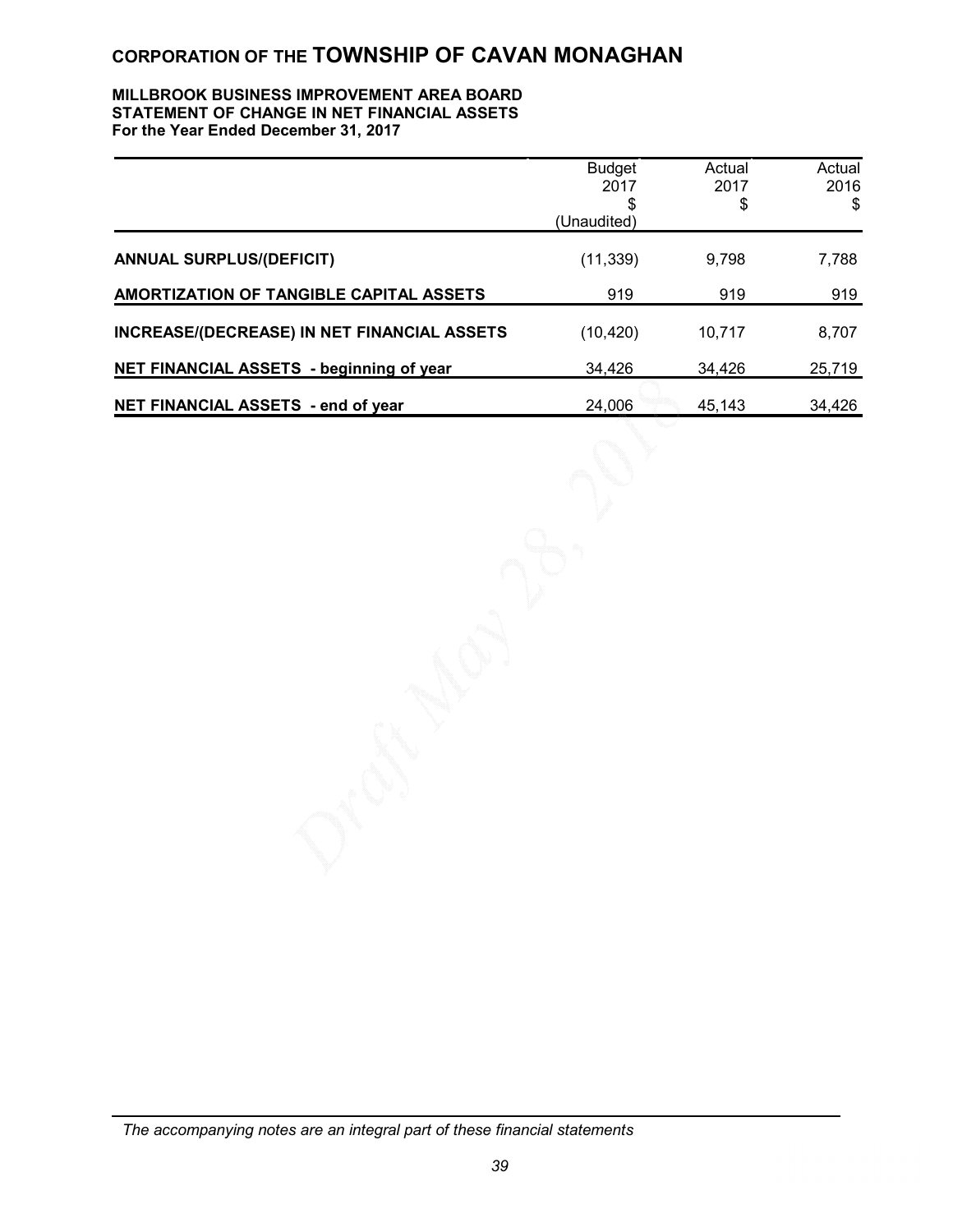### **MILLBROOK BUSINESS IMPROVEMENT AREA BOARD STATEMENT OF CASH FLOWS For the Year Ended December 31, 2017**

|                                                                                  | 2017<br>S | 2016<br>\$ |
|----------------------------------------------------------------------------------|-----------|------------|
| <b>CASH PROVIDED BY (USED IN)</b>                                                |           |            |
| <b>OPERATING ACTIVITIES</b>                                                      |           |            |
| Annual surplus/(deficit)                                                         | 9,798     | 7,788      |
| Items not involving cash                                                         |           |            |
| Amortization of tangible capital assets                                          | 919       | 919        |
| Change in non-cash assets and liabilities<br>Due from Township of Cavan Monaghan | (1, 212)  | (3,608)    |
| Accounts payable and accrued liabilities                                         | (4,422)   | (774)      |
|                                                                                  |           |            |
| <b>NET CHANGE IN CASH</b>                                                        | 5,083     | 4,325      |
| CASH - beginning of year                                                         | 28,724    | 24,399     |
|                                                                                  |           |            |
| CASH - end of year                                                               | 33,807    | 28,724     |
|                                                                                  |           |            |

 *The accompanying notes are an integral part of these financial statements*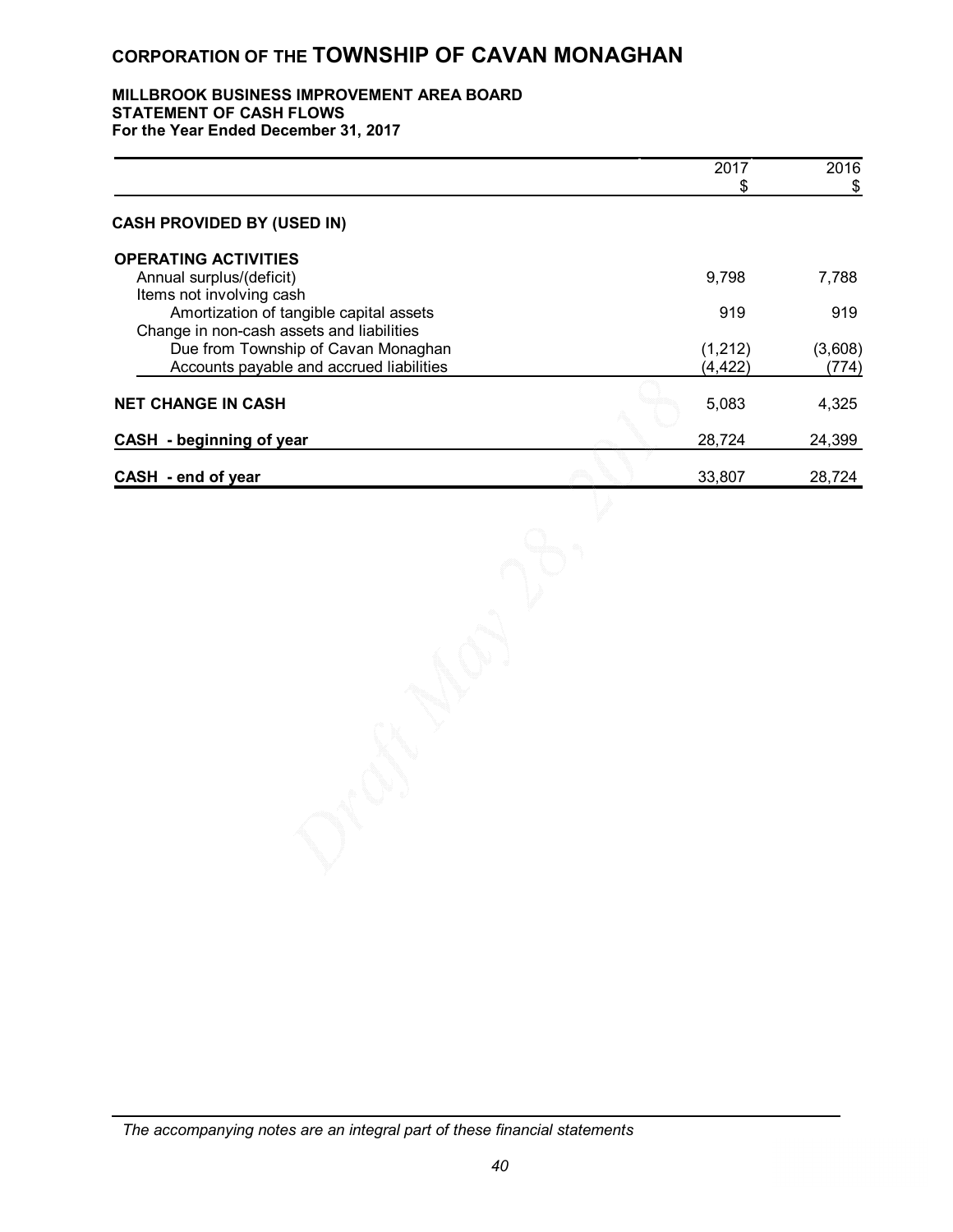### **1. NATURE OF OPERATIONS**

The Millbrook Business Improvement Area Board (the "Board") is controlled by the Council of the Township of Cavan Monaghan. The Board's goal is promoting the downtown business area.

### **1. SIGNIFICANT ACCOUNTING POLICIES**

These financial statements have been prepared in accordance with the standards in the Chartered Professional Accountants Canada Public Sector Accounting (PSA) Handbook. Significant aspects of the accounting policies adopted by the Millbrook Business Improvement Area are as follows:

(a) Recognition of Revenue and Expenses

Revenue and expenses are reported on the accrual basis of accounting. The accrual basis of accounting recognizes revenue in the period in which the transactions of events occurred that give rise to the revenue; expenses are recognized in the period the goods or services are acquired and a legal liability is incurred or transfers are due.

Government funding is recognized in the financial statements as revenues in the period in which events giving rise to the transfers occur, providing the transfers are authorized, any eligibility criteria have been met, and reasonable estimates of the amounts can be made.

User fees are recognized as revenue in the year the goods and services are provided.

Donations and fundraising revenue is recognized when the amounts are received.

(b) Use of Estimates

The preparation of financial statements in conformity with Canadian generally accepted accounting principles requires management to make estimates and assumptions. These estimates and assumptions affect the reported amounts of assets and liabilities and disclosure of contingent assets and liabilities at the date of the financial statements, and the reported amounts of revenue and expenses during the period and are based on the Board's best information and judgment. Actual results could differ from these estimates.

(c) Tangible Capital Assets

Tangible capital assets are recorded at cost which includes all amounts that are directly attributable to acquisition, construction, development or betterment of the asset. The cost, less residual value, if any, of tangible capital assets is amortized on a straight-line basis, over the expected useful life of the asset, as follows:

| Signs          | 4 years  |
|----------------|----------|
| <b>Benches</b> | 20 years |
| Bicycle racks  | 15 years |

Tangible capital assets received as contributions are recorded at their fair value at the date of receipt and are also recorded as revenue.